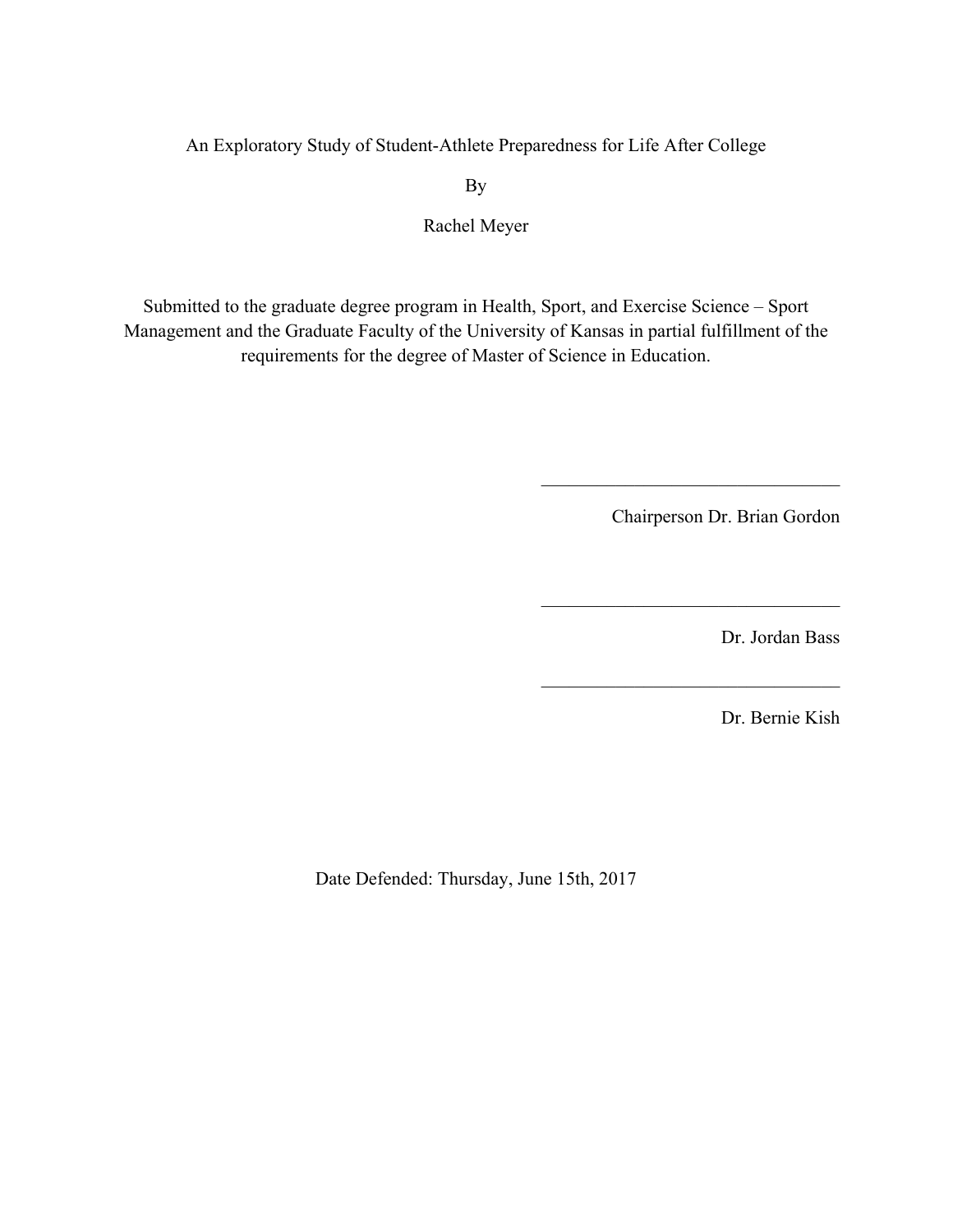The Thesis Committee for Rachel Meyer certifies that this is the approved version of the following thesis:

An Exploratory Study of Student-Athlete Preparedness for Life After College

Chairperson Dr. Brian Gordon

 $\mathcal{L}=\frac{1}{2}$  , where  $\mathcal{L}=\frac{1}{2}$  , where  $\mathcal{L}=\frac{1}{2}$ 

Date approved: Thursday, June  $15^{th}$ , 2017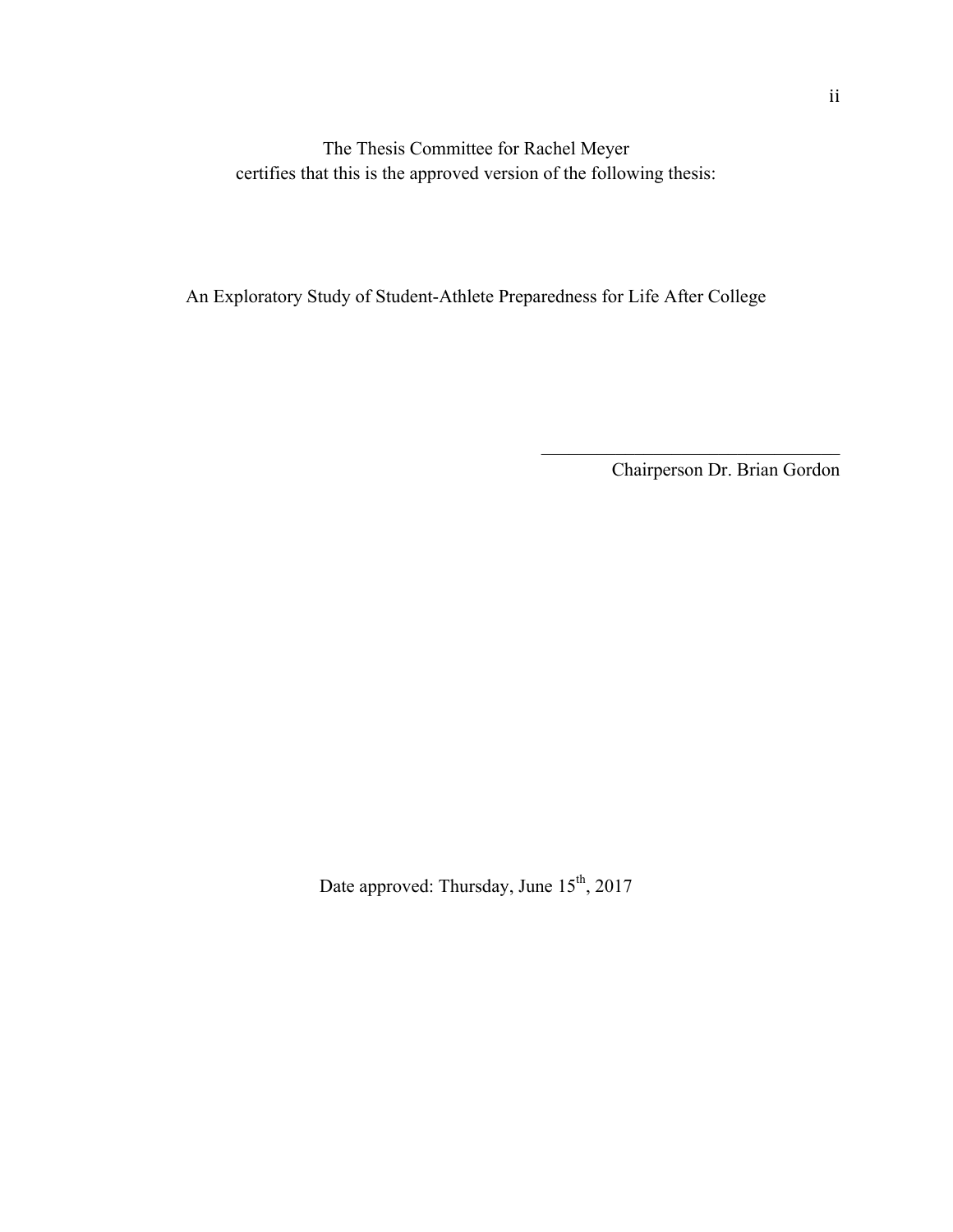#### Abstract

A significant amount of attention is placed on intercollegiate athletic departments and student-athletes nationwide; however, the preparedness of student-athletes for life after college is often sidelined. Previous research regarding student-athlete preparedness neglected to consider multiple dimensions at once, such as those that only focused on degree relevance to career aspirations. Therefore, the purpose of this study was to explore student-athlete preparedness for life after college through multiple categories including personal finance, education, career, health, and the value of sport participation. To compose an in-depth interpretation of the areas in which preparedness exists and is lacking, the researcher conducted semi-structured interviews. Results of these interviews revealed that participants are prepared to maintain their current health, pursue careers relevant to their degree and interests, and perform basic personal financial management skills after college. Furthermore, the responses of participants revealed a lack of preparation regarding long-term thinking, money and debt management, and employment experience. Additionally, the findings of this study exposed a number of influences on studentathlete preparedness both during and prior to college. This study is impactful in that it provides new insights on student-athlete preparedness for life after college and that it provides a foundation of knowledge for which future research can build on and be compared to.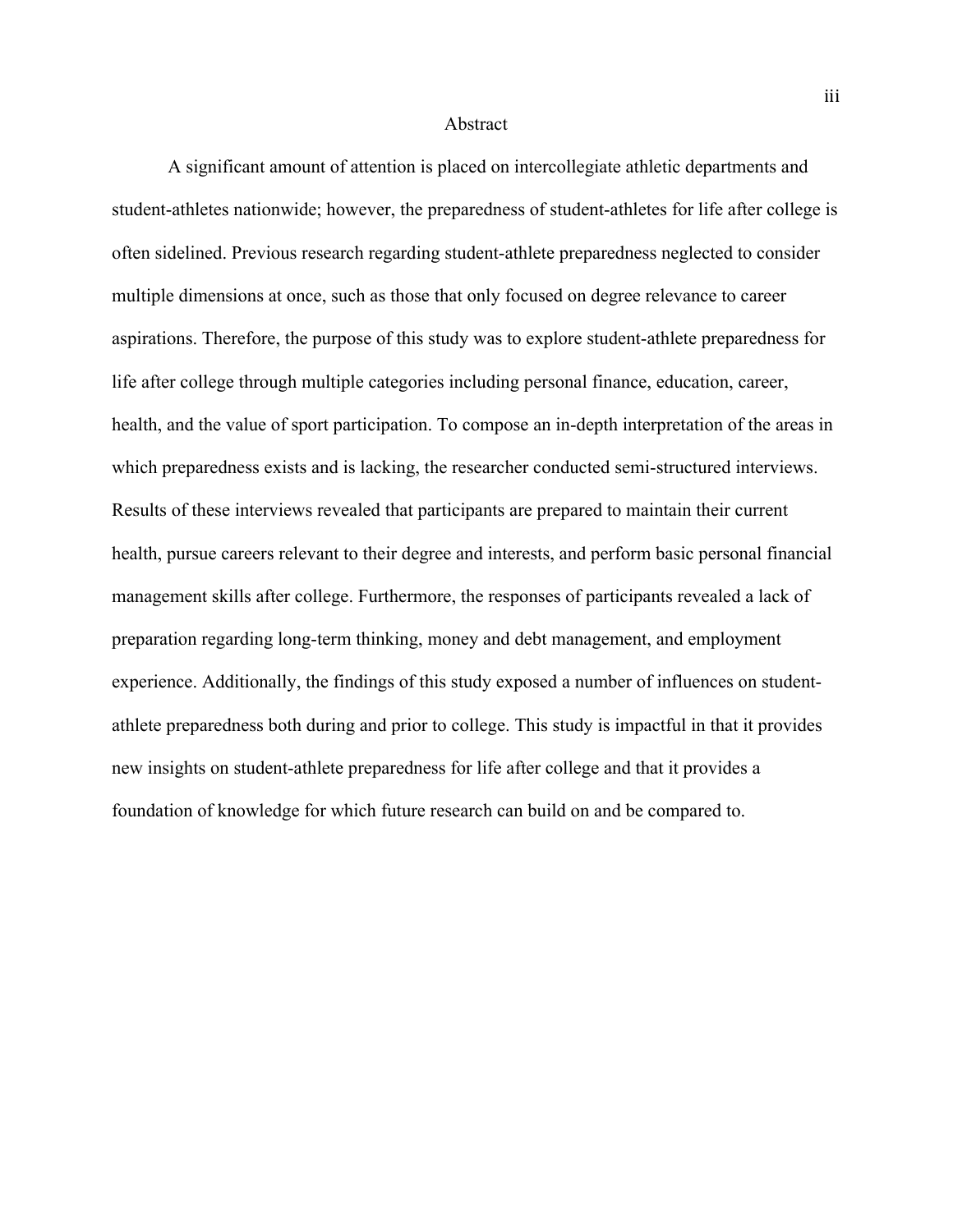| Personal Finance                                                                                                                                                                                                                     |    |
|--------------------------------------------------------------------------------------------------------------------------------------------------------------------------------------------------------------------------------------|----|
| Educational Experiences [11] District of the Second Structure of the Second Structure of the Second Structure (                                                                                                                      |    |
| Career Preparation 11                                                                                                                                                                                                                |    |
| Physical Health Preparation                                                                                                                                                                                                          | 12 |
| Value of Sport Participation 14                                                                                                                                                                                                      |    |
| Additional Considerations 14                                                                                                                                                                                                         |    |
| Chapter 3: Methods 2000 and 2000 and 2000 and 2000 and 2000 and 2000 and 2000 and 2000 and 2000 and 2000 and 2000 and 2000 and 2000 and 2000 and 2000 and 2000 and 2000 and 2000 and 2000 and 2000 and 2000 and 2000 and 2000        | 19 |
|                                                                                                                                                                                                                                      | 19 |
| Position of Researcher 20                                                                                                                                                                                                            |    |
| Analysis                                                                                                                                                                                                                             | 20 |
| Chapter 4: Results <u>Chapter 4: Results</u>                                                                                                                                                                                         | 23 |
| Skills Developed Through University Influences 23                                                                                                                                                                                    |    |
|                                                                                                                                                                                                                                      |    |
|                                                                                                                                                                                                                                      |    |
|                                                                                                                                                                                                                                      | 27 |
| <b>Budgeting</b>                                                                                                                                                                                                                     |    |
|                                                                                                                                                                                                                                      | 29 |
| Utilizing resources                                                                                                                                                                                                                  | 30 |
| Skills Developed Through Adolescent Influences Material Assembly 32                                                                                                                                                                  |    |
|                                                                                                                                                                                                                                      |    |
| Foundation of fitness <b>contained a contained a contained a contained a contained a contained a contained a contact of the set of the set of the set of the set of the set of the set of the set of the set of the set of the s</b> | 32 |
| Basic financial literacy 33                                                                                                                                                                                                          |    |
| <b>Skills Lacking</b>                                                                                                                                                                                                                |    |
| Money management                                                                                                                                                                                                                     | 34 |
| Long-term thinking 36                                                                                                                                                                                                                |    |
| Employment experience 37                                                                                                                                                                                                             |    |
| Chapter 5: Discussion <u>Chapter 5: Discussion</u>                                                                                                                                                                                   | 39 |
| Skills Developed Through University Influences 39                                                                                                                                                                                    |    |
|                                                                                                                                                                                                                                      |    |
|                                                                                                                                                                                                                                      | 40 |
|                                                                                                                                                                                                                                      |    |
| Skills Developed Through Adolescent Influences Material Assembly 13                                                                                                                                                                  |    |
|                                                                                                                                                                                                                                      |    |
| Evidence of personal financial preparedness 25 and 25                                                                                                                                                                                |    |
| <b>Skills Lacking</b><br>$\frac{45}{100}$                                                                                                                                                                                            |    |
| Aspects lacking in personal finance preparation 15 magnetic methods and the Aspects lacking in personal finance preparation                                                                                                          |    |
|                                                                                                                                                                                                                                      |    |
| Practical Implications 47                                                                                                                                                                                                            |    |
| Limitations and Future Research [11] March 2014 8 48                                                                                                                                                                                 |    |
| Conclusion 49                                                                                                                                                                                                                        |    |
| References                                                                                                                                                                                                                           |    |
| Appendices 56                                                                                                                                                                                                                        |    |
| Appendix A. Oral Consent Form Manuel Allen Strategies and Strategies Manuel Appendix A. Oral Consent Form                                                                                                                            |    |

# Table of Contents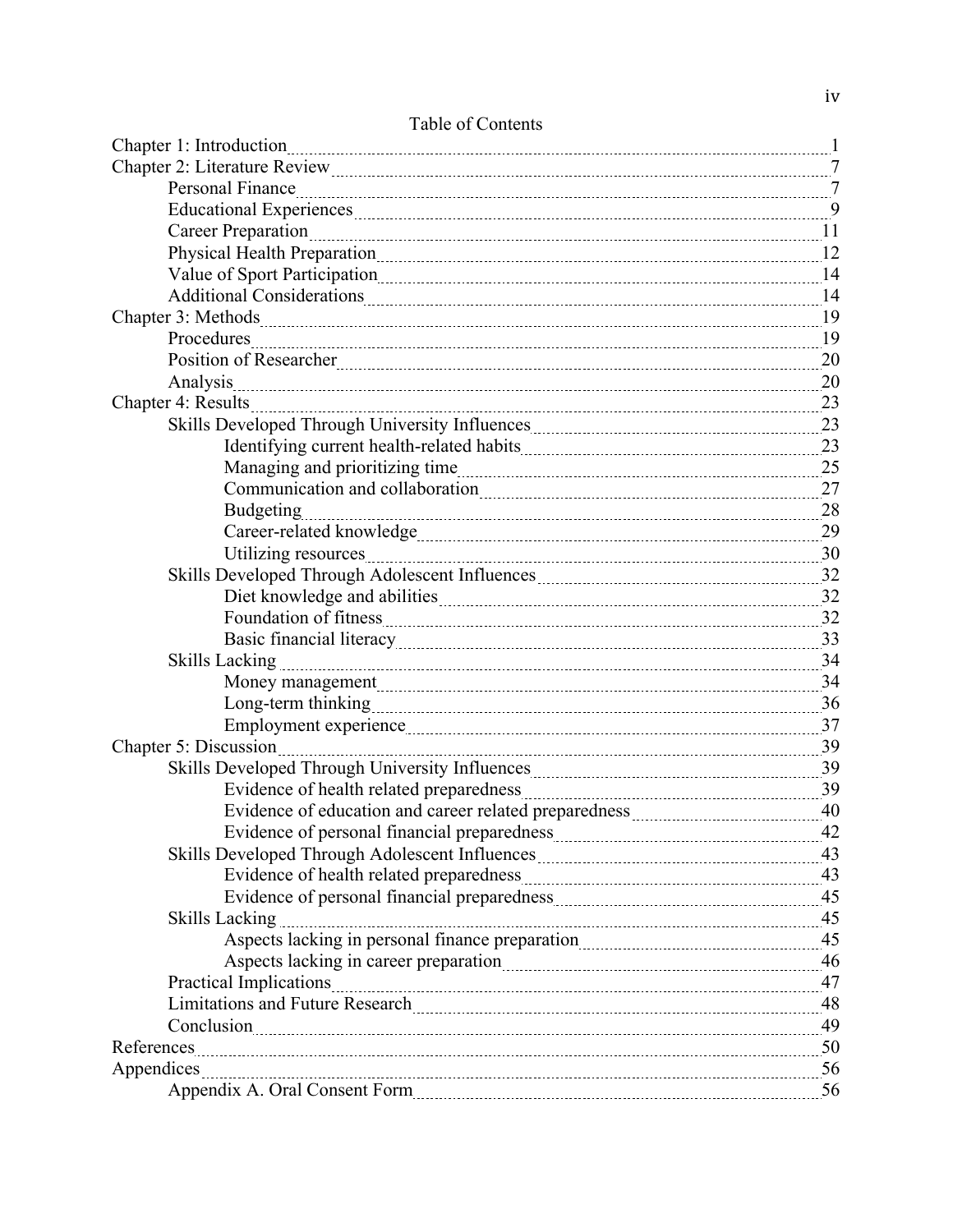| Appendix B. Participant Information |  |
|-------------------------------------|--|
| Appendix C. Interview Protocol      |  |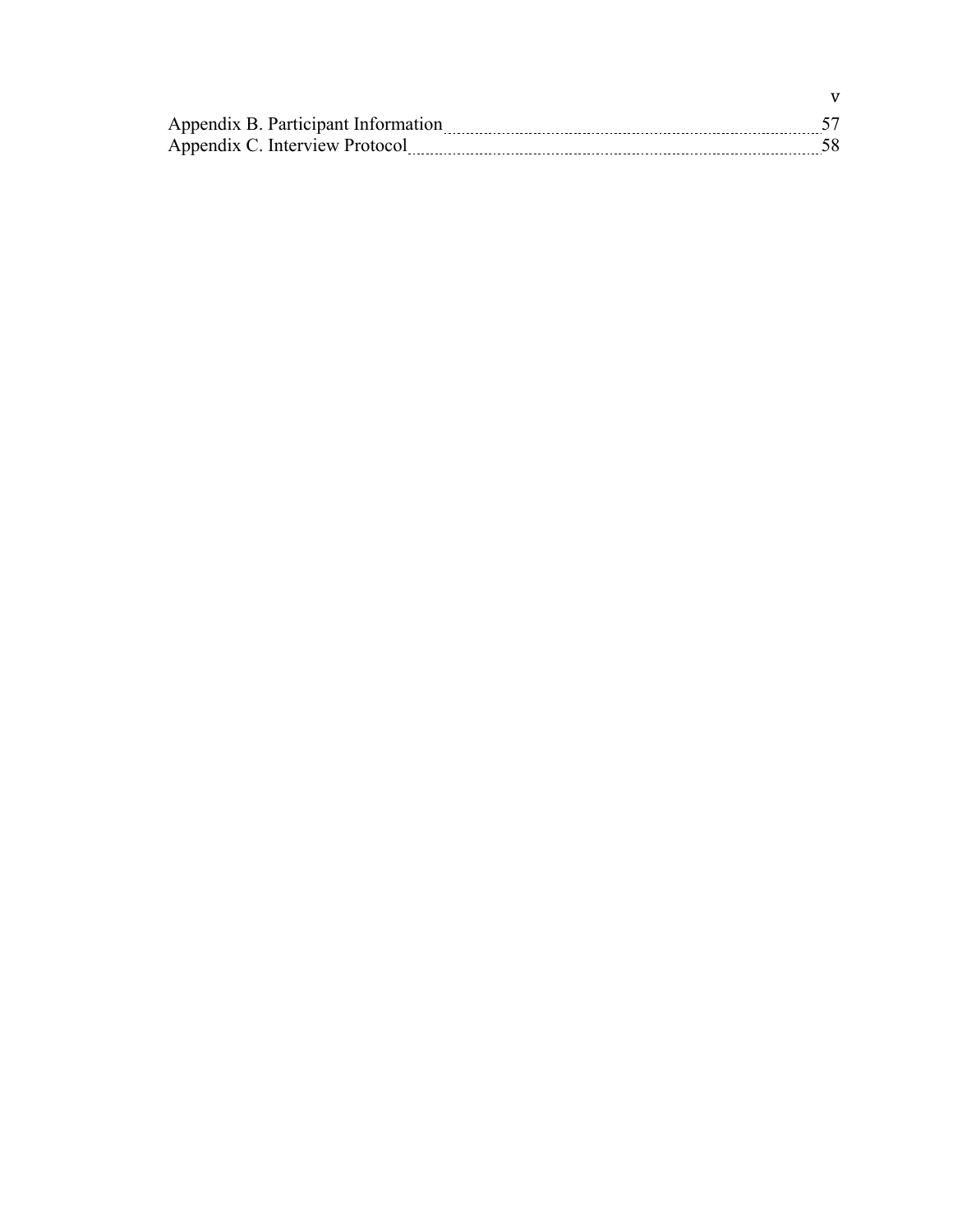#### **Chapter 1: Introduction**

Student-athletes are presented with many benefits and challenges compared to their nonathlete peers. There has been a substantial amount of research on the comparison of these two groups of individuals, in both academic and sociological perspectives. However, there is a large void when it comes to qualitative research that considers multiple categories of influential variables on the student-athletes' preparedness for life after college. Many of the studies that compare student-athletes to their non-athlete counterparts have found that there are disturbing trends toward greater differences of academic achievement, choice of majors, and involvement in other aspects of college life (Thelin, 2005). Furthermore, it has been said that athletic departments that place high demands on their student-athletes can "distort the experiences of student-athletes and threaten the educational missions of colleges" (Emerson, Brooks, & McKenzie, 2009, p. 66). Such findings and statements lead many to assume the time demands of athletic programs force student-athletes to sacrifice attention to academics, involvement in campus organizations, and career preparation activities (Aries, McCarthy, Salovey, & Banaji, 2004). However, more often than not, articles and studies focusing on the differences of athletes and non-athletes only consider individuals from Division I schools; many schools in this division have been found to have less than harmonious relationships between athletic programs and academic values (Aries et al., 2004). While this may be true, it is important to fixate less on the role of NCAA Division membership and more on the varying cultures and resources associated with universities and their athletic departments.

While some athletes may receive scholarship offers for their athletic participation, others are forced to juggle the time commitment of their sport and alternative ways to cover the cost of attendance. For this reason, it is imperative that more research be completed to understand the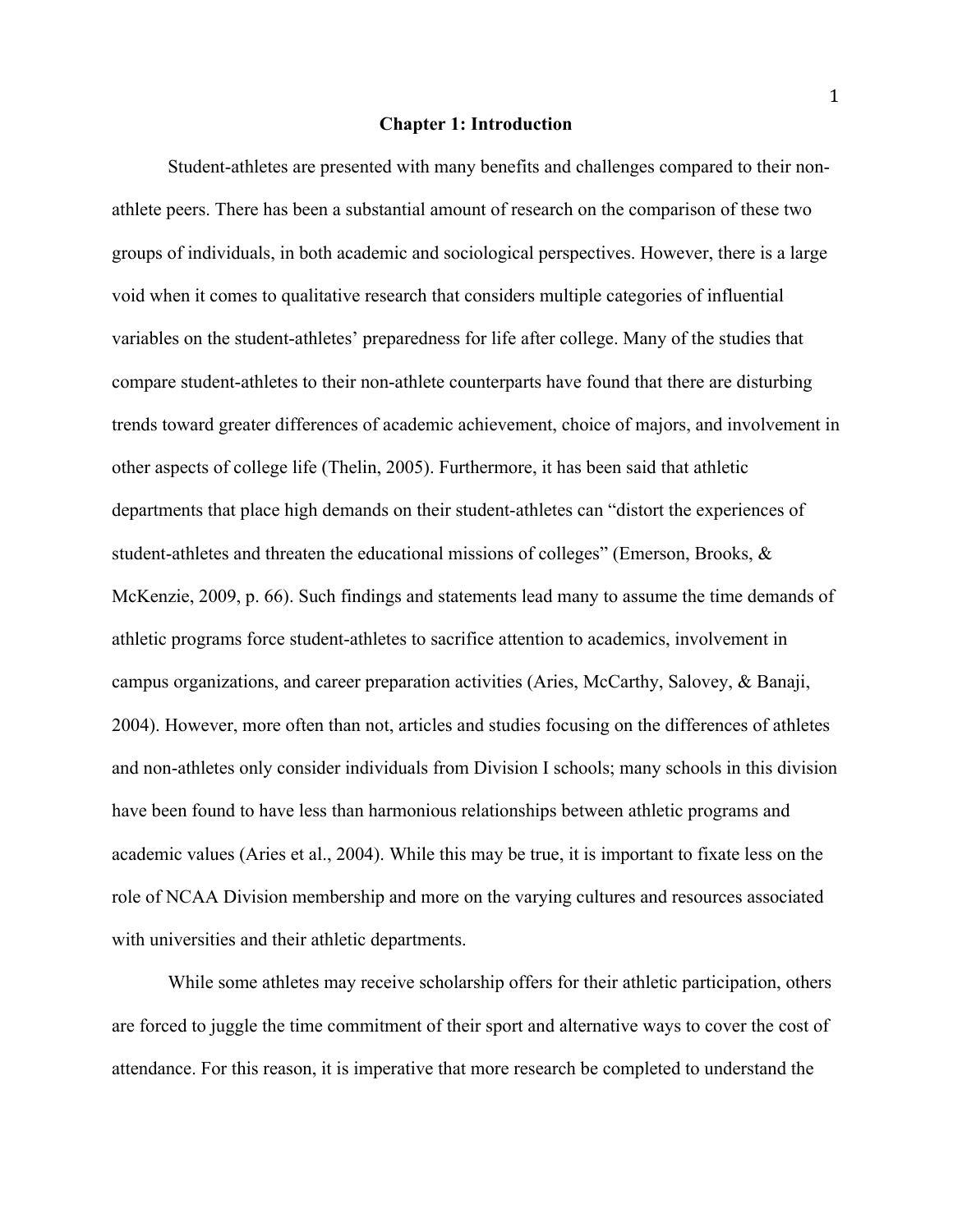benefits and downfalls of participating in college athletics from the perspective of studentathletes. It is common for student-athletes coming out of high school to become fixated on the athletic programs of each school they are most highly considering instead of taking into account the overall resources, atmosphere, and student body that the school encompasses (Writers, 2014). Numerous studies have shown that Division I is the choice nearly all students make when their main goal is to become a professional athlete. Division I is the "big leagues" of college athletics and is heavily funded and scholarship dense; needless to say, "Division I athletics cater to the athlete aspect of student-athlete" (NCAA).

On the other hand, according to the NCAA recruiting website, Division II member institutions provide opportunities for growth through academic achievement, high-level athletic competition, and community engagement. Some researchers suggest that the small communities on the campuses of Division II and III schools help foster family-like relationships with teammates and other students, helping student-athletes to achieve a more well-rounded college experience (Fischer, 2013). It has also been said that the way athletes are treated compared to non-athletes differs from one division to another (Kirby, 2013). While it is possible NCAA division membership plays a role in student-athlete preparedness, it is also important to recognize the diversity of experiences that may result from one school to the next within a single division. For these reasons, the focus of this study was to capture the perspective of studentathlete's in regards to their level of preparedness for life after college and the corresponding influential factors. Furthermore, this study may assist current high school athletes by bringing to light the true positives and negatives of participating in intercollegiate athletics, thus allowing them to make a more educated decision about their future academic and athletic career.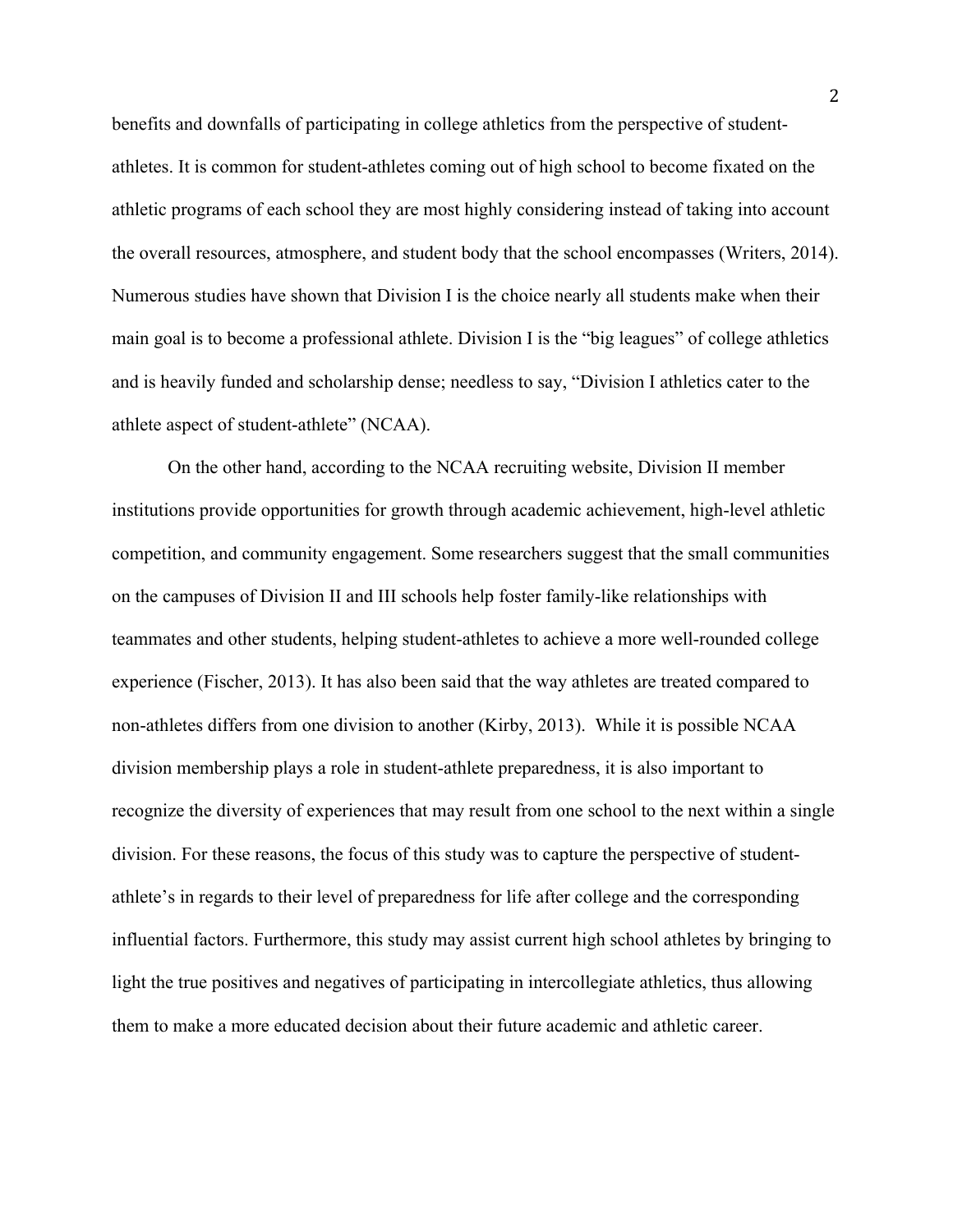The context of the present study is particularly important with regard to its potential outcomes and the aforementioned characteristics of previous works. As mentioned above, the atmosphere, culture, structure, and reputation of a university may all play a role in the studentathlete experience and extent of preparedness for life after college. The characteristics and reputation of the university represented in the present study is no exception. Participants in this particular study all attended a highly selective public university with a known reputation for its academic prestige. According to the Princeton Review (2017) the academic profile of students at this university includes 82% of students scoring higher than a 24 on the ACT, and 65% of admitted students having graduated high school with a cumulative GPA of 3.75 or higher. Furthermore, the university has been ranked No.1 Public University in the Midwest for 20 years by the US News & World Report, and one of the smartest schools in the nation according to Business Insider (Rankings). The high academic aspirations of the university's students are seen throughout their time attending along with after graduating as nearly 50% of graduates go on to graduate and professional schools (Rankings). Perhaps one of the most notable characteristics of the university is the fact that its student athletes are no exception to or outlier to the lofty academic standards and achievements. According to the university's website, more than half of all its student-athletes were named Academic All-Conference in addition to having 110 studentathletes to be named Academic All-American since the 1950's (Rankings). Despite the rigor of the university's curriculum, 20 of its student-athletes have maintained a perfect 4.0 GPA while completing their degrees (Rankings).

The admission requirements and expected academic excellence associated with the university were evident through the present study as nine of the eleven participants have plans to continue their education through graduate school, professional school, or obtaining a second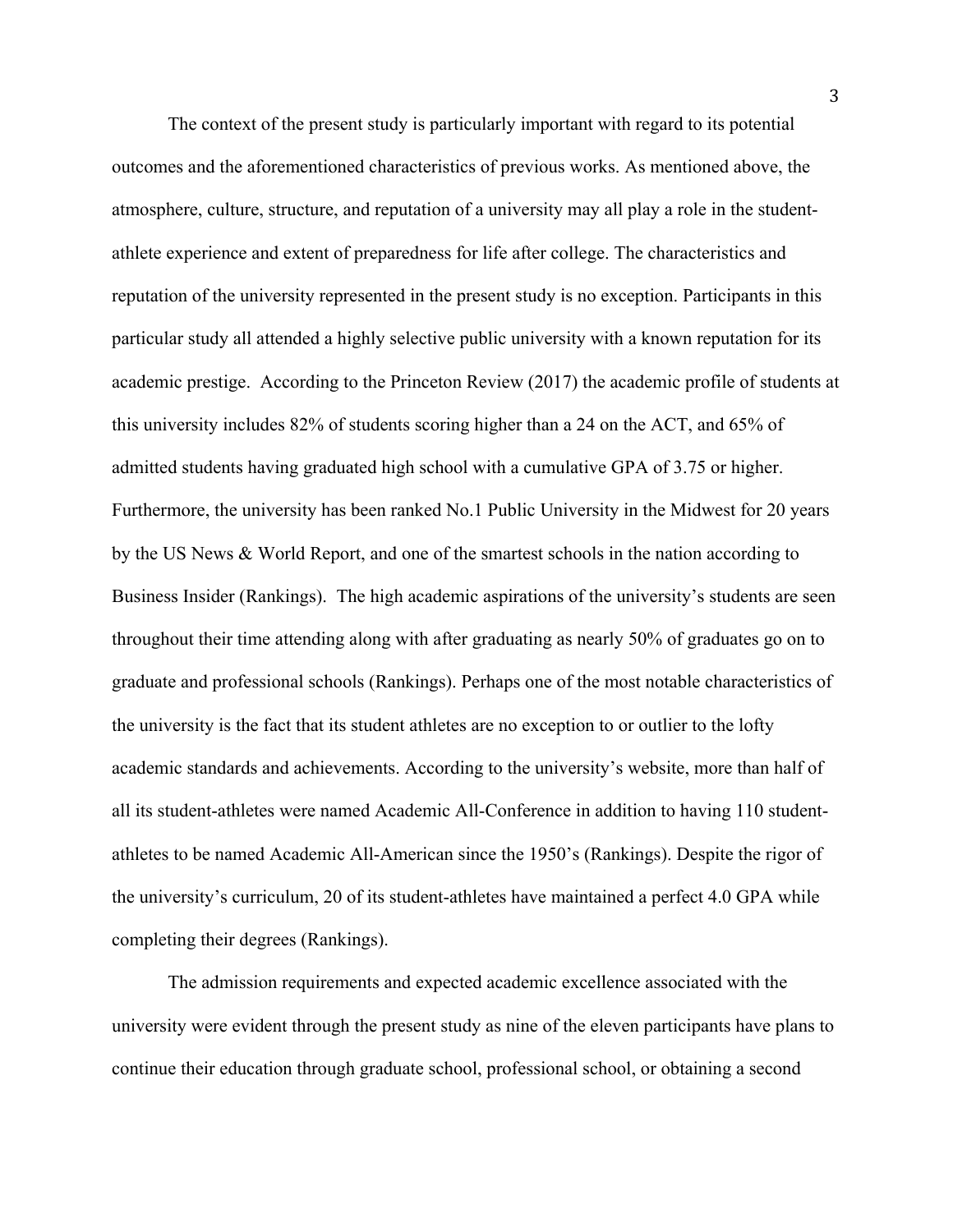bachelors degree. Participants in this study represent a distinct group, which can be described as highly academic achieving student-athletes. The mindset and values of this type of studentathlete must be taken into consideration throughout the study including during the analysis and interpretation of interview responses. Moreover, the uncommon perspective of these highly academic achieving student-athletes will likely result in responses that may not align with previous works that included participants from less academically motivated or prestigious institutions.

To adequately explore the level of preparedness for life after college of participants in the study, five dimensions should be accounted for: career, physical, education, financial, and the value of sport participation. First, the career dimension encompasses elements such as internship completion, interview skills and practice, resume writing skills, and even employment experience. At some schools, student-athletes may be directed away from internships and employment during college by their advisors and coaches because of the large time commitment to their team and training (Writers, 2014). This can lead to missed opportunities that non-athlete students can take advantage of instead (Writers, 2014). Similarly, education, the second dimension, is often impacted by athletic involvement. The education dimension consists of the academic major pursued, courses completed, admissions, and eligibility of student-athletes; the influences of university faculty and athletic department staff members are also noted.

In addition to considering the education and career aspects of the student-athlete experience, it is necessary to consider the physical aspect of student-athlete preparedness. As the third dimension of the student-athlete experience, the physical dimension encompasses nutrition and fitness knowledge. It is not uncommon in our culture for athletes to struggle with their health and weight after participating in college sports. Interestingly, it is possible the division of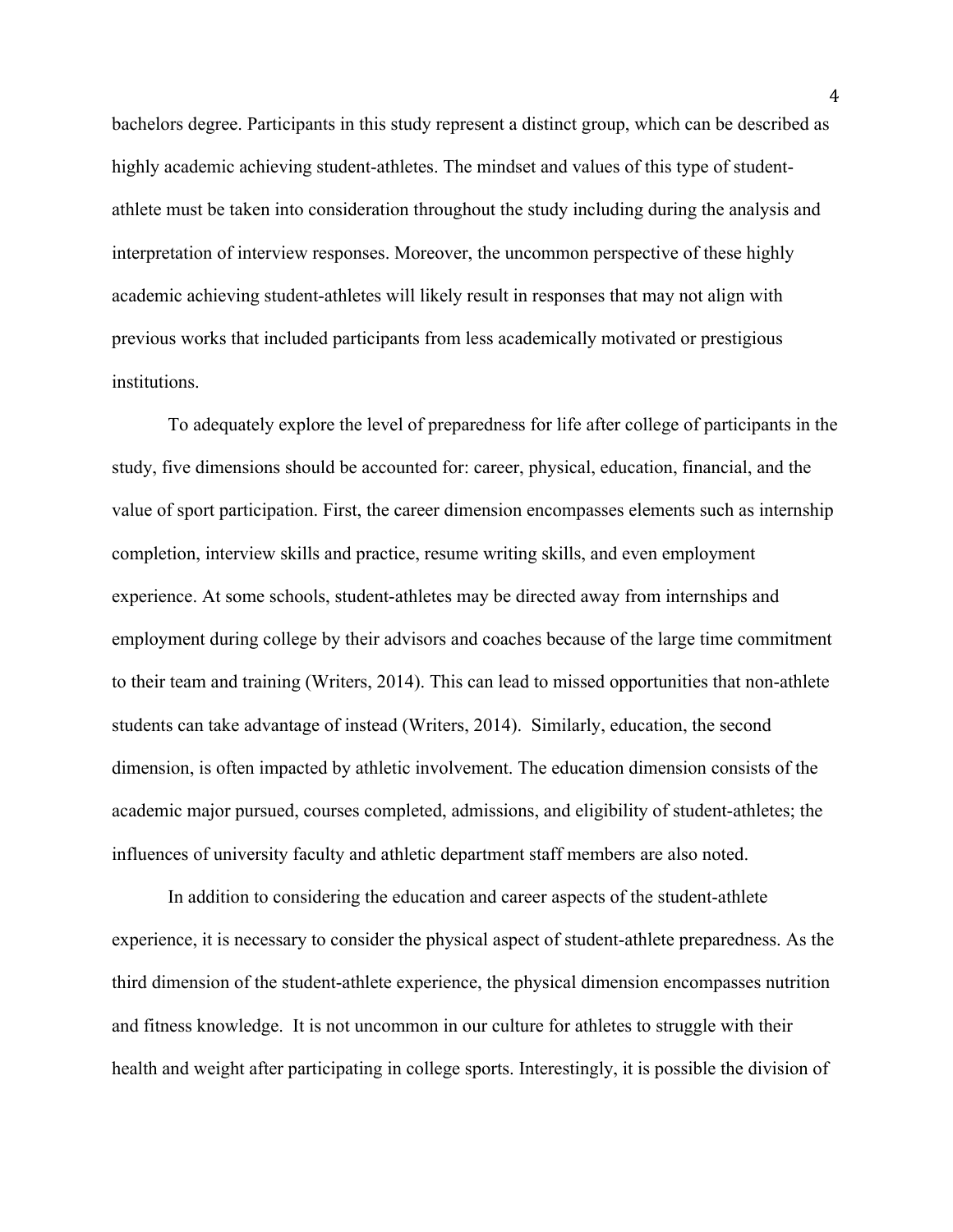NCAA competition that they competed in contributes to the extent of these struggles or lack there of. Moreover, student-athletes who had access to individual strength and conditioning trainers and nutrition specialists may be more or less prepared to independently manage their physical health after sport. However, little research has been done to consider such possibilities, thus this study aims to uncover a potential link between such factors.

The fourth dimension to be considered is financial. Personal finance is crucial for multiple facets of life after college; such skills are necessary for managing debt from college and understanding benefit packages and options through positions down the road. There have been numerous reports of professional athletes struggling with money management and personal finance; these reports suggest a void in personal finance preparation for student-athletes during college ("University of Denver", 2002). The fifth and final dimension to be considered is the perceived value of sport participation. Much research has suggested the potential for sport participation to aid in the cultivation of numerous character traits and leadership skills. The inclusion of interview questions regarding this topic will reveal whether or not student-athletes believe sport participation specifically has led them to develop any transferrable skills or characteristics.

By studying these five dimensions of the student-athlete experience, the role of the university and team in the development of skills that will transition to life after college will be illuminated. It is critical that the student-athlete voice is heard when evaluating the level of preparation for life after college as opposed to simply comparing the achievements and accolades of student-athletes to their non-athlete peers. As mentioned earlier, previous works often only considered one dimension and focused on the differences in the experience of athletes and their non-athlete peers. This study will not only help current high-school students to decide if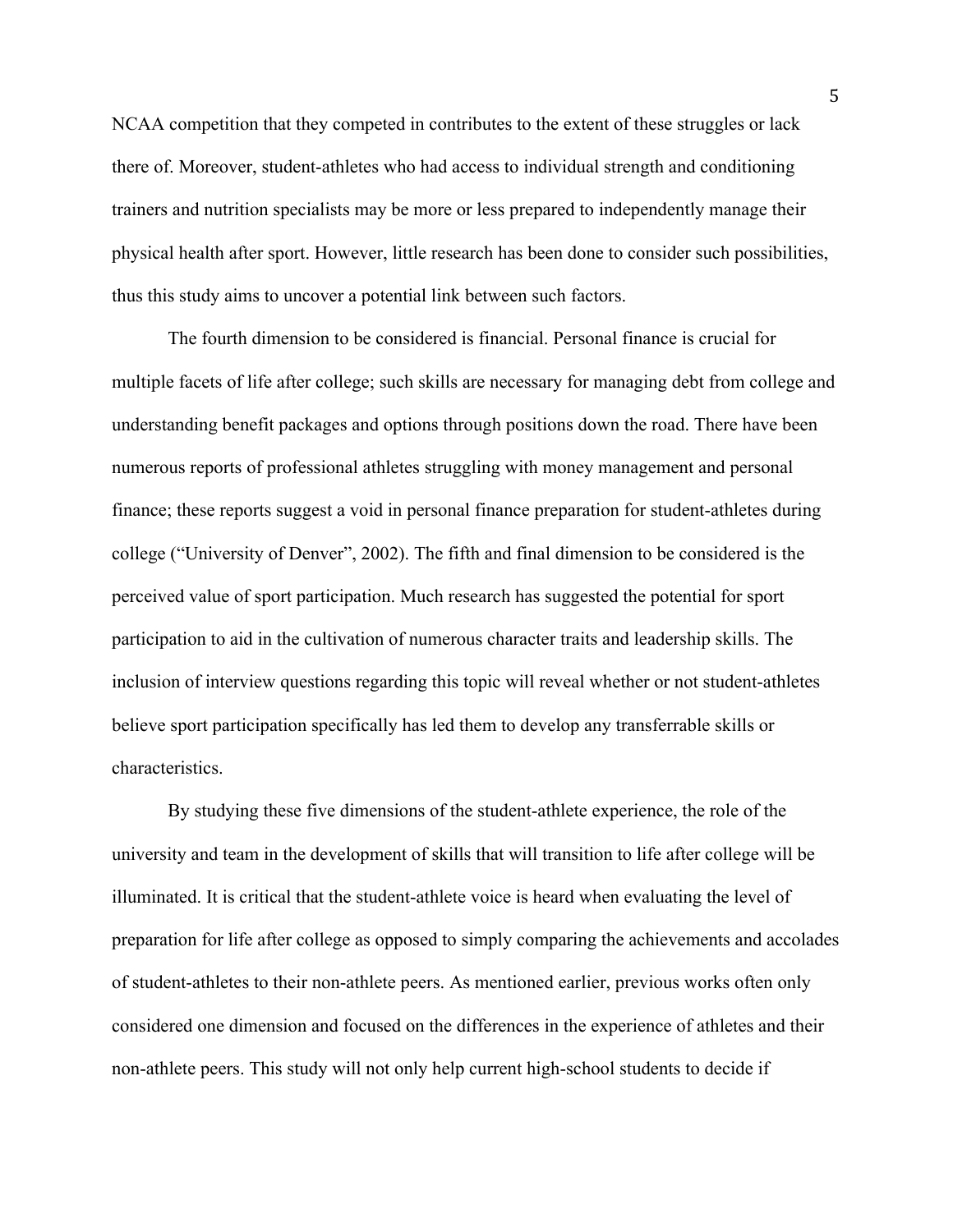intercollegiate sport participation is the best use of their time as college student, but it will also help athletic departments and universities. The findings of this study will assist universities in deciding what resources should be made available to or taken away from student-athletes in attempt to better prepare them for the future. Therefore, the objective of this study is to explore the level of preparedness of student-athletes for life after college in the five dimensions discussed and to gain insight regarding the factors that influence the level of preparedness within each category.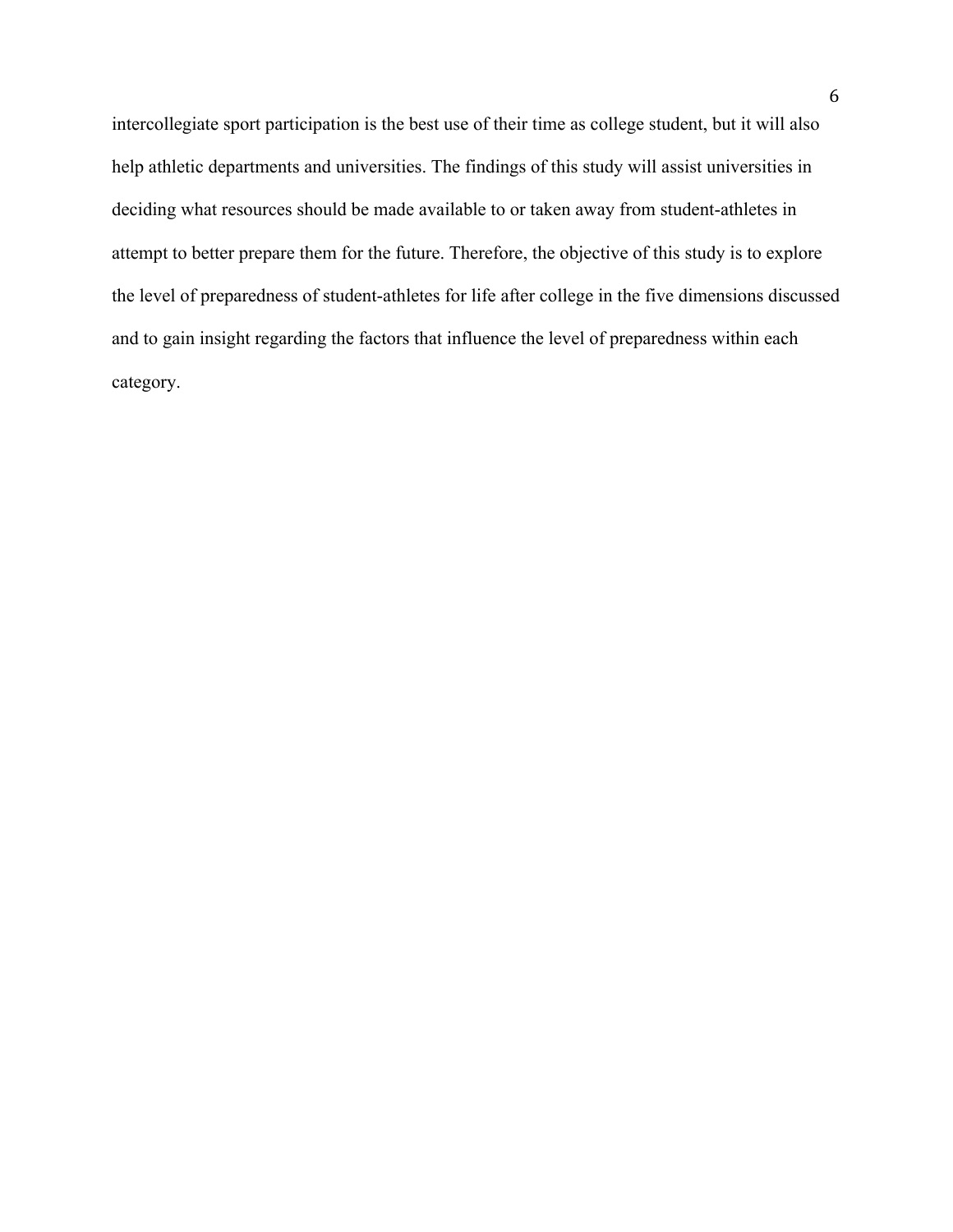#### **Chapter 2: Literature Review**

The lives of student-athletes are quite complex and previous research studies present countless examples of the difficulty student-athletes face to balance their identity as a student and as an athlete. Unfortunately, aspects of student-athletes lives that fall outside of sport are often neglected. As previously stated, there is a lot of research discussing the neglected aspects of student-athletes lives, but only in the context of comparison to non-athlete college students. One example of this is financial preparation.

#### **Personal Finance**

Many researchers focus on the scholarship amount student-athletes receive and contribute to the debate of if they are being compensated enough for all they do. However, while the payment of student-athletes has been an issue heavily debated and researched, the personal finance knowledge of student-athletes has been overlooked and under studied. When considering the level of preparedness of student-athletes for the real world, this topic becomes very pertinent. While most people would agree that "understanding the basics of job benefits, credit, debt, saving and investing is crucial for creating a game plan for financial security after graduation", there is not much evidence to suggest student-athletes are developing necessary the personal finance skills while in college ("Wisconsin College Students", 2007). Although money management skills are vital as students transition out of college, personal financial education is not always offered or available at the college level ("Wisconsin College Students", 2007). This issue is magnified by the fact that seventy-five percent of participants reported they wished they had been given more information about financial planning (Teicher, 2005). These numbers become even more concerning when overlaid with the other findings of Teicher (2005) that disclosed, seventy-two percent of college-athletes expect to owe student loan debt when they

7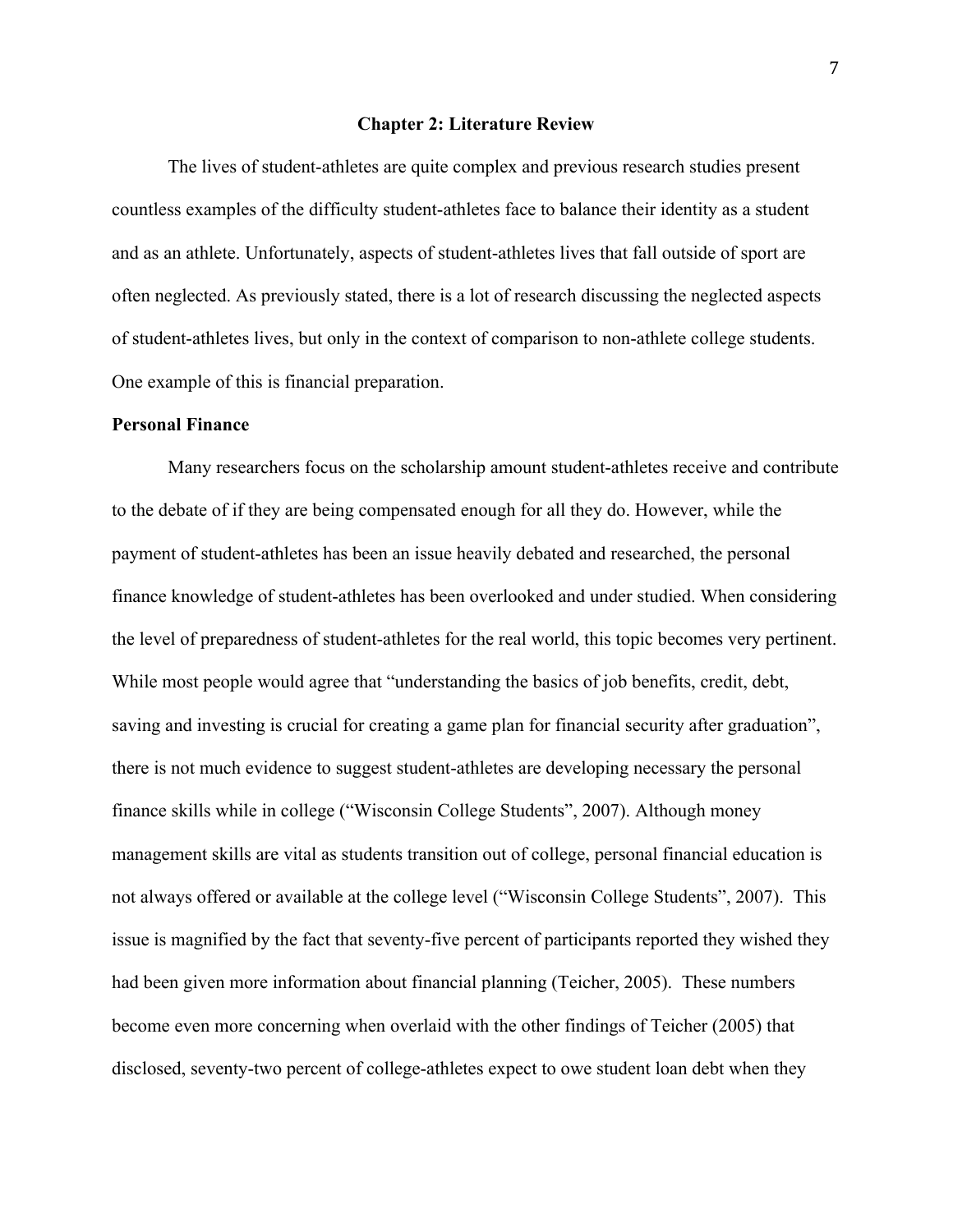graduate. Once again, the findings of the research that has been done thus far does not break down results or data through multiple categories or explore the student-athlete perceived influences on preparedness. Thus, in conducting this study, the development of personal finance skills or lack there of resulting from participation in collegiate athletics is explored. From an interview with one student-athlete, Teicher (2005) stated that a lot of college athletes do not think about financial things because they are more focused on what they need to do in the moment or day-to-day, rather than thinking about their financial situation long term such as after graduating. This notion was supported by other sources as well such as by one former studentathlete that explained that athletes are good at finding ways to make money when they need it, but that they usually are not thinking about saving or planning for the future ("University of Denver", 2006).

As a result of such findings as the ones discussed above, the NCAA paired with The Hartford Financial Services Group to construct a twenty-five-page guidebook to teach the basics of personal finance ("Personal Finance 101", 2006). The guidebook is called the Playbook for Life and covers topics including "planning for success, real world salaries, expenses, importance of credit, and types of saving and investment vehicles" ("Personal Finance 101", 2006, p.1). In addition to the guidebook itself, Playbook for Life was made into a presentation by a group of former athletes who were successful financially outside of sport ("Personal Finance 101", 2006). In hopes of making Playbook for Life's teachings more accessible to current student-athletes, the NCAA made it available through the Internet so that it can be accessed from dorm rooms, campus libraries, and cafes ("Personal Finance 101", 2006). While this resource may seem beneficial, there is no evidence to suggest how many student-athletes are aware of it or have found it to be helpful.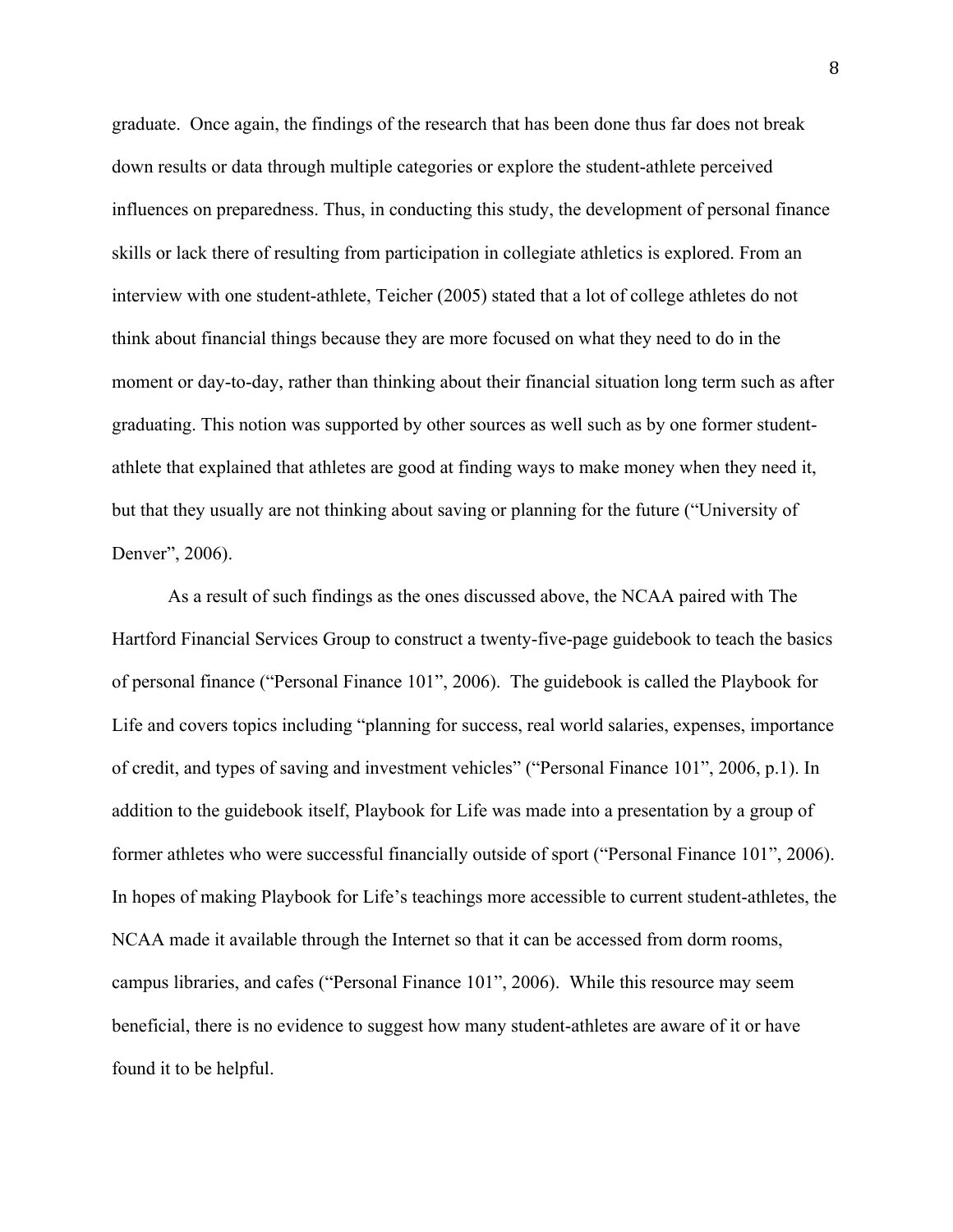#### **Educational Experiences**

The concerns about the role of athletics in student-athletes' lives have been studied most heavily in regards to academics. Multiple scholars have reported that student-athletes "were strongly focused on their athletic objectives and had less regard for their grades or the academic opportunities available at the university" (Lally & Kerr, 2005, p. 280). Many student-athletes believe an undergraduate degree is more or less a commodity to remain eligible rather than a vehicle to prepare them for meaningful careers in the future (Navarro & Malvaso, 2016). Furthermore, the value of a degree in the eyes of many student-athletes seems to be decreasing (Navarro, 2015). At the Division I level, increased pressure for student-athletes to perform on the field may exacerbate student-athletes being placed in common majors to boost eligibility (Navarro, 2015). Clustering of student-athletes in certain eligibility and time-friendly majors has been discovered in numerous studies at Division I institutions (Navarro, 2015). During interviews conducted by Navarro (2015), participants noted that they obtained degrees that have little to no relevance to their desired and intended field of work. In later studies, it was discovered that student-athletes whose decision on their major was influenced mainly by athletic department staff members, and time constraints of their sport, are more likely to result in misalignment of their major choice and actual career aspirations (Navarro & Malvaso, 2016). While this may be true for Division I student-athletes who are often isolated from non-athletic department mentors and advisors, it may be less true for students who participate in smaller Division I, Division II or III athletics.

In addition to isolation from non-athletic faculty, student-athletes are often isolated from other students and are believed to have little interaction with non-athlete peers in or outside of class (Adler & Adler, 1987). In Navarro's (2015) earlier research, student-athletes "noted the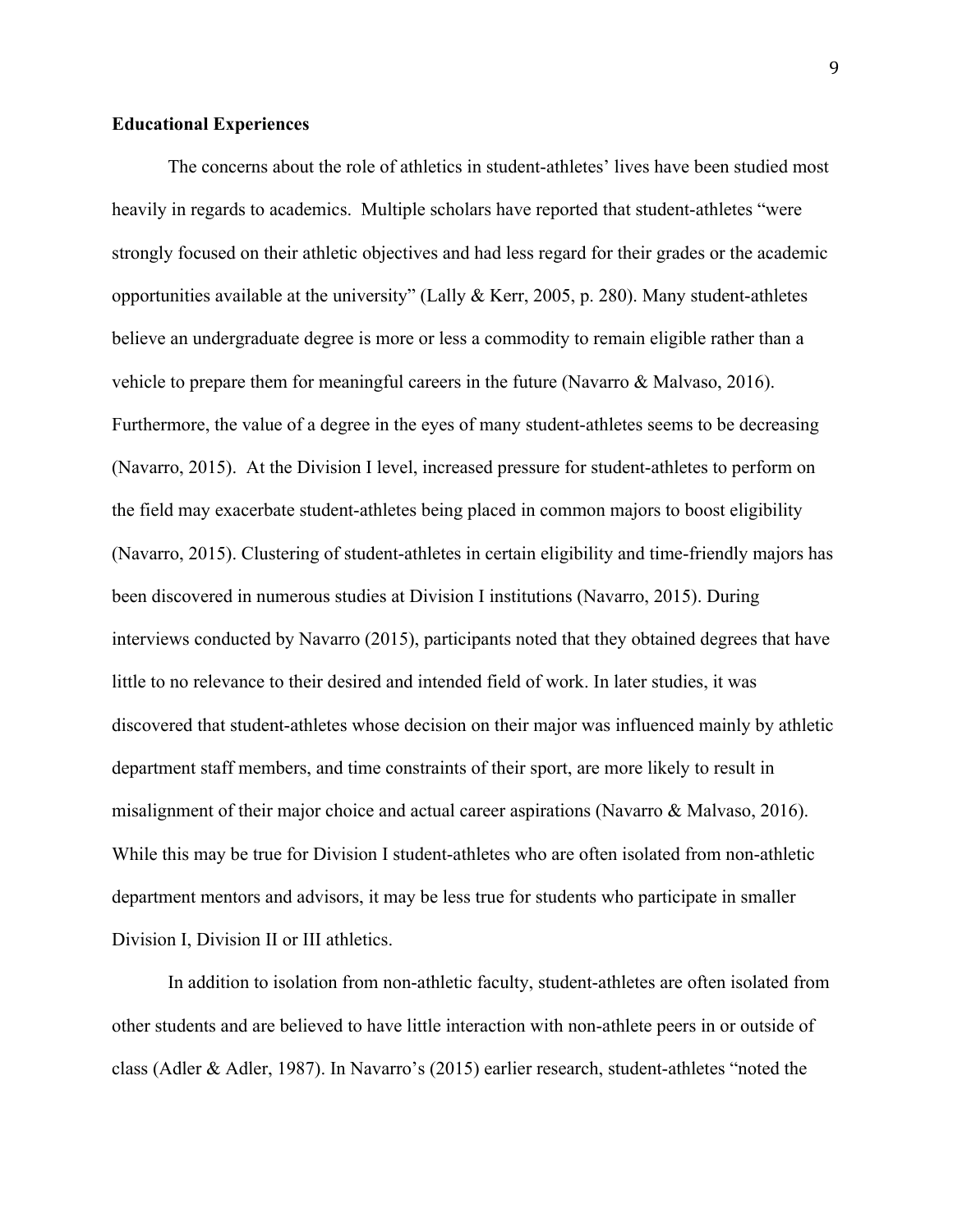benefit of networking with students and professionals outside of athletics to clarify goodness of fit for majors being chosen" (p. 372). Thus, many scholars have reported that a stronger balance of academic and athlete roles was seen in students who sought out campus-wide assistance for academic and career support (Adler & Adler, 1987). Navarro's (2015) research also found, students who did indeed seek out help campus wide, demonstrated a heightened understanding of the gravity of career preparation in addition to athletics.

Further evidence suggests that "peers in the academic environment may play an important role in encouraging student-athletes to explore the student role and invest more seriously in their studies and future career planning" (Lally & Kerr, 2005, p. 283). Similarly, athletes at the Division II and III levels may have an advantage as they are more likely to form closer and more meaningful relationships with professors and peers since class sizes are usually smaller and athletes generally comprise of a higher percentage of the student body (Emerson, Brooks, & McKenzie, 2009). There has been a substantial amount of research done on Division I and Division III academics but there seems to be a void when it comes to Division II. While much controversy has come out of the research of Division I academics, more consensus has been evident at the Division III level. For example, "95 percent of Division III institutions agree that student-athletes should be recruited with, and perform at, the same academic standards as the general body"(Emerson, Brooks, & McKenzie, 2009, p. 66). Furthermore, Division III institutions do not allow student-athletes to be treated any differently than the regular studentbody, this goes for both the admissions requirements and academic expectations while enrolled (NCAA, 2012). Therefore, Emerson et al. (2009) suggested, "although one finds similar sentiments at colleges and universities at all levels, it is arguable within the NCAA Division III that claims for educational value of athletic participation are most clearly and forcefully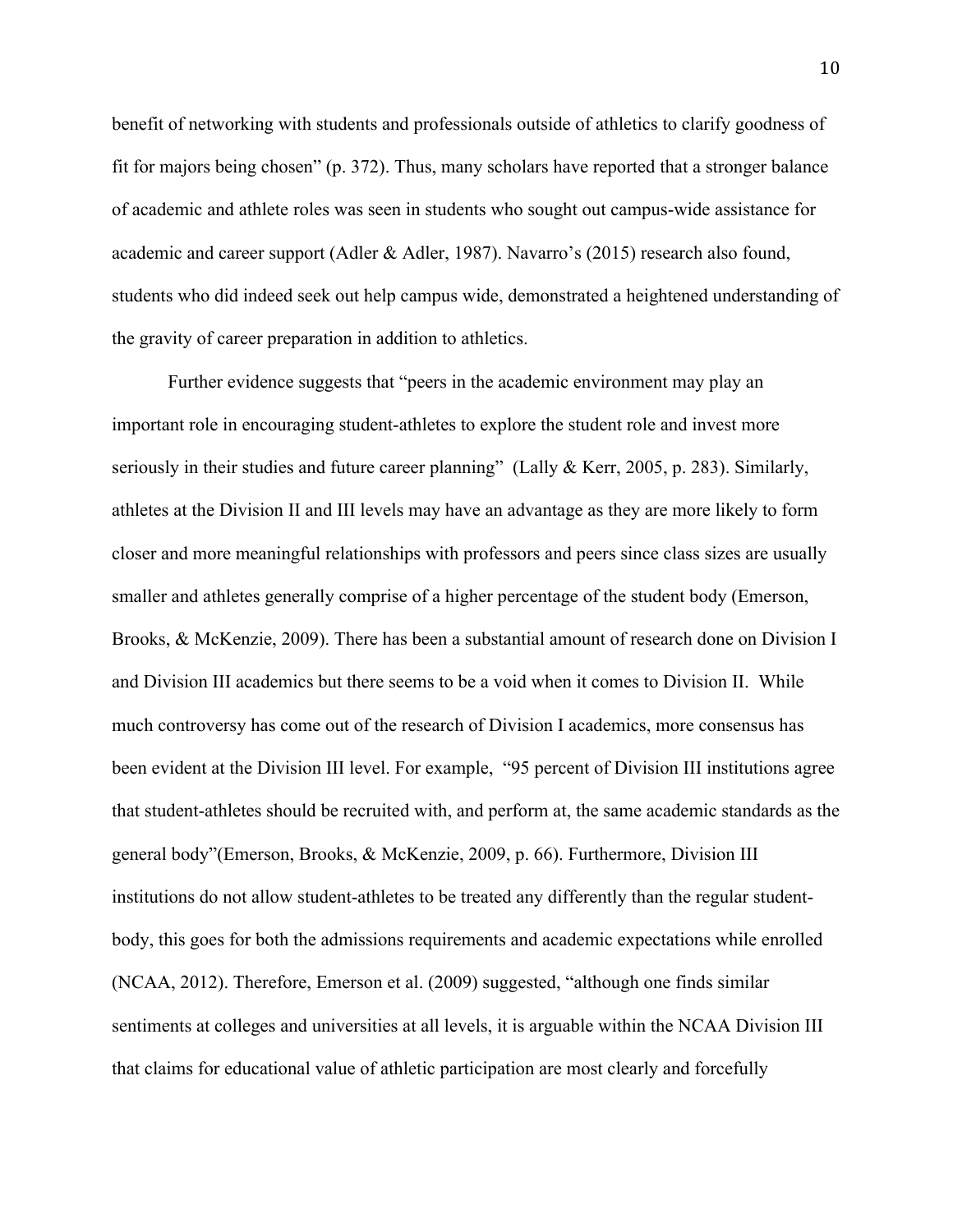articulated" (p. 65). As little research has been done to demonstrate the effect of the resources that schools within and across each division offers, it is unclear which resources and environments lead student-athletes to be more prepared for life after college.

### **Career Preparation**

As time goes on, the misalignment of major choice and career aspirations becomes more evident for students, and the struggle to balance the athlete role and student role is once again present. In many instances, students who focus primarily on their athletic role struggle to engage in major exploration processes that include long range career planning (Navarro & Malvaso, 2016). Similarly, in a study of Division I student-athletes, researchers concluded that committing strongly and exclusively to the athletic role discouraged student-athletes from considering and investigating non-sport career possibilities (Lally & Ker, 2005). Even more disheartening are the scores of Division I student-athletes in the study conducted by Lally and Kerr (2005). In this study, student-athletes scored significantly lower than their non-athletes peers on career development tasks and career maturity; in this context career development refers to "the formation of mature, realistic, career plans grounded in assessing one's goals, interests, and abilities" (Lally & Kerr, 2005, p. 275). According to Lally and Kerr (2005), it is possible that there would be less of a discrepancy in the scores of student-athletes and their non-athlete peers if they had the time to explore activities such as campus clubs and professional organizations. Unfortunately, little to no research has been done to examine if similar perils are present for student-athletes at other institutions, and what limiting and influential factors the student-athletes themselves identify. Ideally, the results of this study will expose the factors and career planning practices that impacted the level of preparedness of student-athletes that were interviewed.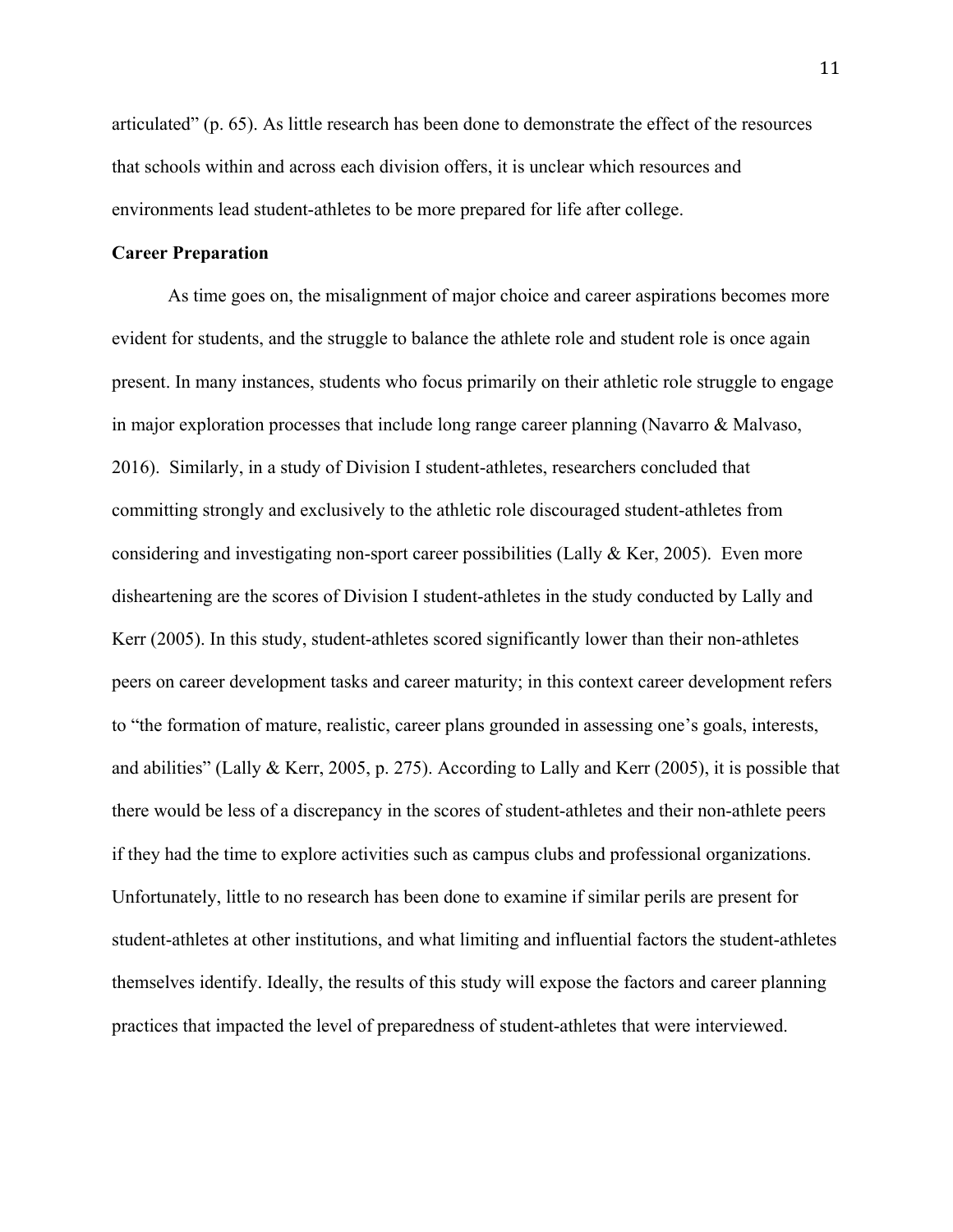## **Physical Health Practices**

The development of healthy physical behaviors and practices are just as important as career preparation and major selection for life after sports. Currently, there is very limited research on the preparedness of college athletes to maintain their current levels of health after sport. Thus, this study attempts to begin bridging the gap in the areas of research that do exist. The majority of the research that has been done focuses on a specific sport and usually only includes participants that have been out of college for more than a few years. Many studies suggest a number of former collegiate athletes have deficiencies in their mental and physical health associated with their sports participation, but do not disclose background information regarding health related knowledge and skills of participants prior to leaving college sports (Kerr, Defreese, & Marshall, 2014). Furthermore, Kerr et al. (2014) "found that a large number of former collegiate athletes were currently overweight/obese despite having a normal BMI during their collegiate sports careers" (p. 7). This is most likely because many student-athletes transitioning from college sports decrease their physical activity but continue to consume as many calories as they did while they were participating in college sports; they may also struggle without the guidance of their former collegiate team staff (Kerr et al., 2014). Further research needs to be done to understand if the level health instruction and awareness during college athletic participation impacts the confidence and ability of student-athletes to maintain their health in the future.

In addition to the reports about weight and eating habits, Kerr et al. (2014) also indicated former collegiate athletes reported worse scores for "physical function, depression, fatigue, sleep, and pain interference, than did 'non-athlete' controls of similar ages" (p. 6). While the work of Kerr et al. (2014) did not state what division their participants previously played in,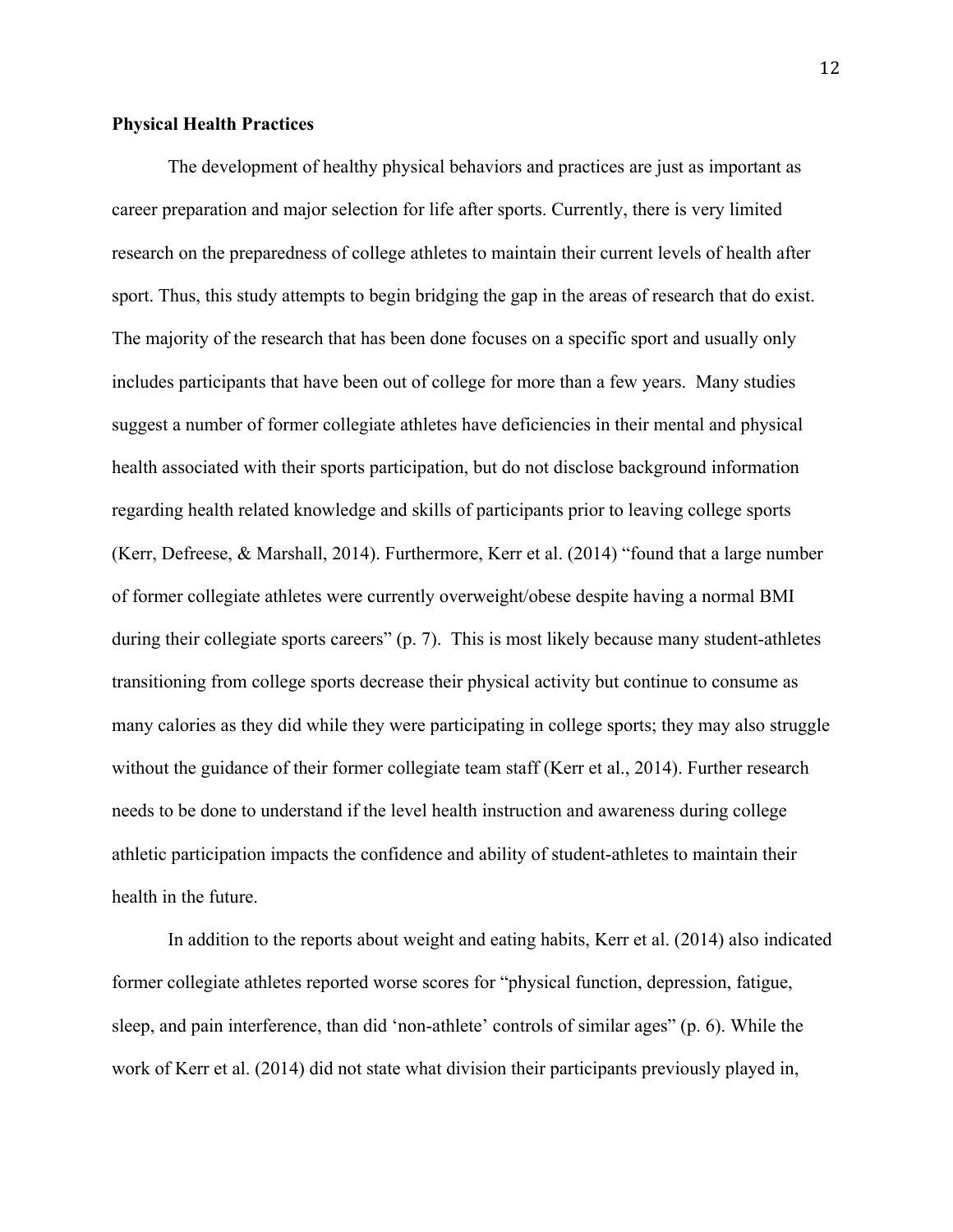Simon and Docherty (2013) explained specifically that former Division I athletes expressed considerably more chronic injuries and limitations in activities of daily living than their nonathlete counterparts. This evidence suggests being a former Division I athlete may be detrimental to ones HRQoL (Health Related Quality of Life), perhaps because Division I athletes may suffer more serious or long-lasting injuries than individuals who participated in less grueling practice demands or levels of competition (Simon & Docherty, 2013). It goes without saying that athletes of some sports are more at risk for such life altering injuries and habits than others. In example, Nitzke, Voichick, and Olson (1992) studied the effect of "previous weight cycling practices of former college wrestlers" (p. 257). Nitzke et al. (1992) found that individuals who engaged in frequent weight cycling in college may be at higher risk for obesity, high blood pressure, and coronary heart disease, than those of former athletes from other collegiate sports.

Although participation in some sports may do more harm than good when it comes to long-term health, it is possible that athletic departments that offer more nutrition and fitness resources prepare student-athletes to live healthier lifestyles than non-athletes in the future. In a slightly different perspective, Simon and Docherty (2013) suggest the higher the level of intensity of practices and training the more likely individuals are to maintain or desire intense physical activity after graduating. Once again, little research has been done to see if studentathletes at institutions with different amounts of resources experience similar changes in health and quality of life after sports. This study also exposes how prepared and motivated studentathletes feel that they are to cope with the transition to being in control of their food consumption and exercise behaviors, versus having the direction of coaches, nutrition specialists, and fellow teammates.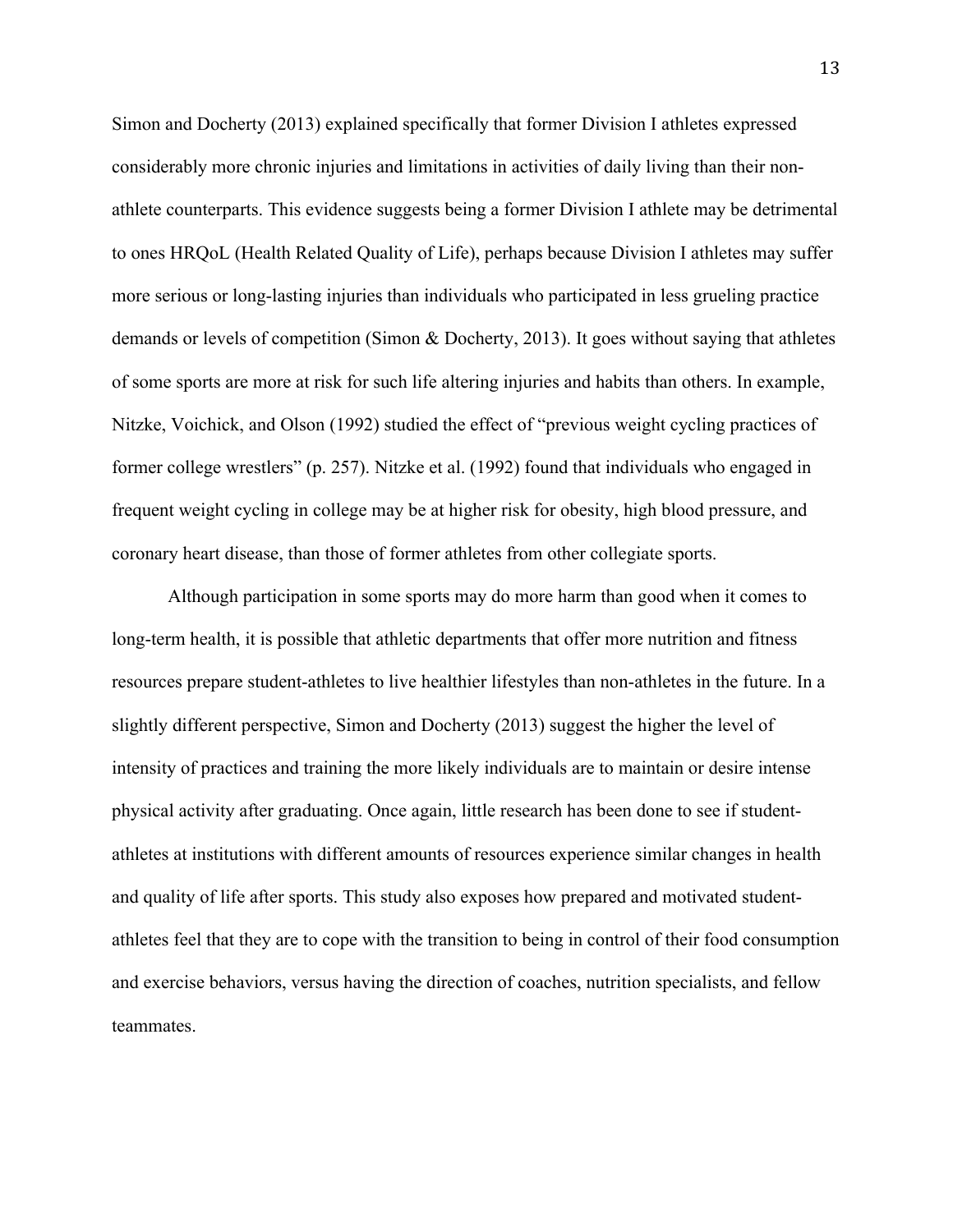### **Value of Sport Participation**

Similar to the four dimensions or categories discussed prior to this section, there has been very little scholarly work done to investigate the value of sport participation perceived by student-athletes. However, there has been quite a substantial amount of research pertaining to the transferrable skills that are considered more effectively taught through sport participation than any other method of training or experience. According to Kniffin (2014), students develop life skills and valuable lessons through athletics that can be later transferring to the workplace and community. Time management skills, ability to communicate effectively, and leadership skills, are all qualities that can be learned through participation in athletics (Maslen, 2015). In support of this idea, former University of California Los Angeles student-athlete and Olympic gold medalist Donna de Verona stated in an interview, "in sports, you deal with setbacks and acquire skills that are applicable to the workplace" (Rogers, 2013, p. 1). Other sources argue that the sense of camaraderie and desire to collaborate to achieve a common goal is not achieved by anything outside of sport (The Case, 2015). Furthermore, Kniffin (2014) reported that individuals who participated in high school athletics achieved higher salaries in life than those who were not previously involved in athletics. Moreover, It is likely a number of life skills mentioned will appear through the other dimensions being analyzed in this study, but it is unclear as to which skills the participants will believe developed solely from sport participation.

#### **Additional Considerations**

The value of sport participation is something that has been debated for many years and used by athletic departments and the NCAA to encourage the expansion and funding of athletic programs including those for student-athlete development and success at the collegiate level. It is imperative to consider that while it is likely that the data collected in the present study could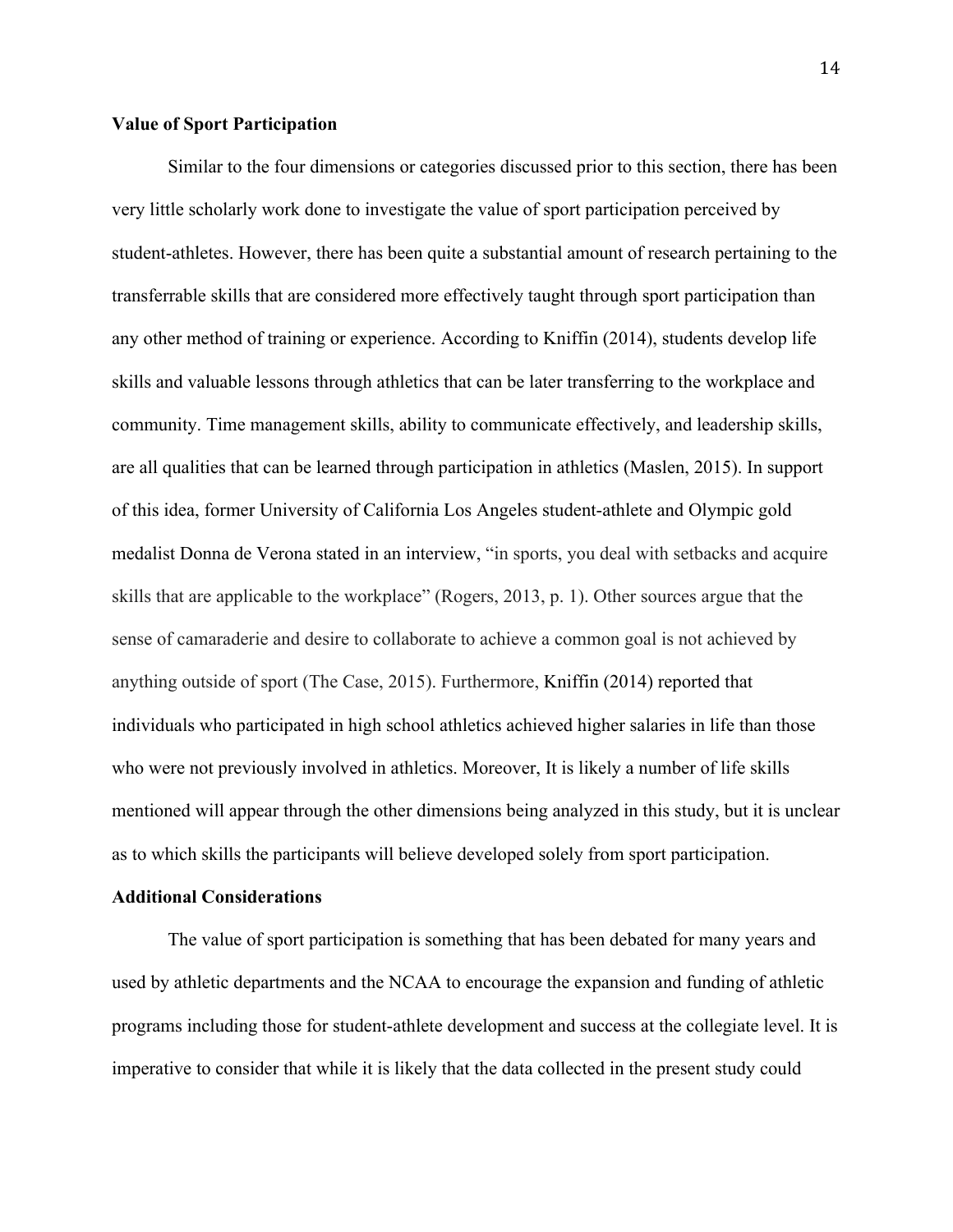support the idea of sport as the best avenue for the development of transferrable skills, it is also possible that the role or value of sport participation could be perceived as less advantageous through the eyes of student-athletes. There is potential for the previous factors discussed, including time restraints, to be interpreted by student-athletes as factors that lead sport participation to be less valuable than scholarly reports and works suggest. For example, Verona, the previously mentioned University of California Los Angeles student-athlete also mentioned in an interview with the press that it was difficult to find a starting place in her non-athletic career since she had missed the opportunities to network that most non-athletes experience through their first entry level job (Rogers, 2013). Thus, as stated early in this document, one of the goals of the present study is to explore the perspective of student-athletes and gain insight regarding their self-proclaimed level of preparedness and factors that influenced or contributed to the current state preparation.

In a world where the media is unavoidable and often unforgiving, criticism is frequently directed toward the culture of college athletics and the culture of student-athletes. Many scholars suggest that college athletic programs breed a culture where academic performance suffers, student-athletes are underprepared for career and financial success, and they graduate and pursue further education at lower rates. While most of this criticism resides in large, typically Division I programs where athlete specific resources are abundant, there have not been many studies done to determine how student-athletes perceive the impact that resources in multiple aspects of their college experience such as physical, financial, career, and academic have on their preparedness for life after college and sport. Student-athletes at large institutions that have significant athletic budgets and focus often experience extensive student development and academic support programming compared to the general student population (Navarro & Malvaso, 2016). It is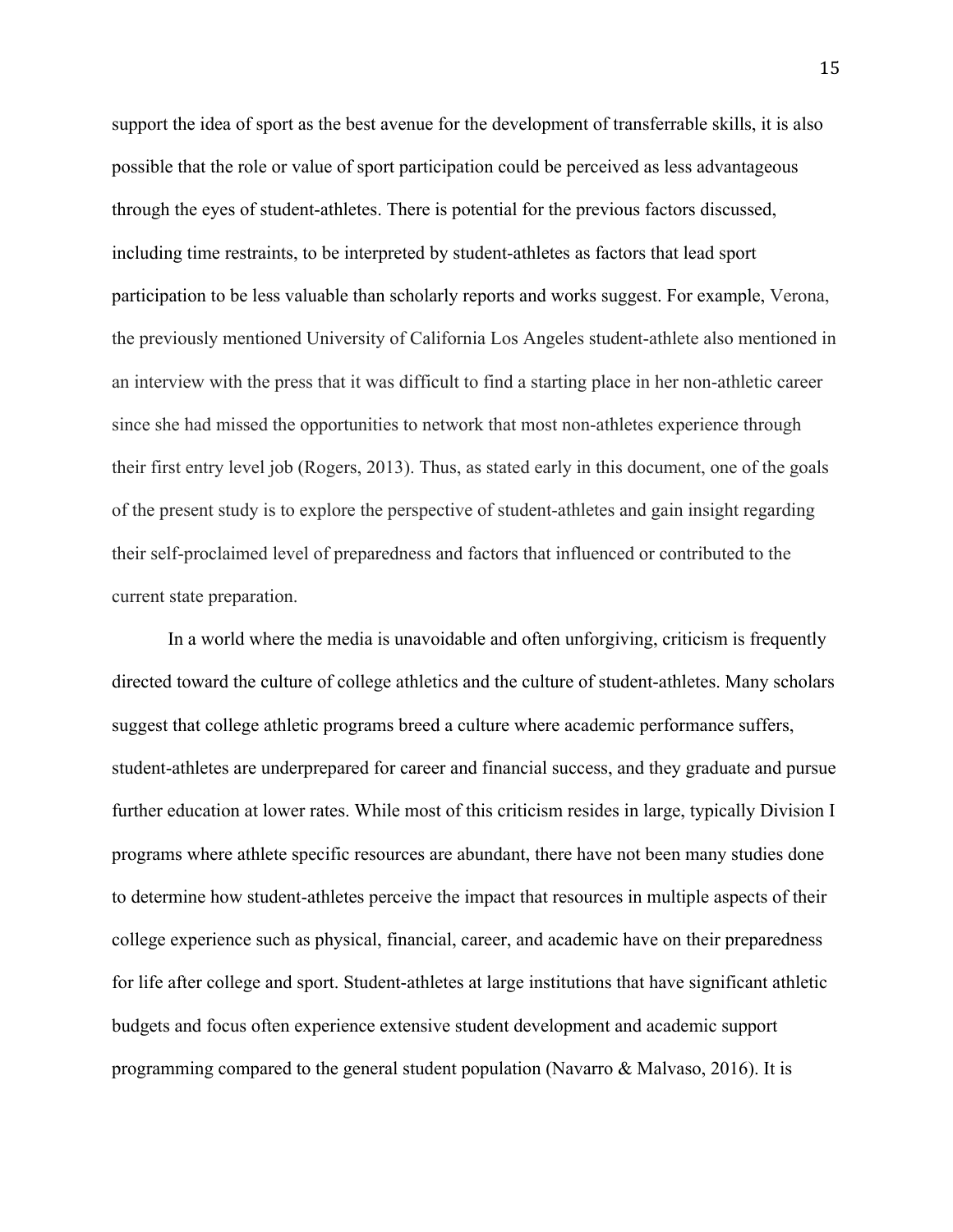possible that those who have had athlete-specific support staff members there to make difficult decisions for them throughout college will struggle to make major decisions on their own in the future (Navarro & Malvaso, 2016). For this reason amongst others previously discussed, "Scholars disagree as to whether student-athletes should be integrated into the student body atlarge or be given separate developmental training...for life after college" (Navarro & Malvaso, 2016, p. 33). Some of these issues and debates may be irrelevant at smaller, academically focused institutions where student-athletes are treated the same as non-athletes and are less likely to be isolated for career and academic support services.

Through explicit statements from the NCAA itself, and research done by numerous scholars, it is obvious that the salient focus of Division I institutions is the athlete part of studentathlete; eligible athletes and winning records are valued above everything else for these institutions. However, Division III programs strive to maximize not only the athletic experience for student-athletes, but also the social and academic experiences (Kirby, 2013). Division III membership requires institutions to place a high priority on the overall student-athlete experience which is different than Divisions I and II because the focus is not on the highest level of play (Kirby, 2013). Student-athletes at Division III member schools can expect to be developed athletically, professionally, and socially but do not reap the benefits of special treatment or athletic scholarships (Kirby, 2013). The well-rounded college experience provided by these schools "allows student-athletes to leave their secondary educational institution prepared to lead in the community, succeed in the workplace, and practice a healthy lifestyle that all stems from their participation in Division III athletics" (Kirby, 2013, p. 13). While it is currently unclear as to where Division II schools exactly fall between the one-track focus of Division I schools and the well-rounded mission of Division III schools, this study will expose how the resources and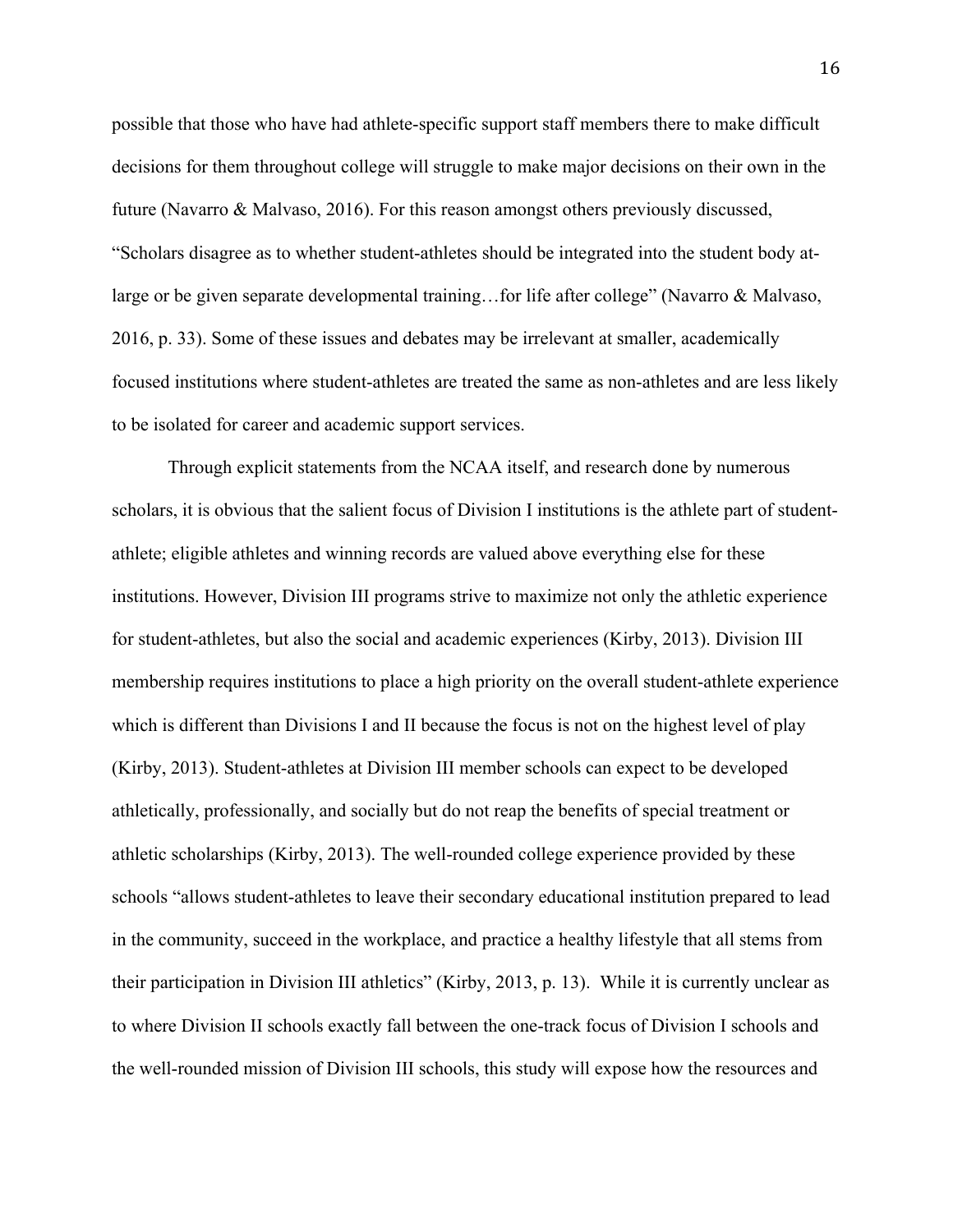student-athlete experience at a Division II institution transfer to preparedness for life after college and sport in physical health, career, education, and financial contexts.

In addition to research that has been completed on the specific and unique situation of student-athletes in certain divisions, a few researchers have delved into the culture and reputations associated with student-athletes within the Ivy League and similar highly selective colleges. The generalizations and findings mentioned above regarding academic performance and struggles of Division I student-athletes are frequently generalized to all student-athletes. However, according to Arenson (2003) highly selective schools do not have the same kinds of problems with graduation rates and academic performance for student athletes as less selective schools. Similarly, in a longitudinal study at a highly selective liberal arts college in the Ivy League, Aries et al. (2004) stated student-athletes showed no significant academic underperformance compared to other students who entered college with similar demographic profiles and standardized test scores. Furthermore, high commitment student-athletes were as likely as non-athletes to report every year that they had grown as a person, pursued new activities, and gotten to know new people from diverse backgrounds (Aries et al., 2004). During a study of student-athletes at a highly selective Division III university in the Midwest, Lemke (2015) found that in addition to spending more hours per week on coursework than their nonathlete peers, student-athletes were found to be more interactive with peers and family and also learned important life skills through athletics. Lui Tang (2014) suggests slightly different reasons for the academic success and preparation associated with student-athletes at highly selective schools, explaining that the greatest influence is the culture and reputation of highly selective schools themselves. During a study on Harvard Students, one participant explained that studying, achieving outstanding grade point averages, and pursuing difficult majors is simply "what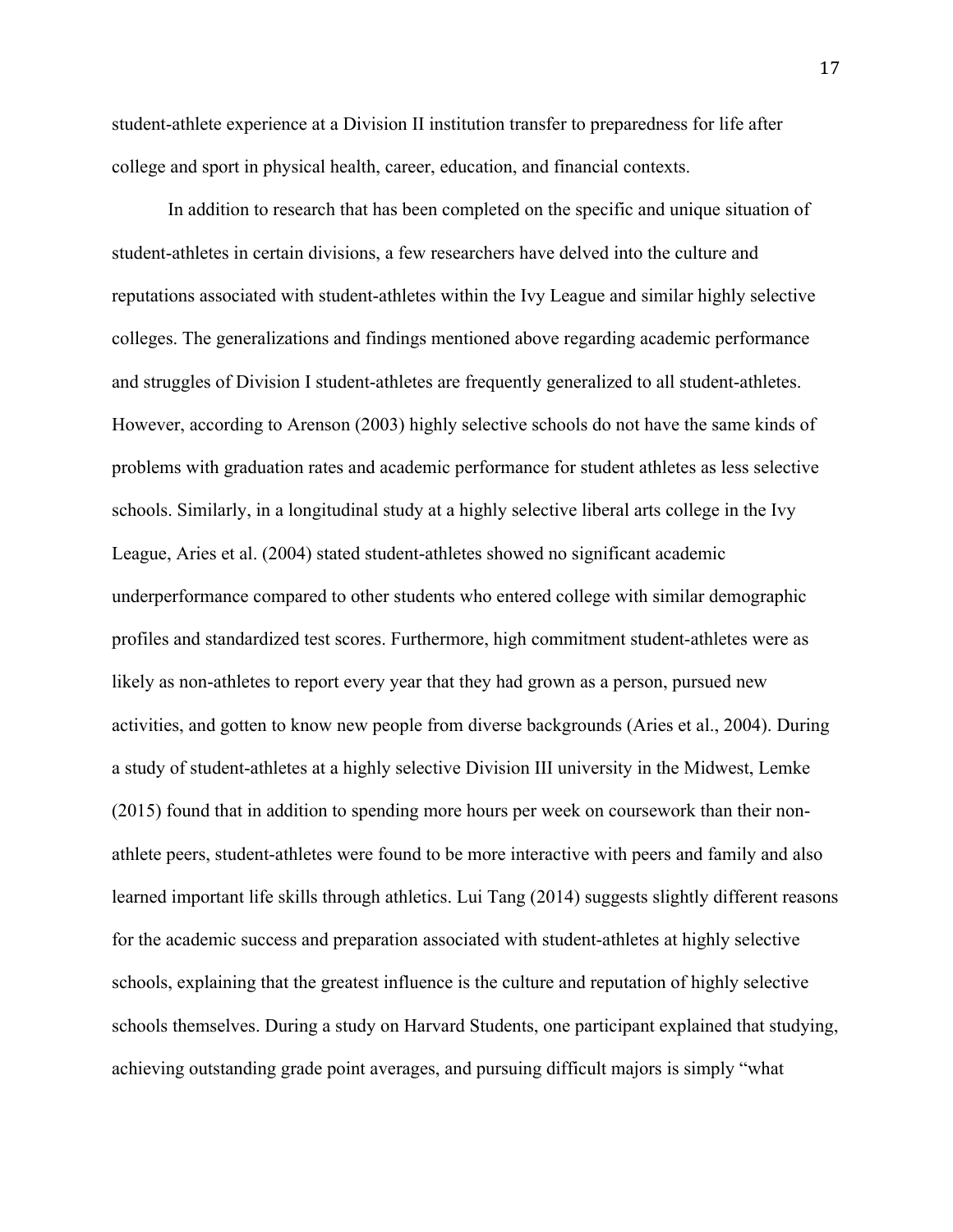Harvard Students do" (Lui Tang, 2014, p. 77). According to Lui Tang (2014) the reference to "what Harvard students do" has a critical role in "shaping how students think about the connection between their academic path and future career prospects"; moreover, this idea supports the theory and influence behind the presence of an in-group and a dominant culture of a university. In another interview, it was explained that the stereotype of Ivy League students is something that students at highly selective institutions strive to meet, including being highly successful, independent, and earning high salaries after graduating (Lui Tang, 2014). Thus, it seems that highly selective institutions embody a culture and reputation that motivates studentathletes to compete in the classroom as well on the field which leads them to obtain academic success and achievements similar to their peers while simultaneously developing lifelong skills.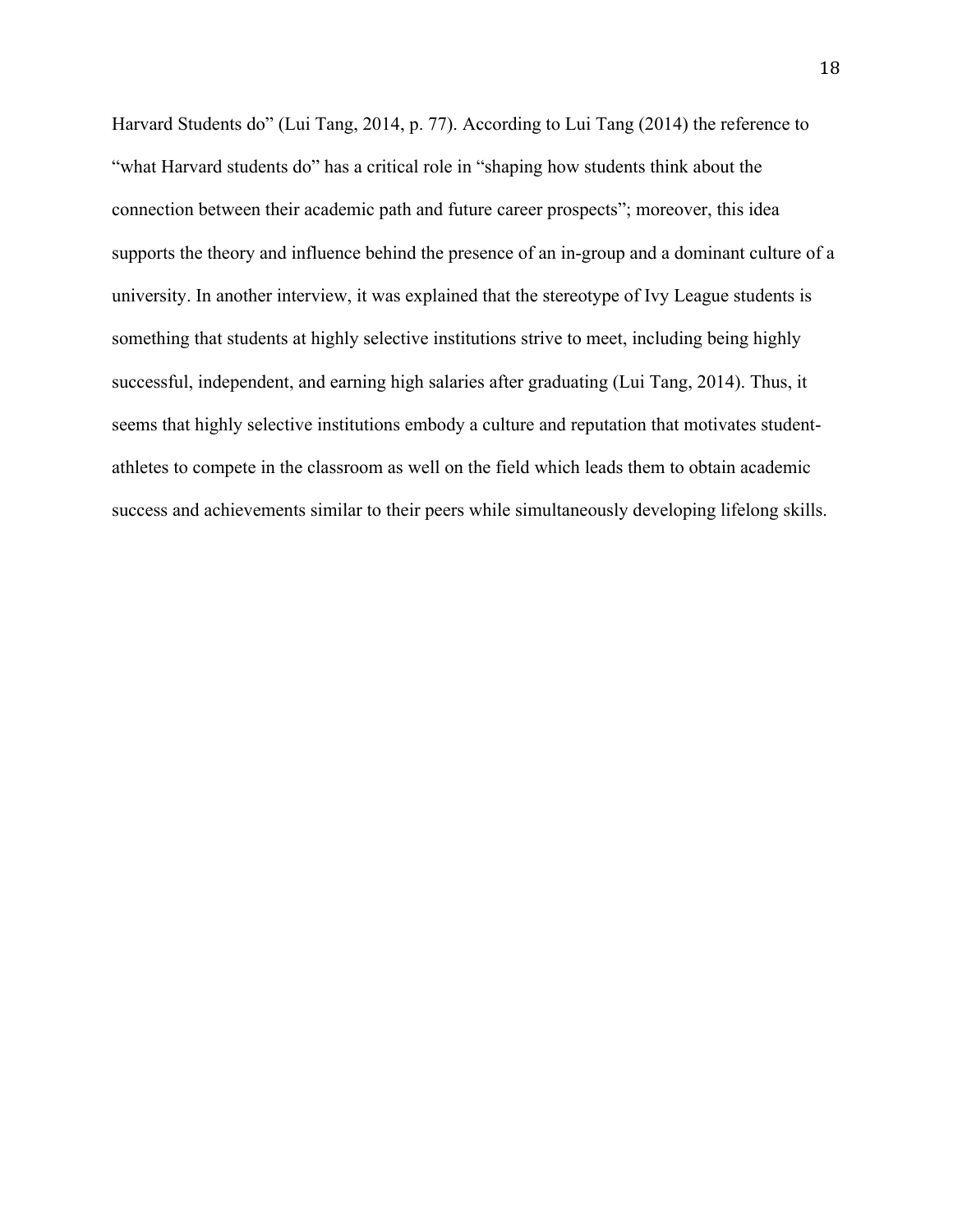#### **Chapter 3: Methods**

### **Procedures and Sample**

Participants in this study consisted of 11 student-athletes from a mid-sized NCAA Division II member university in the Midwest. The 11 participants consisted of five females and six males all of which participated in golf, baseball, or swimming. All of the participants were in their final or second to last year of college and ranged in age from 19 to 23 at the time they were interviewed. For further participant information and pseudonyms please refer to Appendix B.

The sole researcher of this study was granted IRB approval to carry out semi-structured interviews with the participants. Participation in this study was entirely voluntary and did not benefit the participants in any way, thus complying with NCAA policies. The researcher utilized existing relationships and contact information to reach out to individuals via email that met the criterion including year in school and NCAA student-athlete status. From the group of studentathletes that responded to the initial email and volunteered to participate, the researcher chose participants based on schedule availability and concluded interviews once data saturation had been achieved. An interview protocol was used to guide the semi-structured approach. The utilization of a semi-structured approach allowed the interviewer to modify and add questions as needed to probe for more information and deeper responses during the interviews. Each interview was conducted in person, in a quiet and isolated room, and lasted between 10 and 30 minutes. The interviews with each participant included questions about background information, each of the four main dimensions of the study, and the value of sport participation. Questions used during the interviews were open-ended and intended to encourage participants to providing specific examples while sharing their perspective. To review the complete interview protocol used in this study, please refer to Appendix C.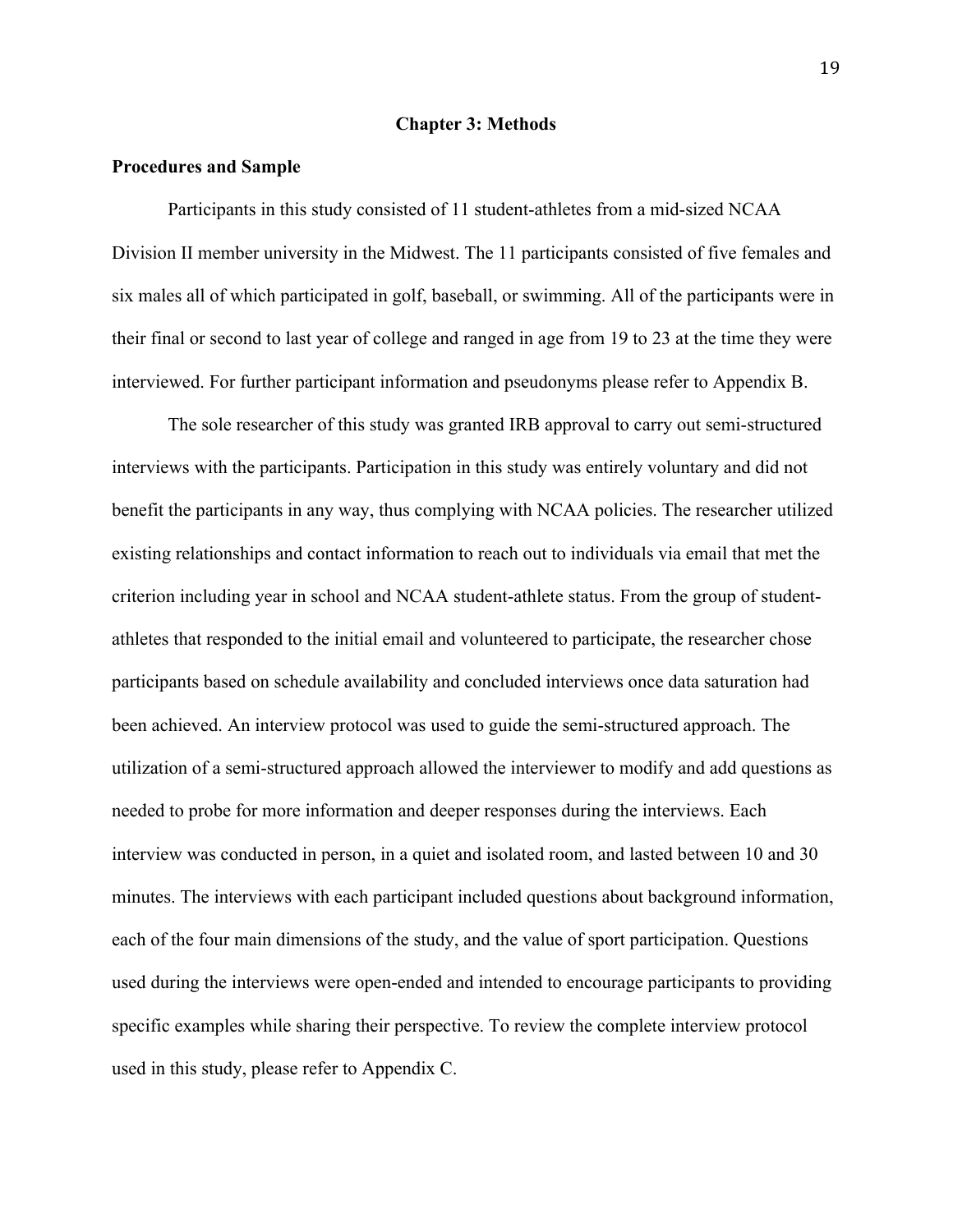### **Position of Researcher**

The sole researcher in this study graduated from the university that all of the participants were attending at the time they were interviewed. This allowed the researcher to utilize existing relationships to recruit participants via email addresses that she already had possession of. In addition to the existence of prior social interaction with the participants, the researcher's knowledge of the resources, history, and structure of the university was taken advantage of while conducting interviews to connect with participants on a deeper level such as referring to specific course requirements and through the discussion of team culture and player-coach relationships. The nature of the relationship between the researcher and participants did result in detailed and in-depth answers for the majority of the questions asked. Furthermore, it appeared as if the existing knowledge of the researcher about the university encouraged participants to answer the prompts honestly since the researcher likely would have noticed statements that conflict with university resources and requirements.

#### **Analysis**

The data analysis process used in this study consisted of multiple steps. First, the author transcribed each of the interviews in its entirety, contacting participants for clarification on terminology when needed. Inductive and deductive reasoning are commonly used during data analysis. Inductive reasoning is typically associated with the generation and formation of new theory through emerging themes. On the contrary, deductive reasoning is used in qualitative research to test an existing theory; this approach usually begins with a hypothesis and focuses on causality (Gabriel, 2013). While both deductive and inductive reasoning were used in the data analysis process of this study; inductive approaches were emphasized since this was an exploratory study and there was not a specific theory that applied adequately to the combination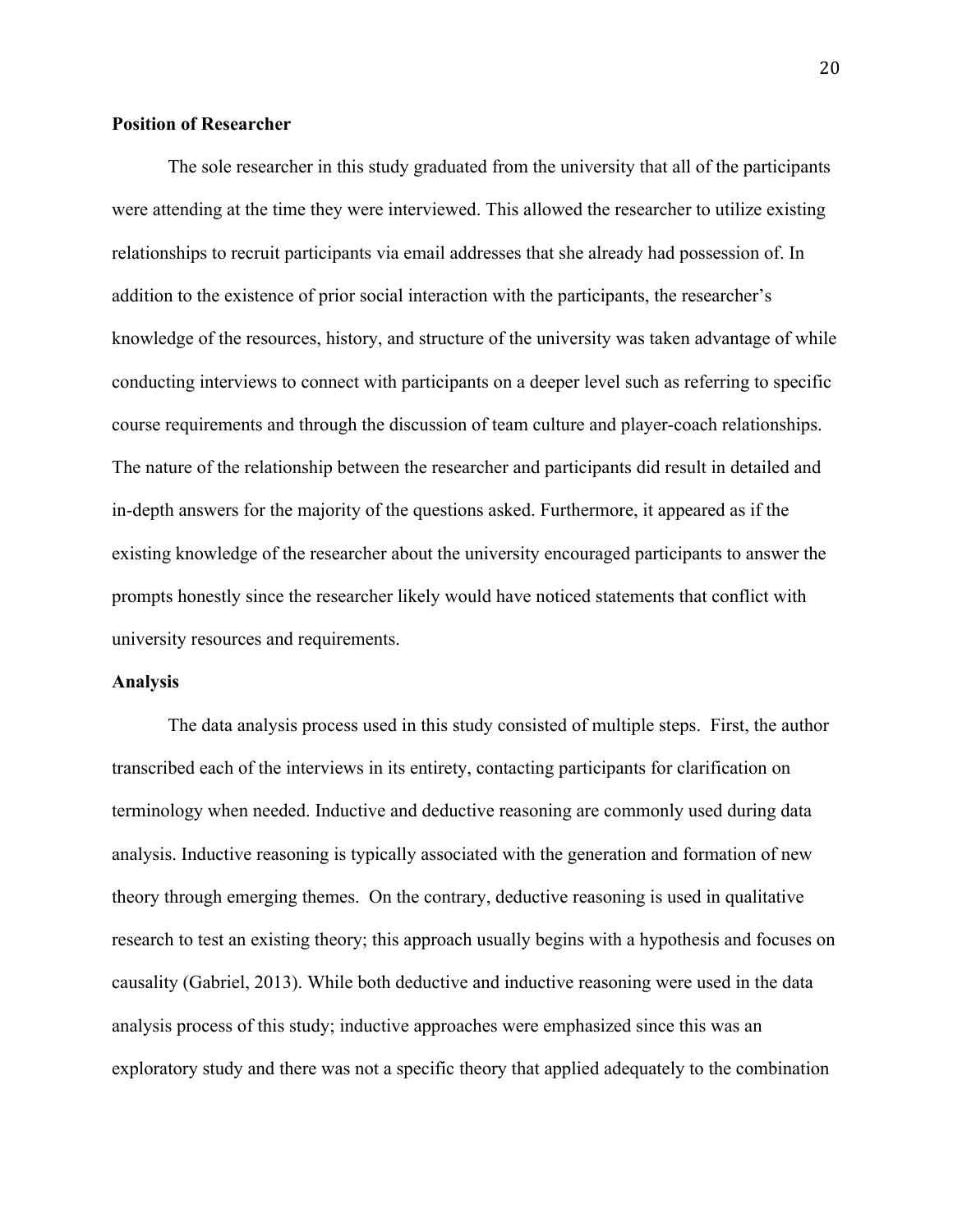of variables investigated. The researcher kept an open mind during the data collection process and the early stages of analysis to allow themes, the building blocks of new theory, to occur naturally. Responses were first coded based three overarching themes recognized by the researcher during the interviewing process. Responses were then coded based on more specific themes that emerged within each of the three main classifications. The researcher generated pseudonyms to express the participants' thoughts that are referred to within the section below. The results of the open coding process are reported through a combination of verbatim and summarized statements. To deem the research reliable and valid, the author used five verification strategies from Morse, Barrett, Mayan, Olson, and Spiers (2002) which includes, (1) methodological coherence, (2) appropriate sample population, (3) collecting and analyzing concurrently, (4) thinking theoretically, and (5) theory development.

The purpose of methodological coherence is to ensure the alignment of the research question(s) and the components of the method (Morse et al., 2002). Throughout the interviews with participants the researcher sometimes modified the method by adding additional questions to probe for more in depth and detailed responses. Yet, these modifications did not impact the reliability of the study because according to Morse et al. (2002), changes to the methods that warrant and follow the overall methodological assumption permit research to be reliable.

Morse et al. (2002) explain an appropriate sample as one that is made up of participants who best represent the topic being researched. Furthermore, sampling adequacy is made evident through saturation of data and replication of responses (Morse et al., 2002). The intentional recruitment of participants who were NCAA student-athletes currently in their second to last or final year of college and from multiple sports, contributes to the appropriateness of the sample as defined by Morse et al (2002). The researcher of the study stopped conducting interviews when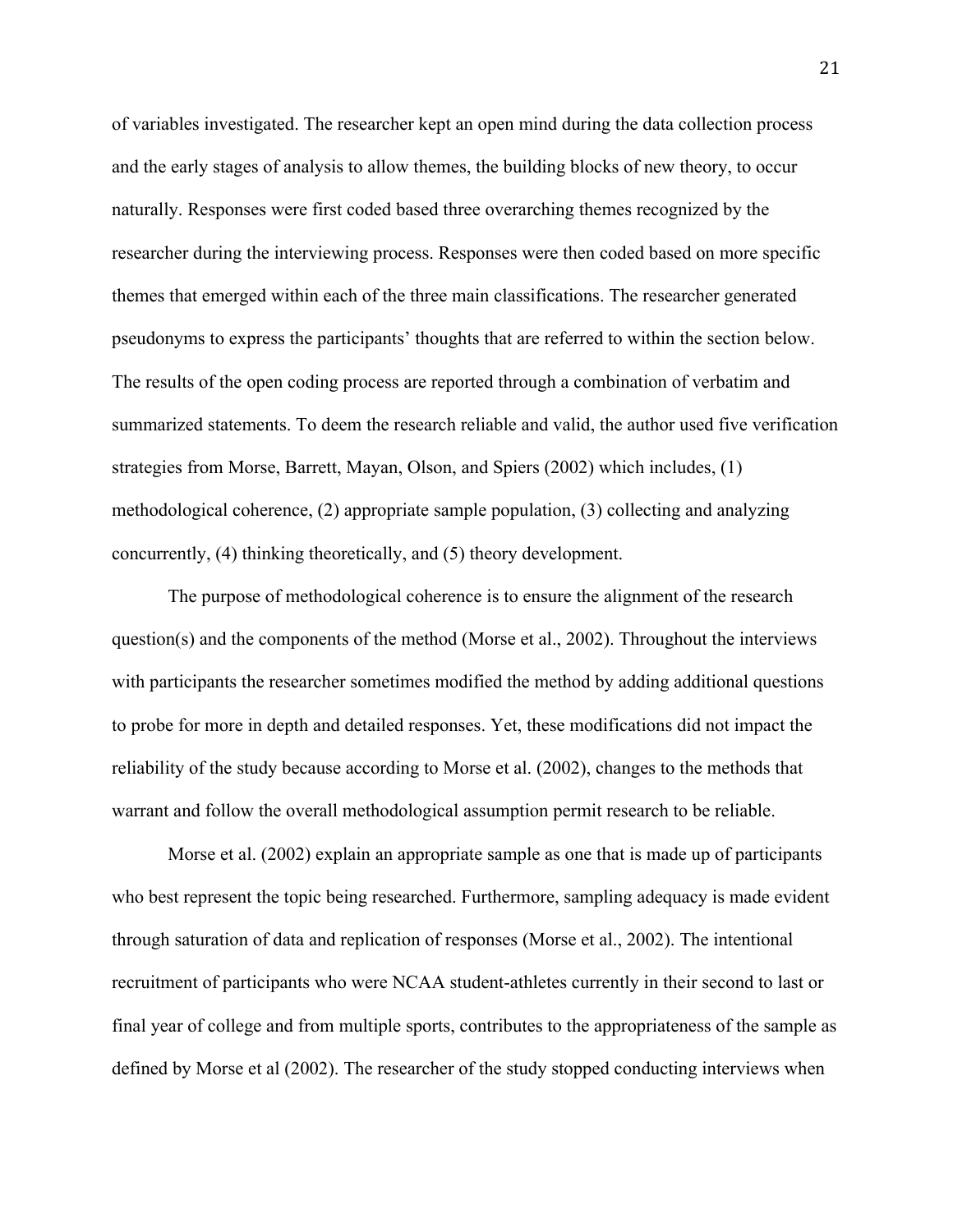data saturation became evident through recurring statements and responses amongst participants.

Next, Morse et al. (2002) describe collecting and analyzing data concurrently as a way to form interactions between what is known and what needs to be known. By collecting and analyzing data at the same time, the author was able to add questions when necessary to gain more insight from participants. Furthermore, adjustments made by the author were aimed at creating more congruence between the data being collected and the purpose of the study, thus increasing the validity.

In addition to the strategies discussed, thinking theoretically and theory development were used to verify the reliability and validity of the study. According to Morse et al., (2002), "thinking theoretically requires macro-micro perspectives, inching forward without making cognitive leaps, constantly checking and rechecking, and building a solid foundation" (p. 13). Thinking theoretically includes the researcher's consideration of previous works while both interpreting the data and forming a foundation for theory through themes that emerged. Through the utilization of Morse et al.'s five verification strategies, the author is confident that the findings of this study are both reliable and valid.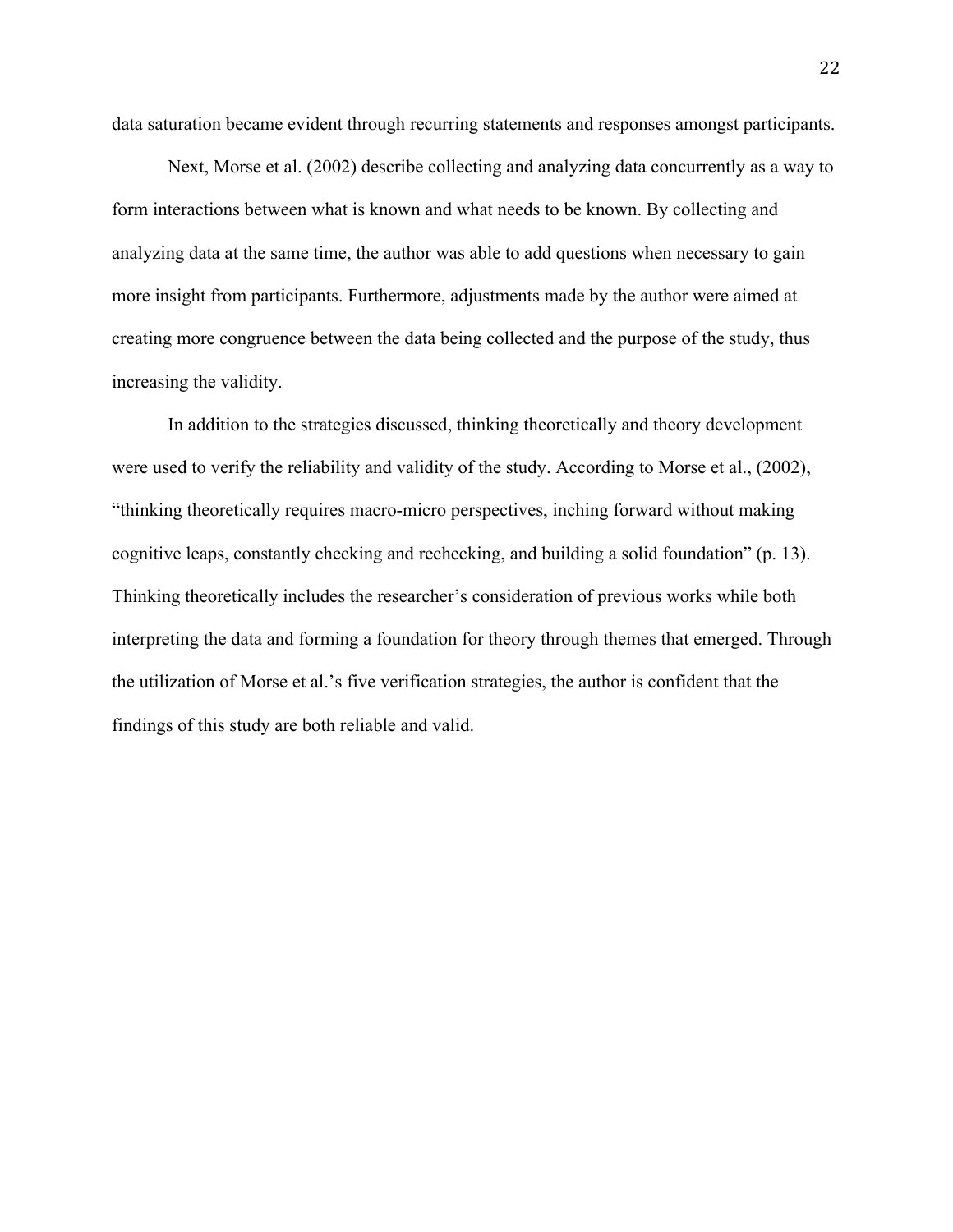#### **Chapter 4: Results**

The results of the coding process are exhibited below. Responses to the questions relating to each of the five categories discussed largely fell into one of three categories pertaining to preparedness: (1) skills developed through university influences, (2) skills developed through adolescent influences, and (3) skills still lacking. In addition to the three main categories, several subthemes and subcategories emerged.

### **Skills Developed Through University Influences**

Within the university level, a number of influential factors were mentioned through the responses of participants. Resources available to students, campus organizations and clubs, sport related relationships and commitments, and major related relationships and requirements are all encompassed in the scope of university influences. These various influences at the university level are evident through the results as skills developed by participants. The following skills of participants that suggest preparedness were brought to light: identifying current health related habits, managing and prioritizing time, communication and collaboration, budgeting, career related knowledge, and utilizing resources.

**Identifying current health related habits.** The responses of many participants suggested concern about current eating and exercise habits. Although the current habits could be interpreted as evidence of a lack of preparation, the identification of such habits as negative or unacceptable by the participants is what should be focused on. In response to a question regarding challenges for the future to maintain current health and fitness, a number of participants mentioned the need and to change eating and exercise habits once they are no longer student-athletes. Jack was one of the other participants who responded in a similar fashion, he said: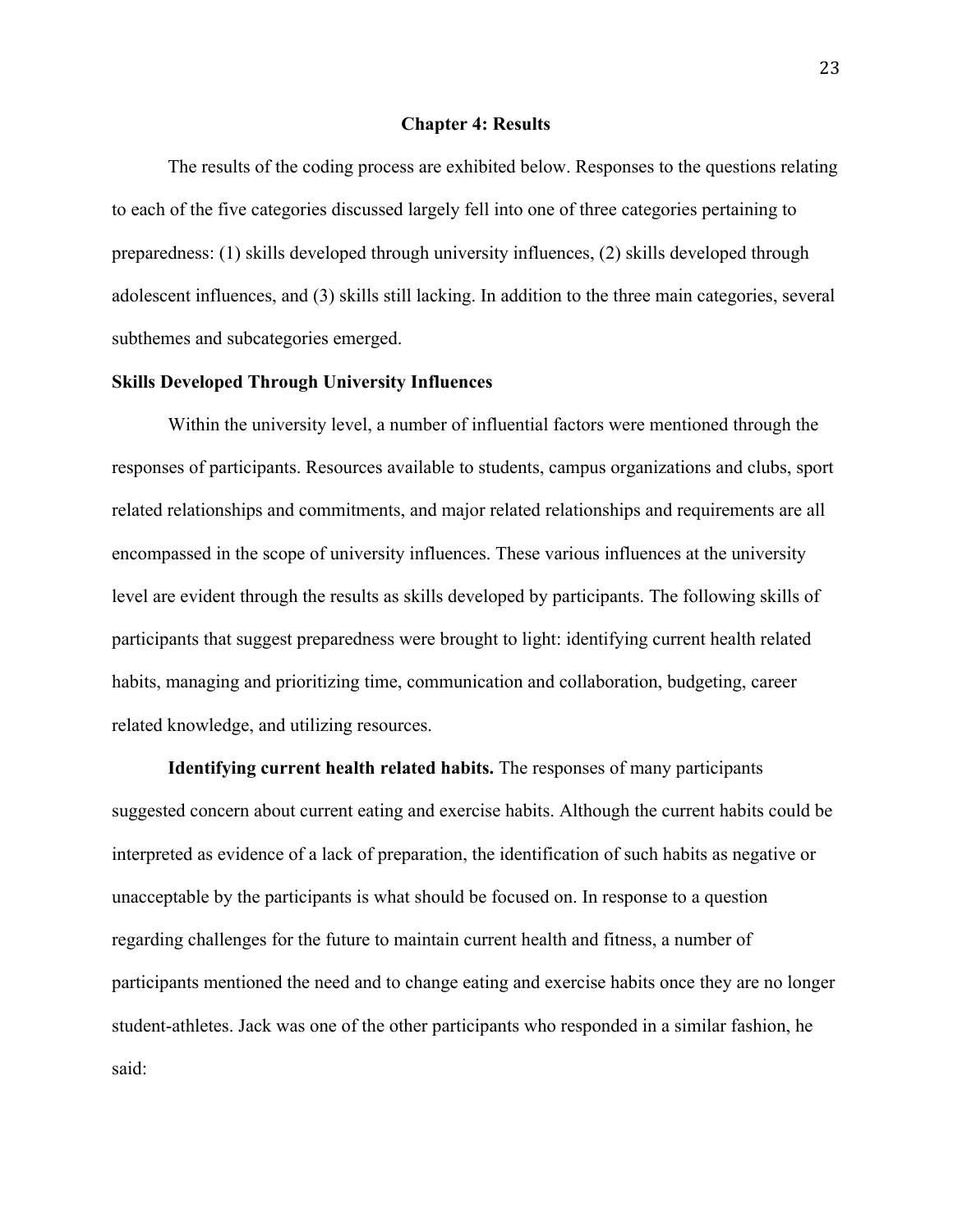I was actually joking with someone on my way to [class] because right now I think it's okay to go to Dairy Queen every day and get a giant blizzard and a bunch of food because I'm so used to burning everything off. But it's absolutely not okay to just do that.

This same participant mirrored his own response through his answer to a question inquiring about his level of confidence in maintaining his health by discussing his current concerns about his appearance and lack of physical activity during his sport's off-season. Response statements like these show that the participants acknowledge the negative impact their current habits would have on their bodies when they are no longer burning as many calories as they did/are as student-athletes, and that they know what actions and precautions they must take moving forward in regards to nutrition. Other participants expressed similar thoughts about needing to change eating habits, especially portion sizes, for life after college.

In addition to responses suggesting a need to change current eating habits, other responses focused on changing exercise related habits, specifically changing the type of exercise necessary for the future. Participants emphasized the need to pick up new forms of exercise other than the sport they have been practicing for years. Tyson, a baseball player, discussed the need to change his workout plan to shift away from just sport specific exercises when he said:

… I plan on focusing more on how my body looks rather than just functional lifts for a sport so I'll probably throw some more things for biceps and stuff into my workout to make me look better than just working out for the purpose of baseball.

Participants of other sports such as swimming expressed similar plans and changes in exercise habits, specifically in the types of exercises that will be performed in the future. Many of the participants mentioned similar plans and discussed that during their time in college they were only instructed on exercises and lifts that were sport specific, not routines that will help them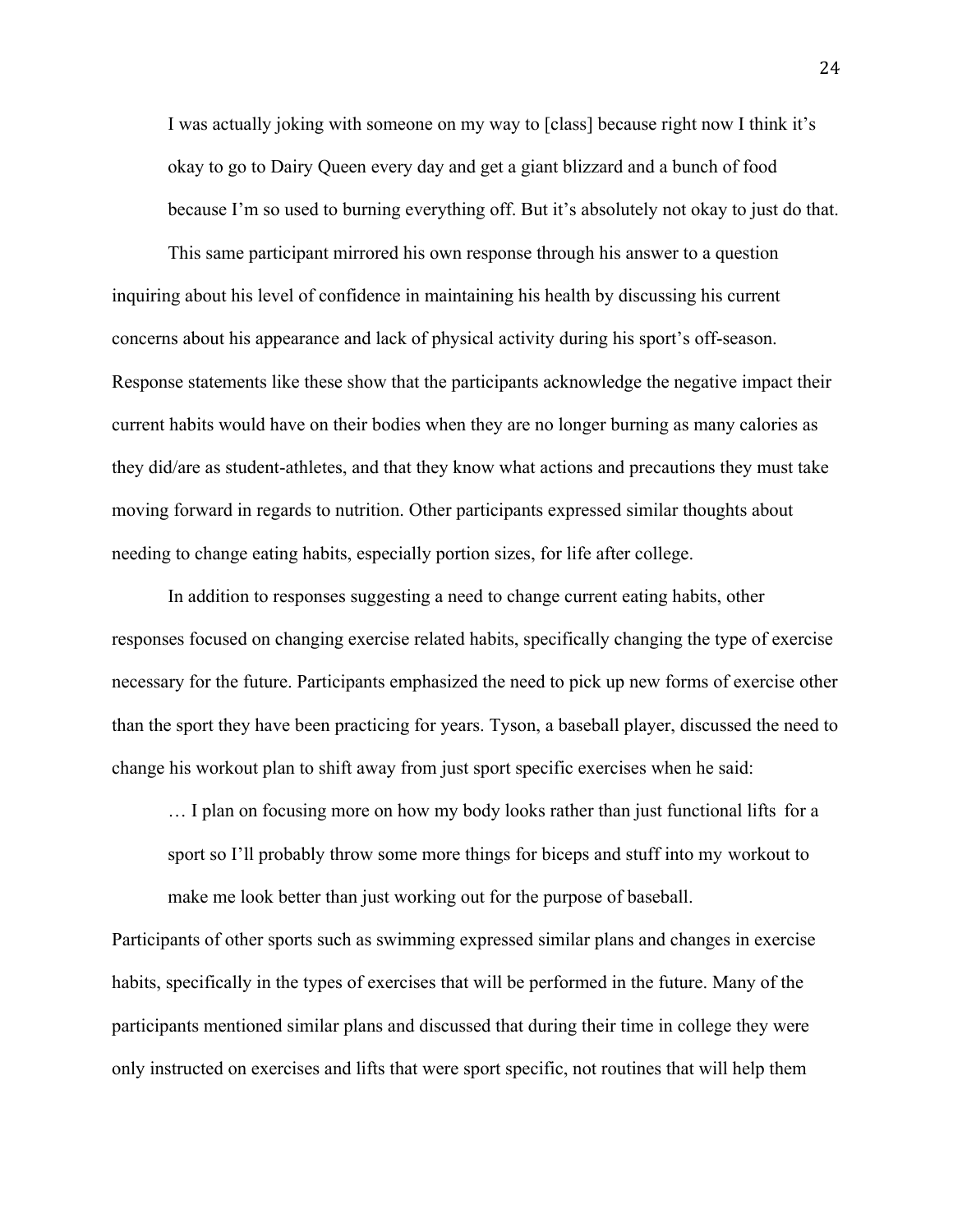with maintenance long term or post college. A few respondents even explained that they wished the university had provided them with dietitians and professional strength and conditioning coaches so that they could gain insight and tips on healthy habits for life in general not just for their time as college athletes. Additionally, some participants mentioned the role of the dining options at the university, discussing their eventual realizations of frequent over-eating that resulted from the buffet style cafeterias.

Overall, it is obvious that the majority of the participants who have self declared unhealthy eating or health related habits right now are aware of the changes that they need to make to maintain their current level of health and fitness in the future. It is likely it will take some time for each participant to find a new diet and exercise plan to meet their needs and abilities but it appears that they have necessary knowledge and motivation to make the necessary lifestyle changes.

**Managing and prioritizing time.** Through the interviews with all of the participants combined, "time" was referred to through participant responses an astonishing number of times across multiple different questions. Within these numerous mentions of the term time, two main categories emerged, time management in regards to balancing multiple commitments, and time management in regards to cyclical or regimented scheduling. When asked how participating in a sport helped and hindered academic success during college, many of the participants' responses mentioned that the extra time commitments and forced them to learn how to effectively manage their time. Developing time management skills was also mentioned frequently in response to a question about valuable lessons and skills learned through collegiate athletics. One participant said:

I think you have to learn time management. I mean there are people that don't learn time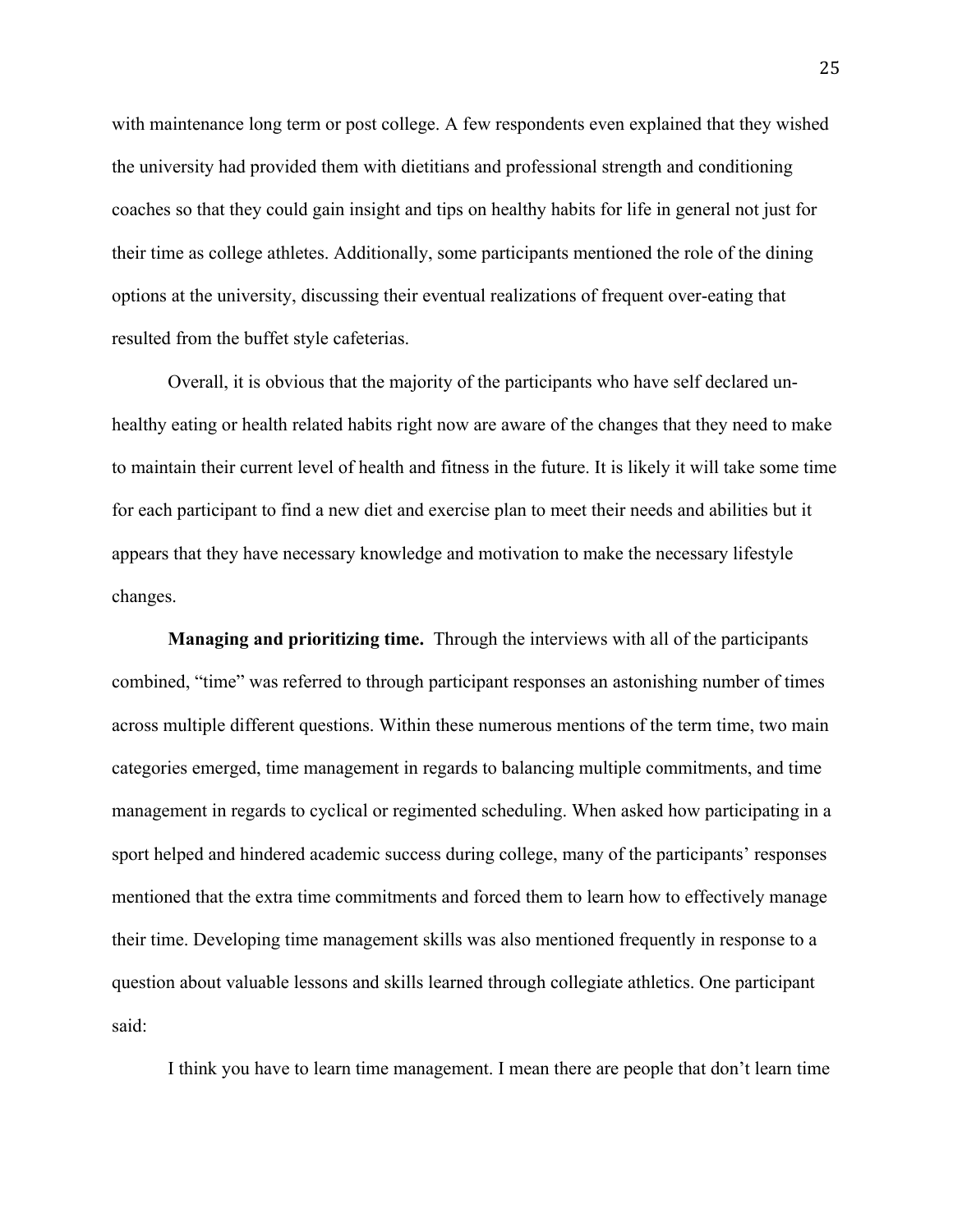management and they're going to struggle through life in my opinion. But I think with baseball, I was kind of forced to, because if you don't you're doomed to fail with all the time you have to spend at the field and all that kind of stuff.

Time management as a skill in regards to balancing multiple commitments was obvious through the fact that nearly all of the participants stated that they are involved in one or more organizations on campus outside of campus. The responses of many participants suggested that they were able to find time to be involved in all of the activities and things that they wanted to do during their college experience since they learned how to manage their time and find a balance between fun, academics, and sport. Some of the participants mentioned engaging in social activities and events outside of their sport participation.

Furthermore, the responses of participants to multiple questions revealed the role of regimented and cyclical scheduling as a means of time management. When asked questions about experiences during college and plans for the future, participants expressed the mindlessness that is created through cyclical scheduling or a schedule that allows them to get everything done but that is the same nearly every day. For example, when asked how sport participation helped and or hindered academic success, Jenny explained:

I think that it helped me in that I was on such a regimented schedule. Like this year post season has been fine homework wise but I remember especially freshman year post season I had all this extra free time and I just lackadaisically went through the day and that made it seem way harder to sit down and just do my homework because I wanted to spend that time doing something fun. Whereas when I was just going to practice, going to class, going back to practice, going home, doing homework and then going to bed, It was always just the same thing every day. It was so mindless. That kind of helped me.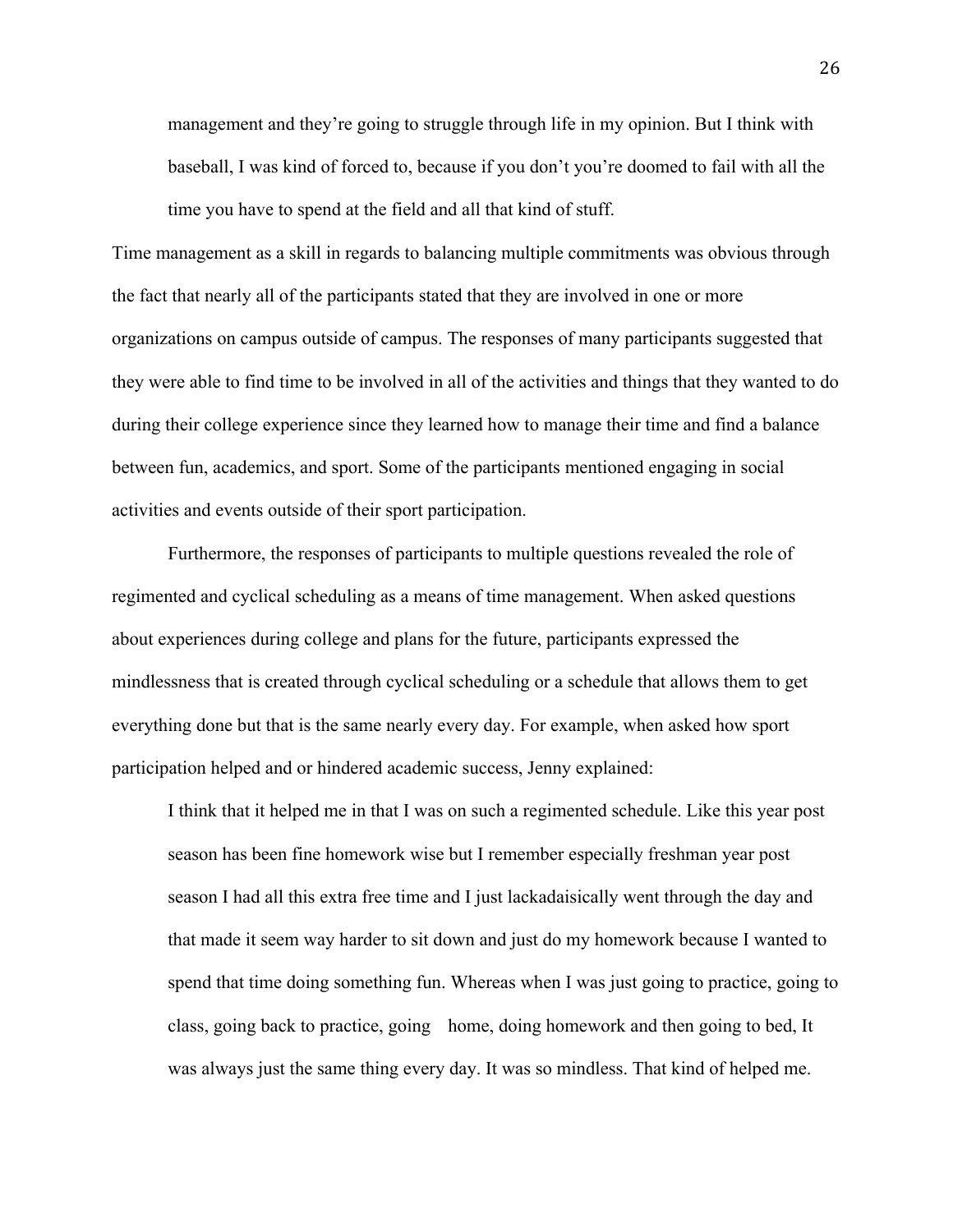Other participants' responses to the same question mirrored that of Jenny's. Heidi said that the busy and regimented schedule helped her to always know what she needed to be doing, and Mary explained:

It [participating in a sport] made me more focused because I knew right after practice that I had to get to work. Whereas if I wasn't so busy I probably would have put it off or said oh I can do it later. It just kind of kept me in check and gave me a strict schedule to pay attention to.

**Communication and collaboration.** When responding to questions about skills they have developed through college course work and sport participation that will help them in their future careers, many student-athletes alluded to the development of people skills such as those that fall under communication and collaboration. Adam explained that his abilities and confidence in talking to strangers and talking in front of people have improved a lot during college. When asked about beneficial skills developed through sport participation, participants emphasized the role of group tasks, discussing how they have led them to work more efficiently and cooperatively with people they would not normally get along with or choose to work with. Heidi said:

I definitely think you've got to live with people and deal with people who you may not like and you have to be respectful of them. Being able to take constructive criticism and also if something bad happens don't get down on yourself but instead learn from the experience.

The majority of the participants emphasized skills such as leadership, motivating others, and being cognizant of others' perspectives. Respondents discussed the importance of these skills and detailed how they have helped them in numerous ways such as being bale to modify their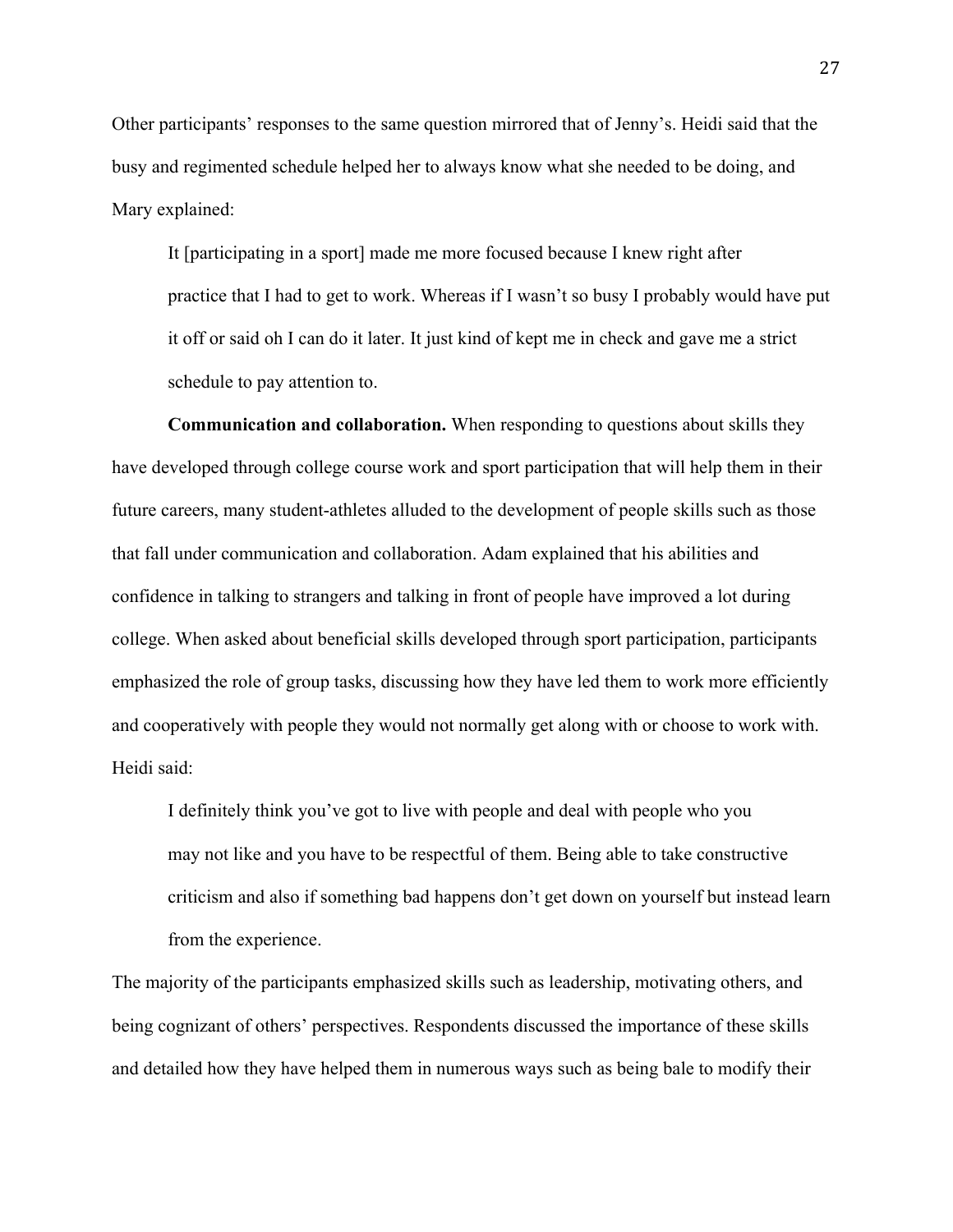methods of communication with one person to another. Multiple participants illustrated this idea by explaining how they are now able to motivate other individuals to work together toward a common goal. Furthermore, the ability to serve as a leader was often mentioned as something that participants now embody subconsciously, but were lacking prior to their involvement in college athletics. It is obvious that all nearly all of the participants feel that people skills including collaboration and effective communication are of utmost value in nearly any professional setting.

**Budgeting.** Budgeting as a skill developed through college became a salient theme throughout the interviews with each participant. More specifically, participants elaborated on multiple factors that led them to begin budgeting such as expenses associated with living off campus, and responsibilities associated with loans, tuition, and other university related expenses. All of the participants currently live off-campus and with other teammates or students, this appeared to influence their responses when asked what has prepared them the most in regards to personal finance skills, Ashley said:

So I think sophomore year is when I really learned personal finance or budgeting because I moved out [of the dorms] and had to pay rent and groceries and electric and water and learn how to budget and how to make my money last through the month, like 'do I have enough money to go out or eat out or why did I go through my money so fast this month', that kind of thing.

The responses of other participants echoed Ashley's thoughts, mentioning the importance of budgeting for groceries, utility bills, and rent. Many of the respondents explained they lacked the need and ability to budget prior to living on their own or off campus. In addition to the role of residing off-campus, some of the participants responded detailing the impact of being personally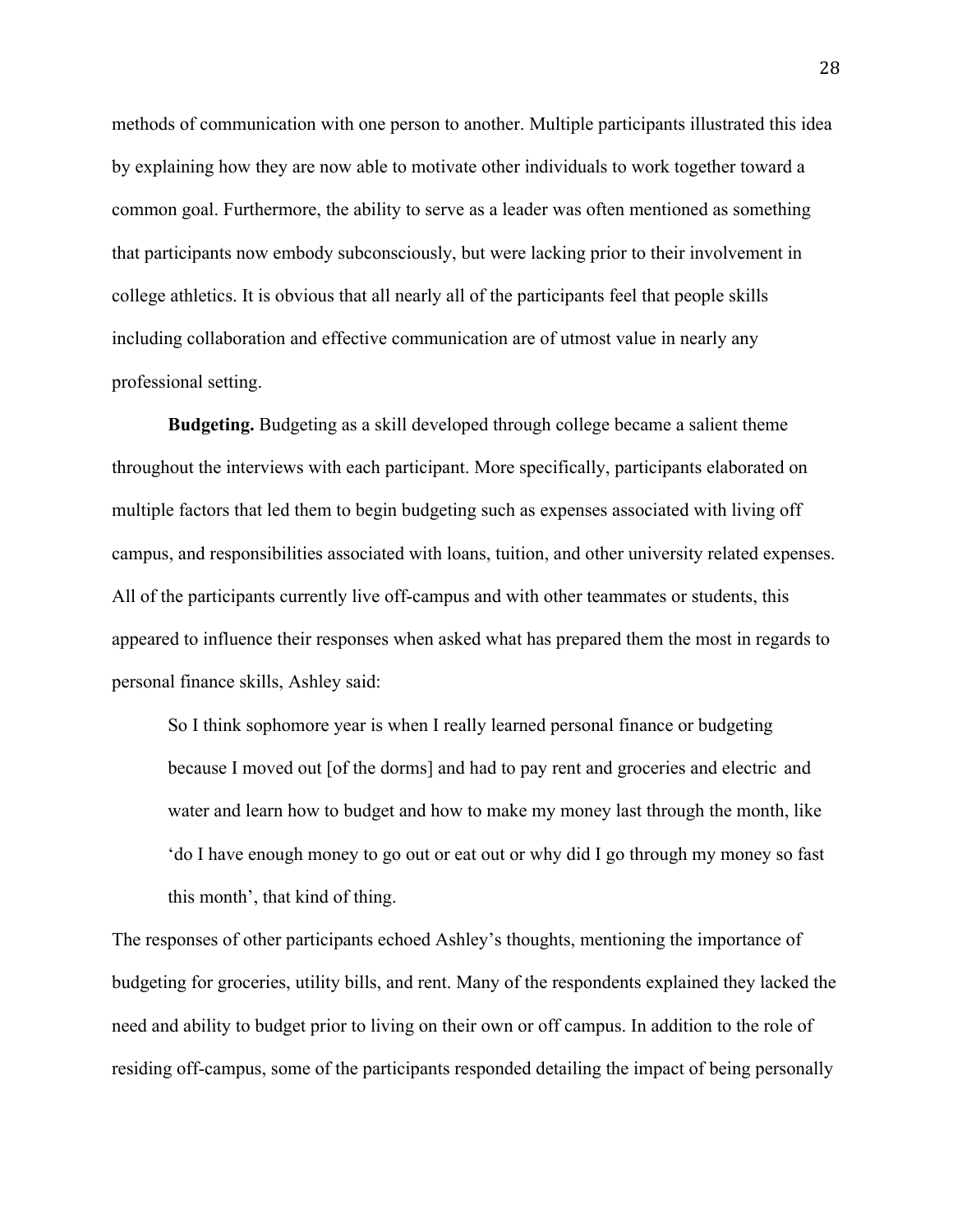responsible for the expenses and costs of attending college, Sandy said:

I think just having me in charge of all of making sure that tuition is paid and like that's really all on me to make sure it's all paid and then any of the refunds of any scholarships, grants, and stuff and then I have to make sure month to month I'm still on budget so just the fact that it's all on me and I don't really have much help from parents has really just helped me to have to stay on budget and not just blow through money.

The responses that occurred in regards to budgeting made it clear that the more financial responsibility students have, the more likely they are to create and stick to a budget. While this section discussed the factors that drove participants to begin making and implementing budgets, later sections will discuss where they developed the knowledge to carry out such things.

**Career related knowledge.** In addition to the previous skills discussed, a category emerged from the data pertaining to career related knowledge. The majority of the participants' responses expressed the relevancy of their collegiate coursework and activities to their future career field. Almost all of the participants mentioned that they will be gong on to continue their education after completing their bachelor's degree and seven of those eight explained that their current coursework parallels the content and subjects of their future areas of study. Dexter, a psychology major for example said, "I plan on getting my master's in counseling beginning next year." Other participants such as Sandy, Mark, and Mike, discussed that their future areas of study are a more specific context of their current major. Mike for example, is currently studying exercise science but plans to complete a master's degree in strength and conditioning. This information demonstrates the level of interest in the majors selected by participants at the undergraduate level. Furthermore, in addition participants' majors, many of the responses manifested the existence of hands on, career relevant experience completed by participants. For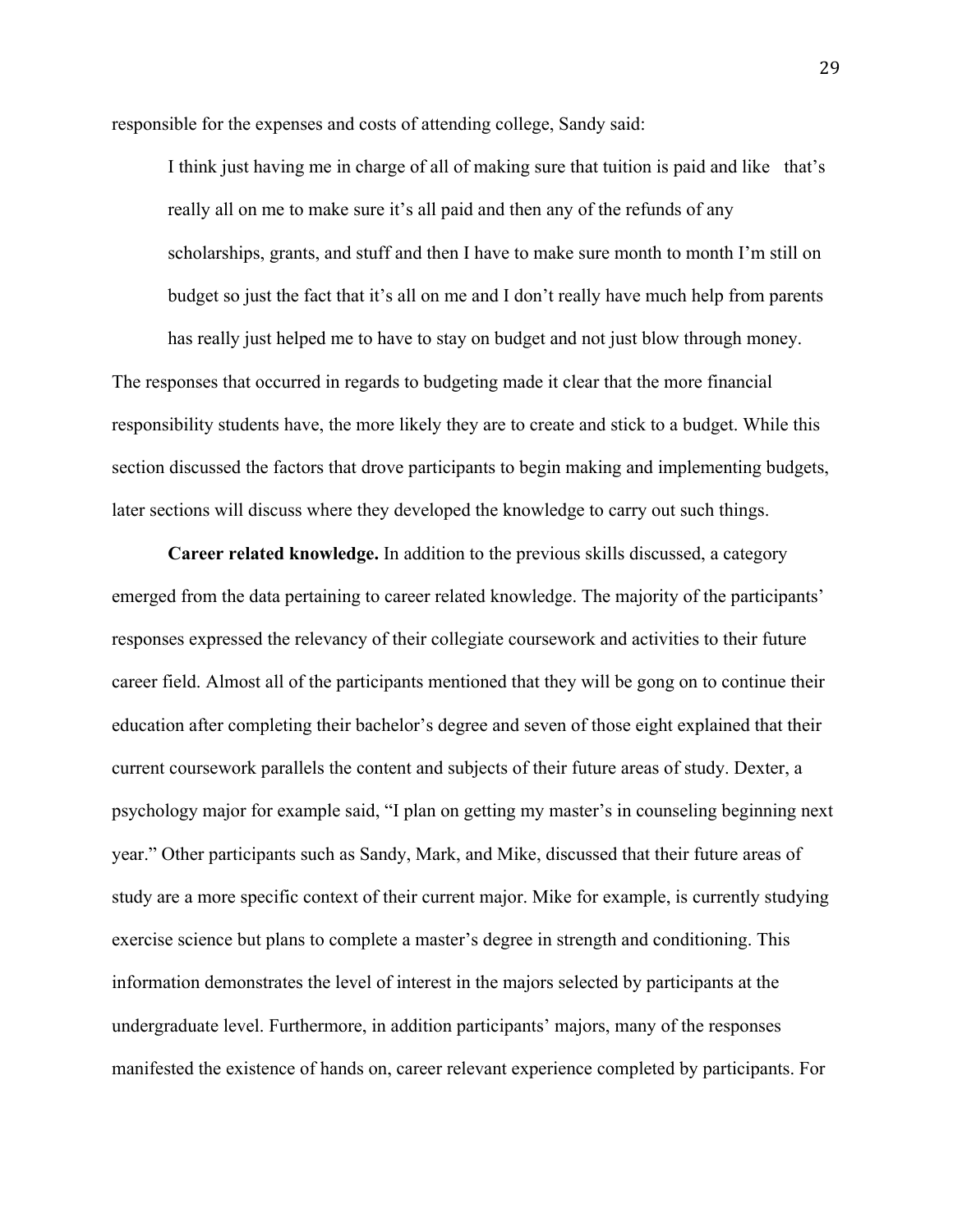example, eight of the participants disclosed that they have completed or will have completed at the time of graduation, an internship specific to their career field. Many participants expressed that shadowing hours and internships were the most impactful factor in their career preparation. Adam, an accounting major, for example responded to the question by saying his internship last summer with the FDIC prepared him for the future and solidified his interests in the accounting field. Sandy's response reinforced the impact of hands-on experience when she said, "here they do a super good job of like getting you in a school a lot so I feel super prepared to take on my last year of school and to go into more classrooms and be the sole teacher."

In addition to many participants suggesting the role of major choice and requirements in career preparation, it also became evident that resources specifically for career preparation were believed to be of high impact amongst participants. For example, when asked a question regarding career preparation activities the participant has engaged in, Adam said, "career week that the career center puts on and the expo, I went to those freshman, sophomore and junior year and talked to a whole lot of people. I got turned away most of the time but just getting to talk to them really was important." Similarly, Mike stated, " I used the career center a lot, it has been really helpful." Other participants also discussed professional skills they have improved on or developed through the use of the career center such as help with resume writing and writing personal statements for graduate school. The recurrence of similar statements regarding influential hands-on experience through internships and career center resources suggest that they are influential factors in the career-related preparation of the participants.

**Utilizing resources.** Aside from career-center specific resources, the role and importance of utilizing one's resources evolved into a salient theme throughout the coding process. While some participants mentioned the use of resources as something that has helped them to be more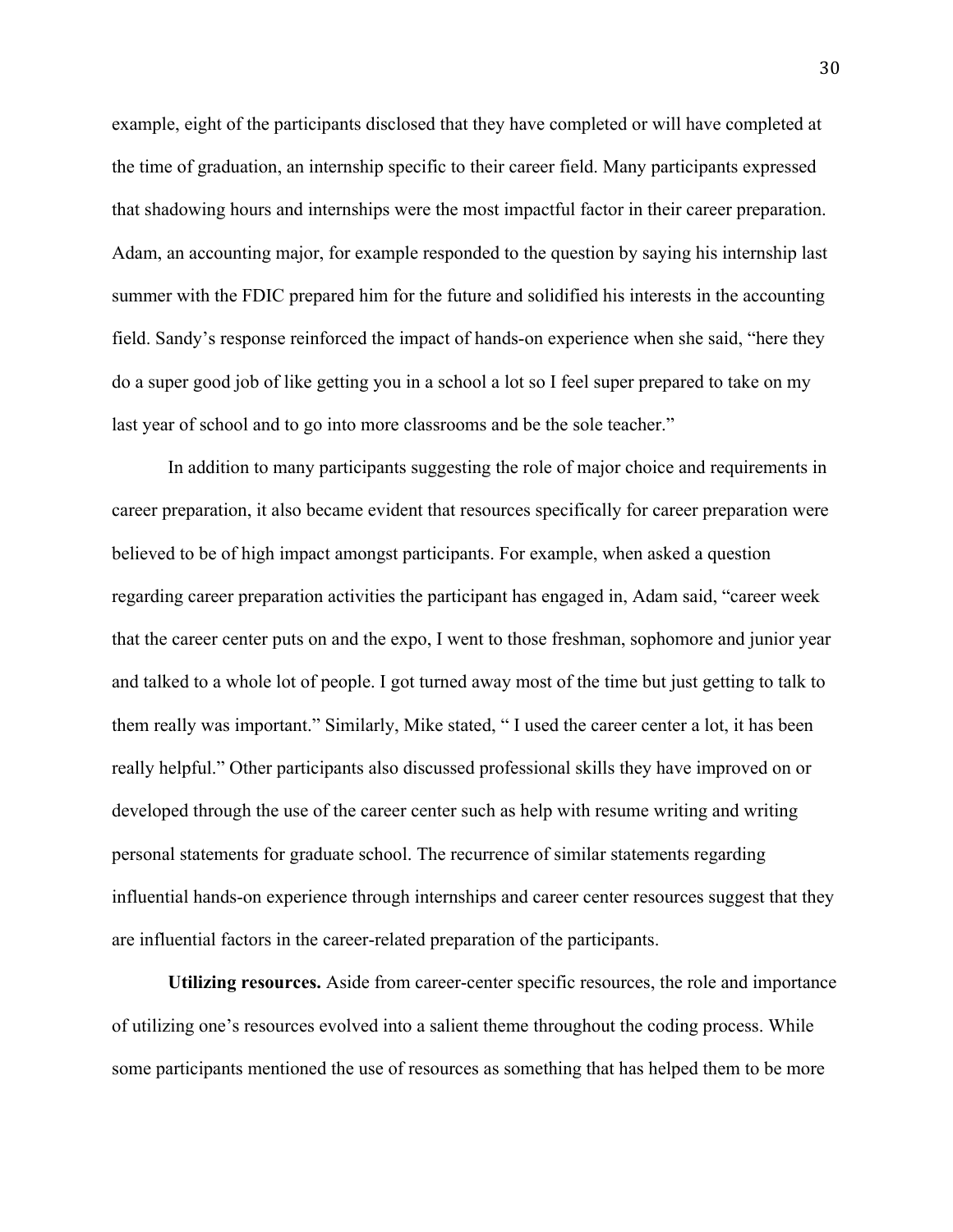prepared for the future, other responses referred to utilizing resources as advice for future student-athletes. For example, when asked what role others played in the participant's knowledge of physical conditioning and training, many participants' responses consisted of acquiring knowledge from upper classman and teammates. Overall, participants seemed to recall advice that had been given to them by teammates and faculty members as being the most helpful of all the resources available. When asked a question regarding impactful academic resources, Adam said:

My freshman-sophomore general advisor was really good at helping me plan out my classes. When I got assigned a school of business advisor she was really helpful in finding me internships and what I'd be best qualified for and I've taken advantage of the writing lab at times. Truman has a lot of databases that you have access to as a student too so that helped in writing academic papers.

Other respondents also responded to this same question in a similar fashion, referring to situations in which they sought help and advice form their departmental advisors and professors. Furthermore, there were few participants who appeared and or admitted to not utilizing resources provided through the university. However, these participants referenced the importance of utilizing resources when they were asked what advice they would give future and or incoming student-athletes. Tyson's response echoed the advice given by Dexter, he stated:

I would just tell them when teachers tell you that this exercise or this event will really prepare you for life in the future, don't just blow it off and be like, 'ohh I don't need to do that, I'm just going to go practice my sport'. You should probably take that chance, go to the career fair, visit your teachers' office hours, and stuff like that.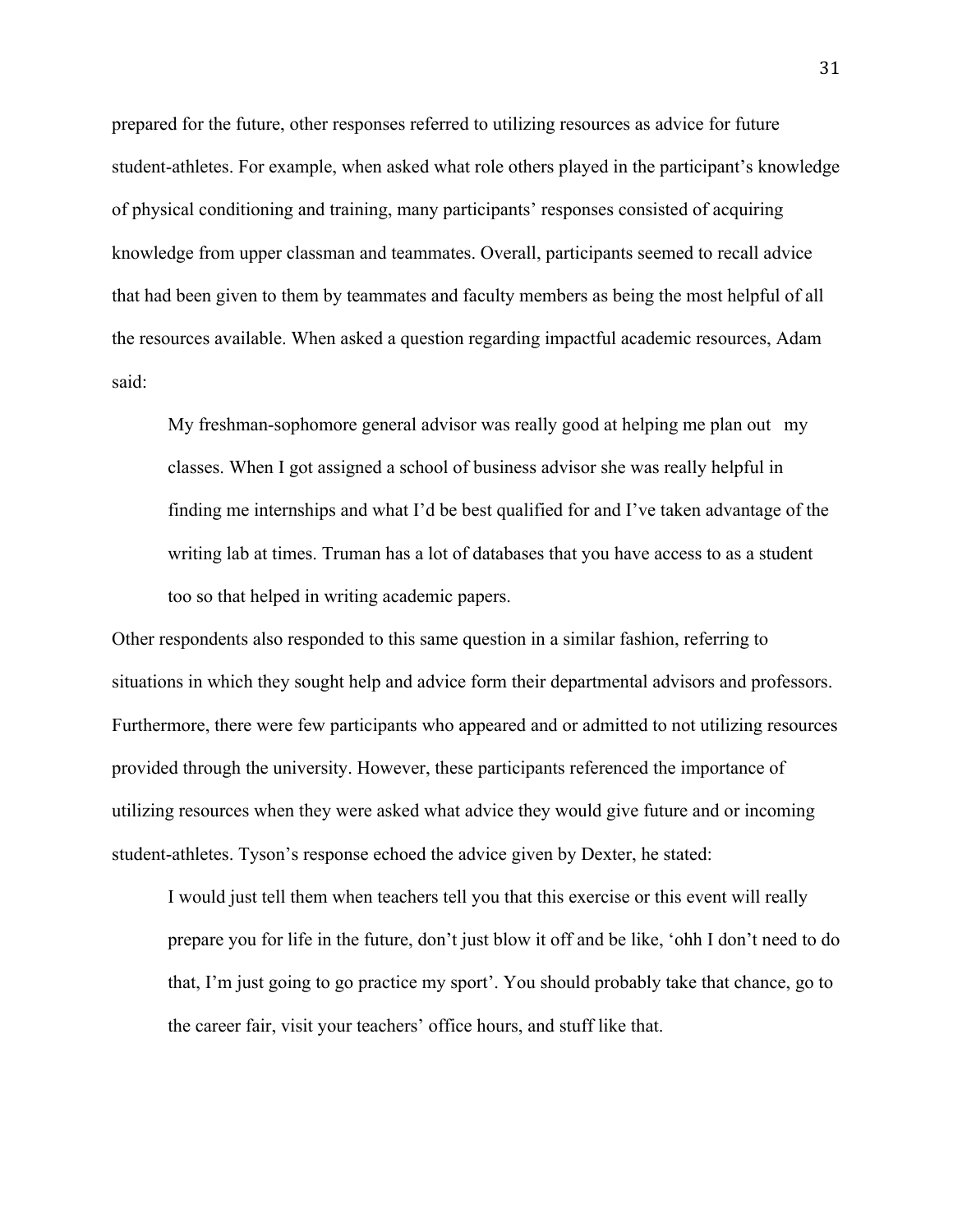### **Skills Developed Through Adolescent Influences.**

In addition to the skills developed through the college experience, there are several skills alluded to through participants' responses that suggest the role of pre-collegiate influences. For example, parents, siblings, adolescent environment, previous education, and previous sports teams all appeared as possible influences on skill development that may effect preparedness for life after college. Mainly, a preexisting knowledge of diet and food preparation, a foundation of fitness and exercise skills, and basic financial literacy all presented themselves during the coding process as skills that participants have developed outside of and prior to college.

**Diet knowledge and abilities.** When asked questions regarding confidence in eating healthy and how such skills were developed, multiple participants alluded to their childhood and home life. For example, Heidi said, "I feel pretty well prepared. I have always cooked with my mom and stuff so she did a really good job of teaching my sister and I how to take care of ourselves and eat well". Similarly, Tyson mentioned the role of a family member in his knowledge of a balanced diet when he explained his brother's interest in healthy eating and stated, "he's been really into health and figuring out what was good for the body so I kind of grew up in his foot steps and knowing what to eat and do". While not as specific to healthy eating, Adam's response too referred to the impact of family on health awareness and knowledge; he talked about the fact that as an adolescent his mom served as a role model as she always tried to stay healthy and made sure that her sons did the same.

**Foundation of fitness.** Moreover, numerous roles that family members had including serving as an influence in the development of a foundation of fitness and exercise skills to the participants prior to their time in college were uncovered. Mary and Sandy both referred to family member as the ones who contributed to their knowledge in these areas prior to college.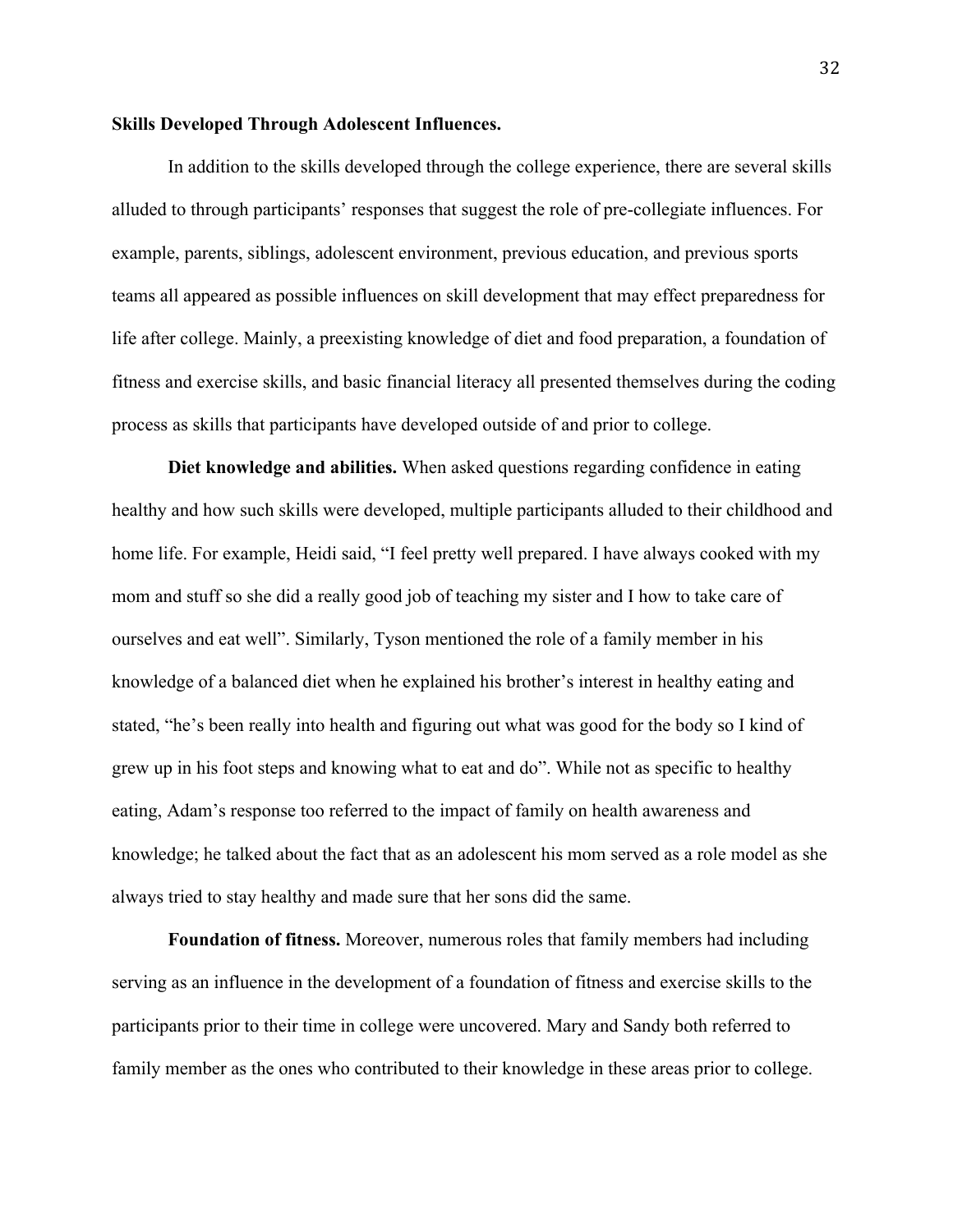Mary explained that her dad taught her a lot about exercise and working out over the years so she knew about exercises other than just those for swimming before coming into college. Sandy's response referenced the influences and contributing factors of her pre-college fitness knowledge when she said:

Before college I had two brothers who had both been college athletes so they just kind of showed me the ropes. And then I was fine making my own workouts and I knew what helped and what didn't and that kind of stuff.

Other participants provided responses detailing the existence of at least a minimum knowledge or level of ability in fitness and exercise outside of their sport as well, but did not specifically disclose who helped them acquire or develop that knowledge outside of family members and high school weight-lifting class instructors. Overall, the coding process revealed that those who had already developed a base knowledge of fitness and exercise prior to college feel more comfortable maintaining their current level of fitness in the future when they are no longer student-athletes.

**Basic financial literacy.** As previously mentioned in the section about budgeting, the need for implementation of budgeting as a skill seemed to have resulted from university or college related factors. However, the knowledge of what budgeting is along with other basic financial literacy and responsibility categories such as check writing, evolved as a theme within the skills developed outside of the university. When asked a question regarding what or who prepared them the most in regards to personal finance skills nine of the participants mentioned family members and of those nine, eight stated that their mom and or dad were most influential or helpful. For example, Jack said:

Definitely my dad, he was the biggest influence. He owns his own business so he's about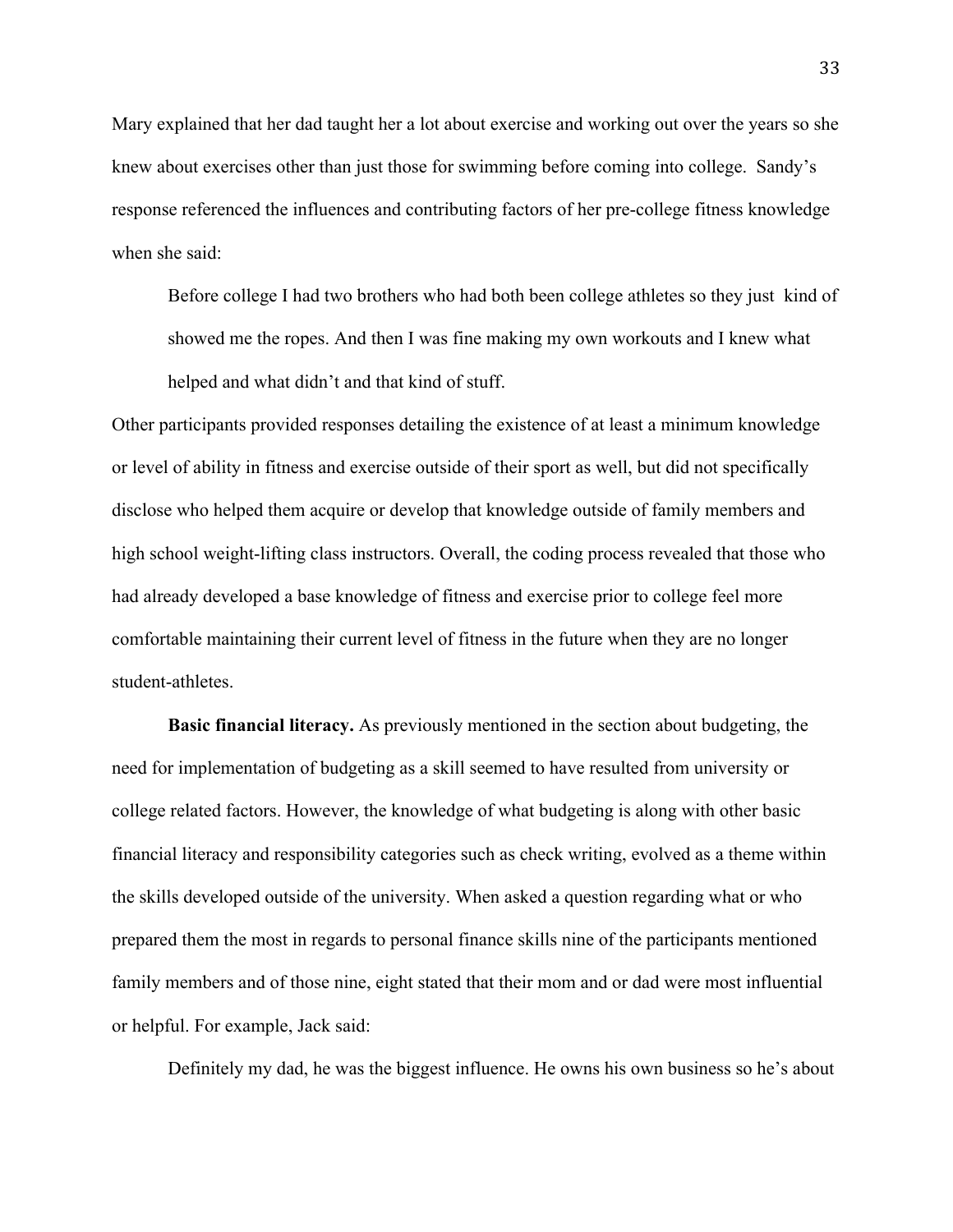conserving your money and not going and spending it all at one place. The biggest thing he ever taught me was don't have your savings in your wallet. I live by that.

Mike's response also indicated that his parents had a large impact in his knowledge and abilities when it comes to personal finance, he explained:

I'm very fortunate to have parents that are good with money, gave me opportunities to handle some money on my own. They always made me get a summer job, starting going into eighth grade. So a little bit of freedom from them but also them forcing me to be in situations of receiving money.

A few other participants also noted the role of their parents but did so in a slightly different way such as that of role modeling, two participants discussed the fact that they observed good personal finance practices from their parent running the ledgers and finances of family owned companies.

### **Skills Lacking**

Despite the fact that the responses of the participants brought to light many common themes of skills developed, other common themes emerged pertaining to skills that are overwhelmingly lacking amongst the participants. More specifically, the coding process revealed a lack of: advanced money management skills, long-term thinking, and employment experience. These skills are necessary for independent living and long-term financial stability; each of these areas of void may be overshadowed by the sufficient amount of experience and abilities in the other facets of preparedness discussed in this study. The discussion section will further detail the possible reasons for the void in the development of skills and abilities discussed in this section.

**Money management.** Although basic personal finance skills such as budgeting, check writing, and paying bills on time were frequently mentioned and strongly evident in the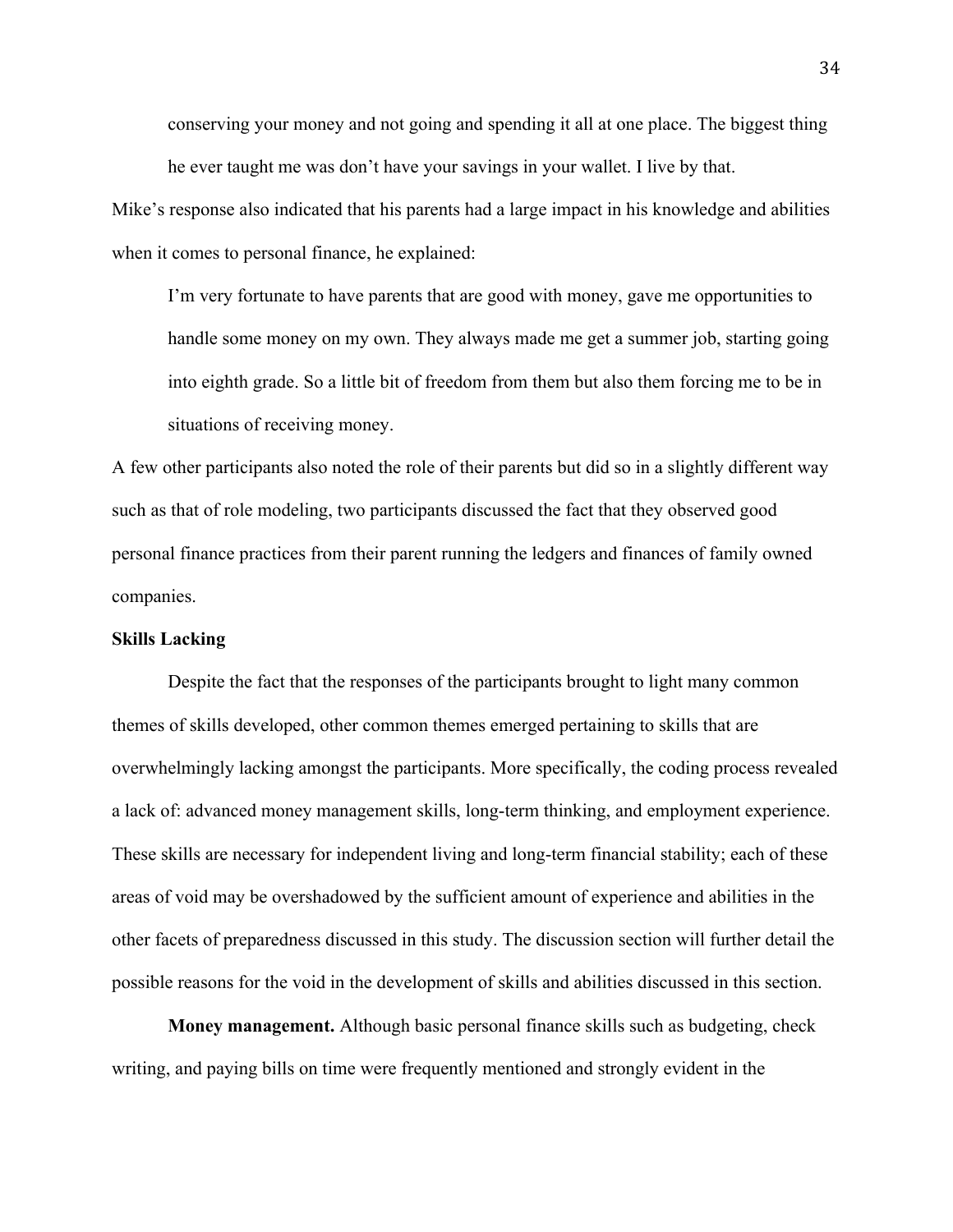responses of participants, more complex personal finance skills are lacking. For example, when asked what their biggest fear is in regards to personal finance for the future, many participants' responses suggested a lack of knowledge in planning for unexpected expenses. Specifically, Sandy stated, "I think the fact that if something big happens that isn't expected I cant just call my dad and be like what do I do, I need help and need to borrow some money'." Mike expressed his beliefs that he does a relatively good job at budgeting and organizing his money but then also stated that he is nervous about "having to pay something and not having the funds to do so for unexpected costs."

Aside from planning for and dealing with unexpected expenses, a concern regarding debt management was also frequently expressed through participants' responses. Mark, for example, discussed concerns about not having enough money to pay or graduate school as he has already incurred debt to pay for his current education, and has because of that, has only been approved for \$25,000 in loans, which is less than the estimated cost of attendance. Another respondent explained concerns about debt by illustrating the fear of having to take out additional loans in the future to cover living expenses as he begins paying back his school loans.

In response to questions regarding personal finance skills and preparedness, other participants' responses focused on what they wished they had learned or resources they wish they had access too. Similar to many other participants, Mike's response included a proposed education opportunity for student-athletes, he said:

I think if [the university] put on a little personal finance thing like a Saturday or Sunday for a few hours. So whether it be a class that doesn't require prerequisites, that's open to all majors, or have it be a seminar I think that would be pretty beneficial.

Mike and Ashley were not the only two participants made suggestions for the addition of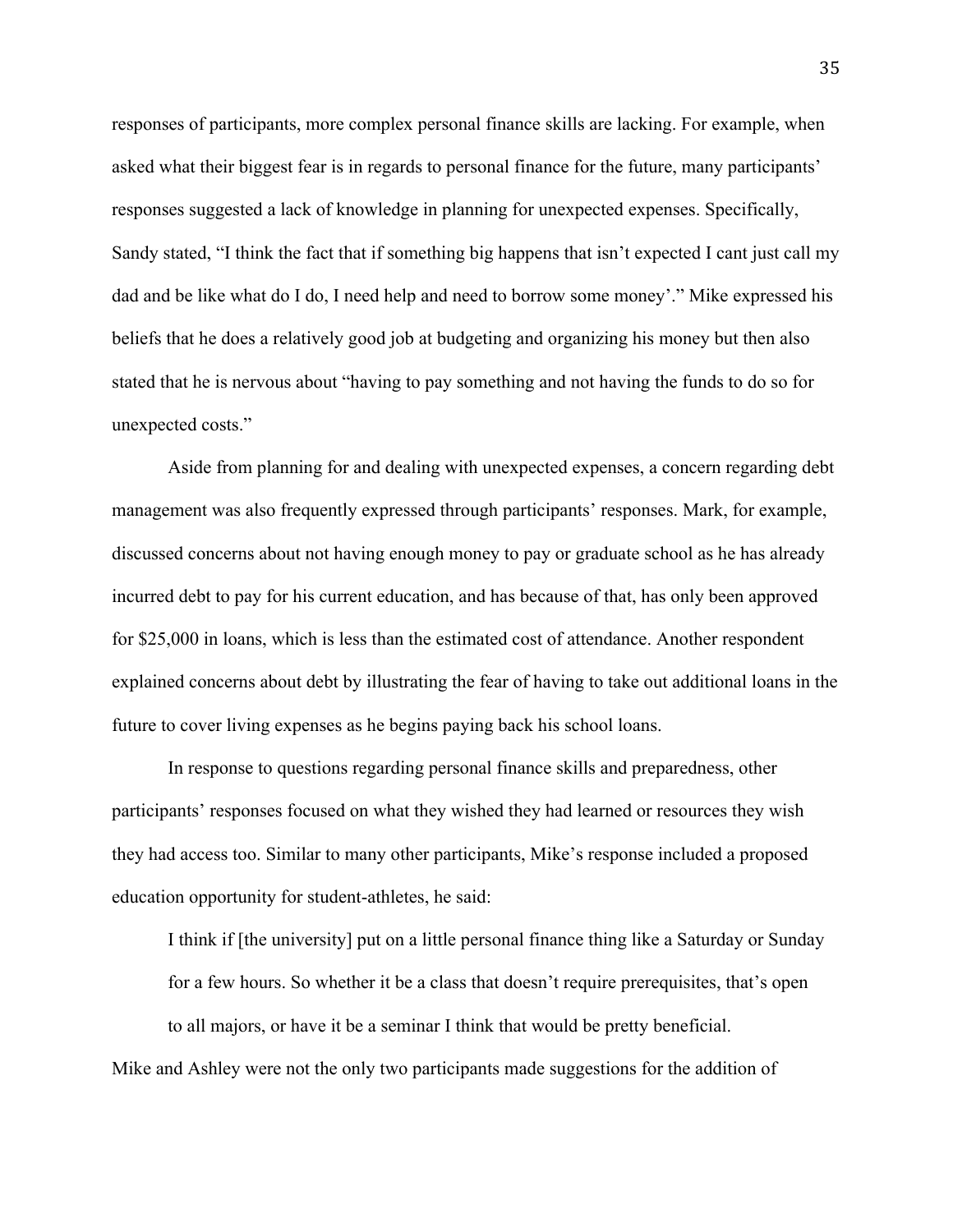personal finance resources or admitted to lacking knowledge and ability in this area. Other participants admitted to being "clueless" when it comes to the cost of certain living expenses such as insurance and or home maintenance, while others urged the addition of personal finance and money management courses at the collegiate level. The responses provided by the participants bring to light an area of potential void in preparedness for life after college but also display the interest of participants to learn more about personal finance and improve or further develop the skills that they are lacking.

**Long-term thinking and planning for the future.** Another important potential area of concern in regards to preparedness or lack there of, is the lack of evidence for long-term or big picture thinking by the participants. There were many responses found throughout the interview process that suggest participants are not or were not thinking about their plans or future after college and after sport. In some instances, participants admitted to only thinking short term or only thinking about their sport and suggested that future student-athletes do not do the same or that resources are added to help mitigate this issue. For example, in response to being a question regarding what resources would have helped better prepare her for the future, Ashley said:

Having someone that could help you with the transition after sport, like from being an athlete to not being an athlete. [My roommate] and I were talking the other day about how they give Olympic athletes a lot of counseling about transitioning back to just being a normal person again and I think I don't necessarily need it, but it's a sense of just getting lost. I didn't even know what to do in the off seasons.

In response to a question about what advice he would give incoming student-athletes, Tyson admitted to only thinking about baseball until senior year when he realized how important career preparation and his education were. Tyson, like other participants, explained that he would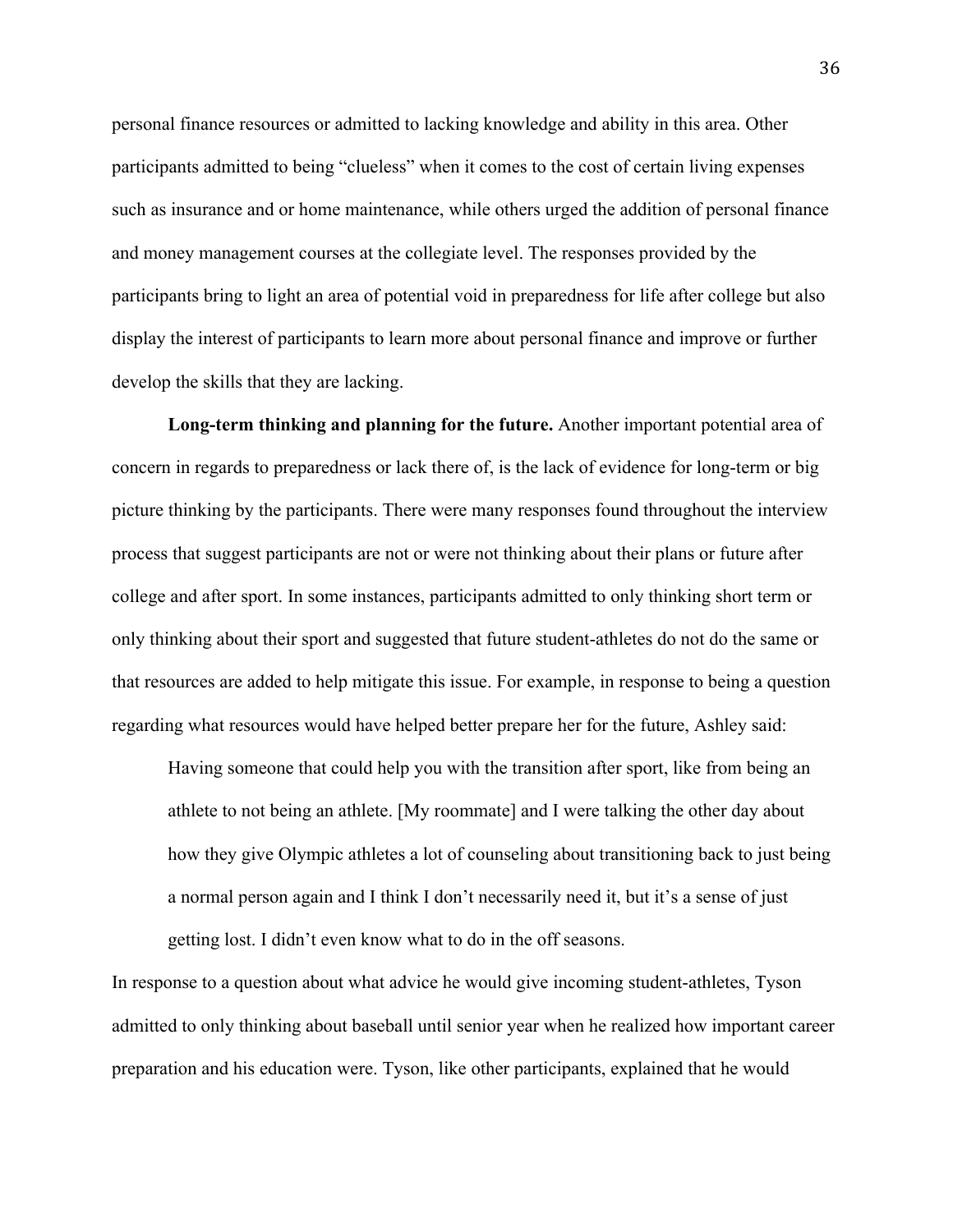advise incoming student-athletes to start thinking about and planning for what they want to do after college as early as freshman year. Responses of a few of the participants suggested they were unaware they were only thinking about the next year or two. For both those who recognized they had only been thinking about their short-term plans and those who appear to be naïve of this issue, it is arguably too late.

**Employment experience.** As previously noted in the career related knowledge section, many of the participants have engaged in impactful career preparation activities such as internships and job shadowing. However, a lack of previous experience going through the employment process and holding a position as an employee exposed itself as a necessary and lacking skill of participants in this study. More specifically, in this context, it appeared that the time commitments of the majority of the participants negatively impacted their preparedness for the future. At some point in their responses, many of the participants voiced concerns regarding resume writing and interviewing as they pertain to the application processes of future jobs and graduate school programs. For example, Heidi said:

I'm definitely really kind of nervous about resume writing. Because of swimming I don't have a lot of job experience, and I really think that kind of prohibits me. I'm more willing to take a job lower down because I just would like to work.

Other participants voiced similar thoughts through their responses when asked questions regarding which parts of the employment process they were most concerned with. The idea that sport, academic, and other time commitments prevented participants from seeking employment experience during college became a recurring theme. Some students explained that they believed a combination of shadowing and a strong grade point average could substitute for employment experience but realized through recent interviews this was not the case. Others such as Tyson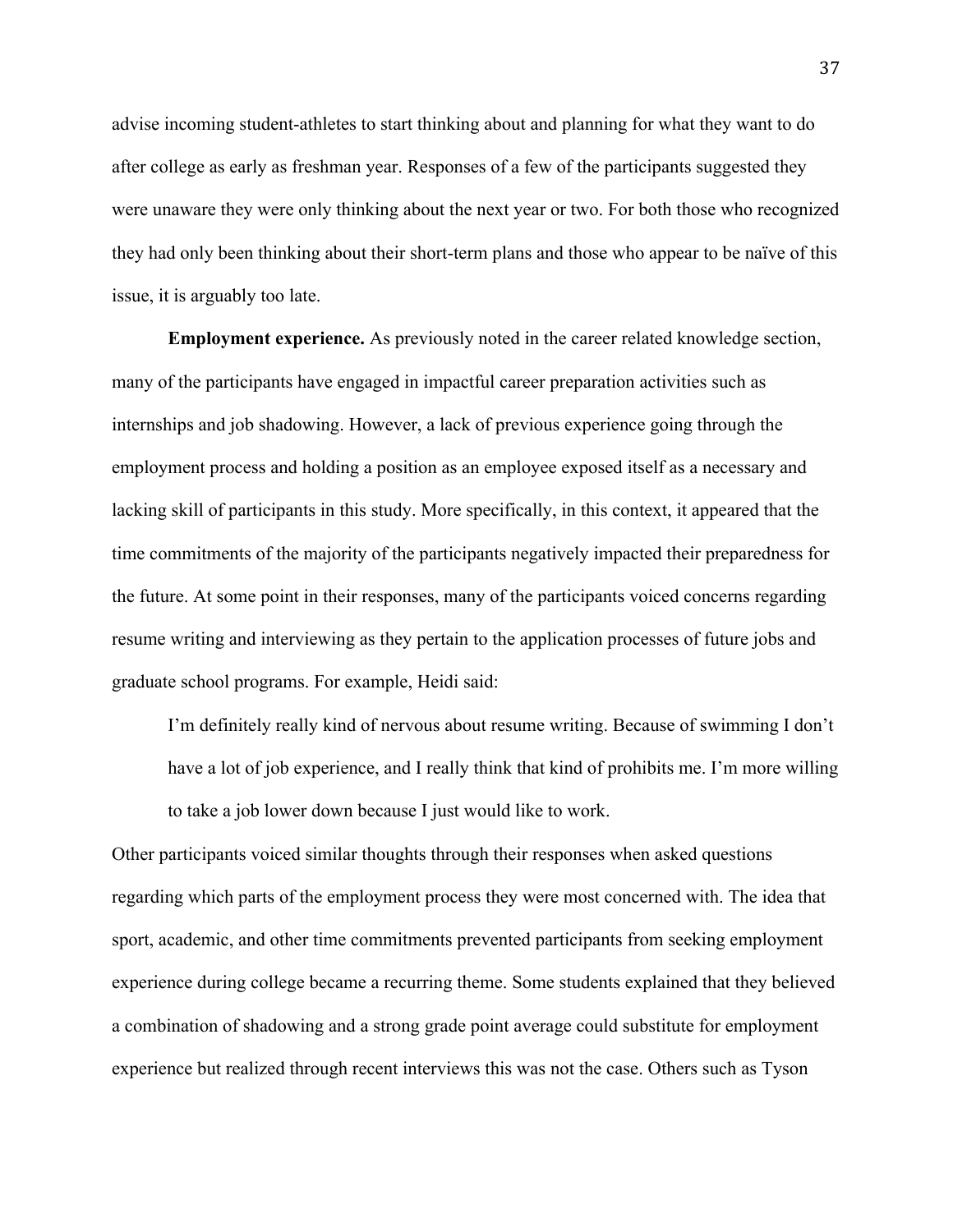explained that they are concerned with the entire process since the first step is usually resume reviews. Tyson said:

This semester was a big wake up call so right now I feel like all of them are pretty intimidating. Right now I need to make a resume and it kind of scares me because I don't have a lot to put on it, and I know that's one of the most things.

When asked what prevented them from learning more about or practicing skills associated with the employment process, since they lacked actual experience with it, a lack of time once again presented itself as the overwhelming response. Mark, for example said, "Time, and I just didn't think that all really mattered too much. I always just though my grades were the main thing." In another example, Jack stated, "just time".

Ultimately, the responses of participants in this study indicated the existence of multiple influences on their preparedness for life after college including factors at both the university and personal level. Numerous skills developed by participants were identified at both levels along with the exposure of a few skills that the participants are lacking. It is possible that the skills developed at the personal level contributed to the development of skills at the university level. The gathering, and identification of the discussed information suggests that it may be possible for families and universities to modify the resources and extent of assistance made available to their student-athletes in order to aid in their preparation for life after college.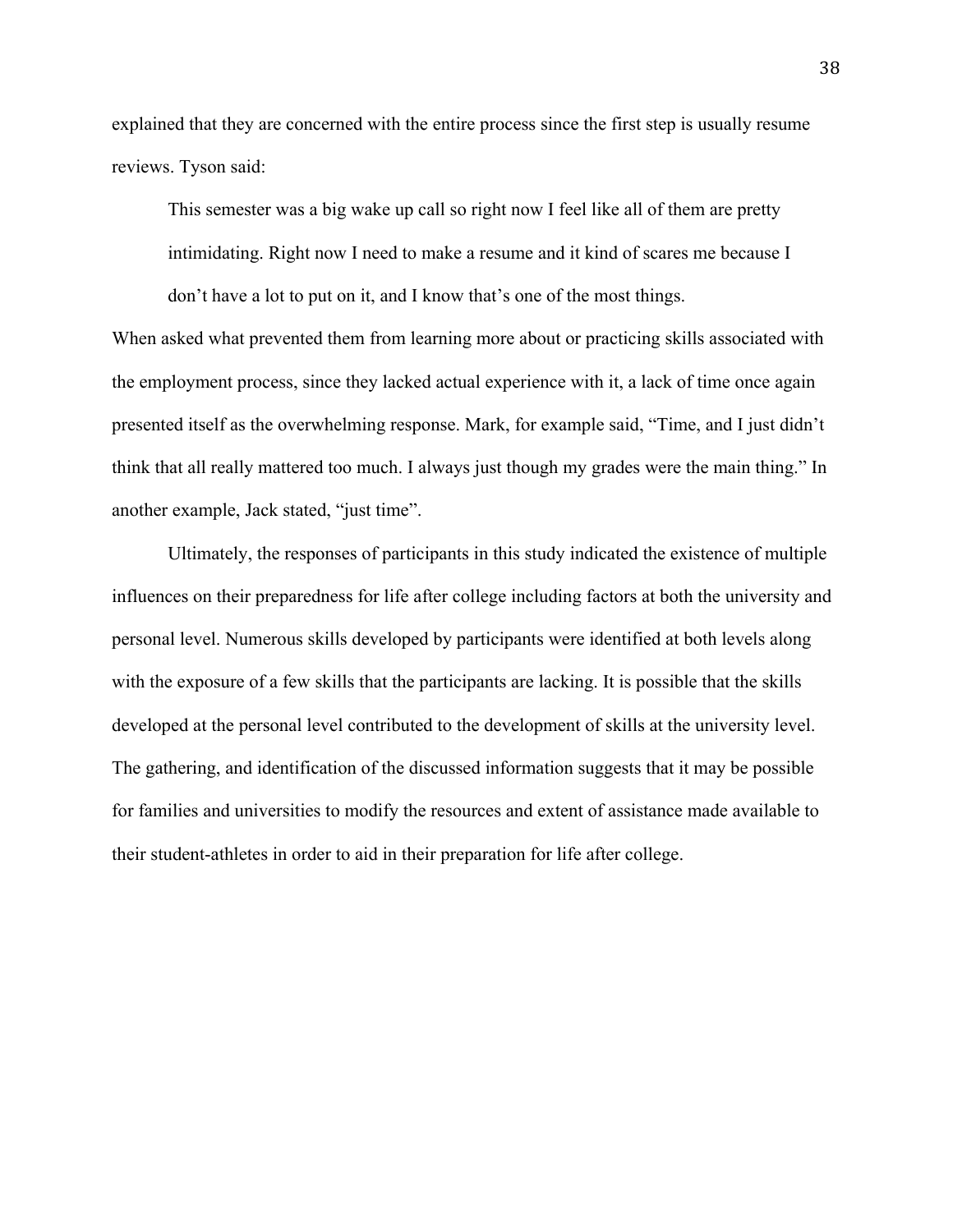#### **Chapter 5: Discussion**

The results of this study illustrate the impact of certain factors and circumstances both prior to and during the college experience for student-athletes. As noted in the results, three overarching themes emerged from the responses of participants. The university and college experience and the participants' adolescent environment and home situation influenced the development of skills that aid in their preparation for life after college. Furthermore, the role of these two categories was also exposed as common areas became apparent in the skills lacking of participants. While considering the findings of this study, it is necessary to discuss the importance and application possibilities of the results along with identifying how they relate to previous research.

#### **Skills Developed Through University Influences**

Through the numerous sub-themes identified in the results section, is it apparent that the resources, requirements, and college experience associated with the university and athletic department play a compelling role in the preparedness of student-athletes for life after college. In some areas, the status as a student-athlete had a discernable role while in others it is unclear as to if the participants' responses would have remained the same had they not participated in intercollegiate athletics. Overall, it became clear that sport participation was an avenue by which the participants had developed a number of transferrable skills. Through multiple questions, respondents discussed the real-world applications of skills such as time management and communication they have culminated through out their time participating in intercollegiate athletics.

**Evidence of health related preparedness.** The results of the present study revealed that student-athletes have formed a number of unhealthy habits as a result of knowing they will be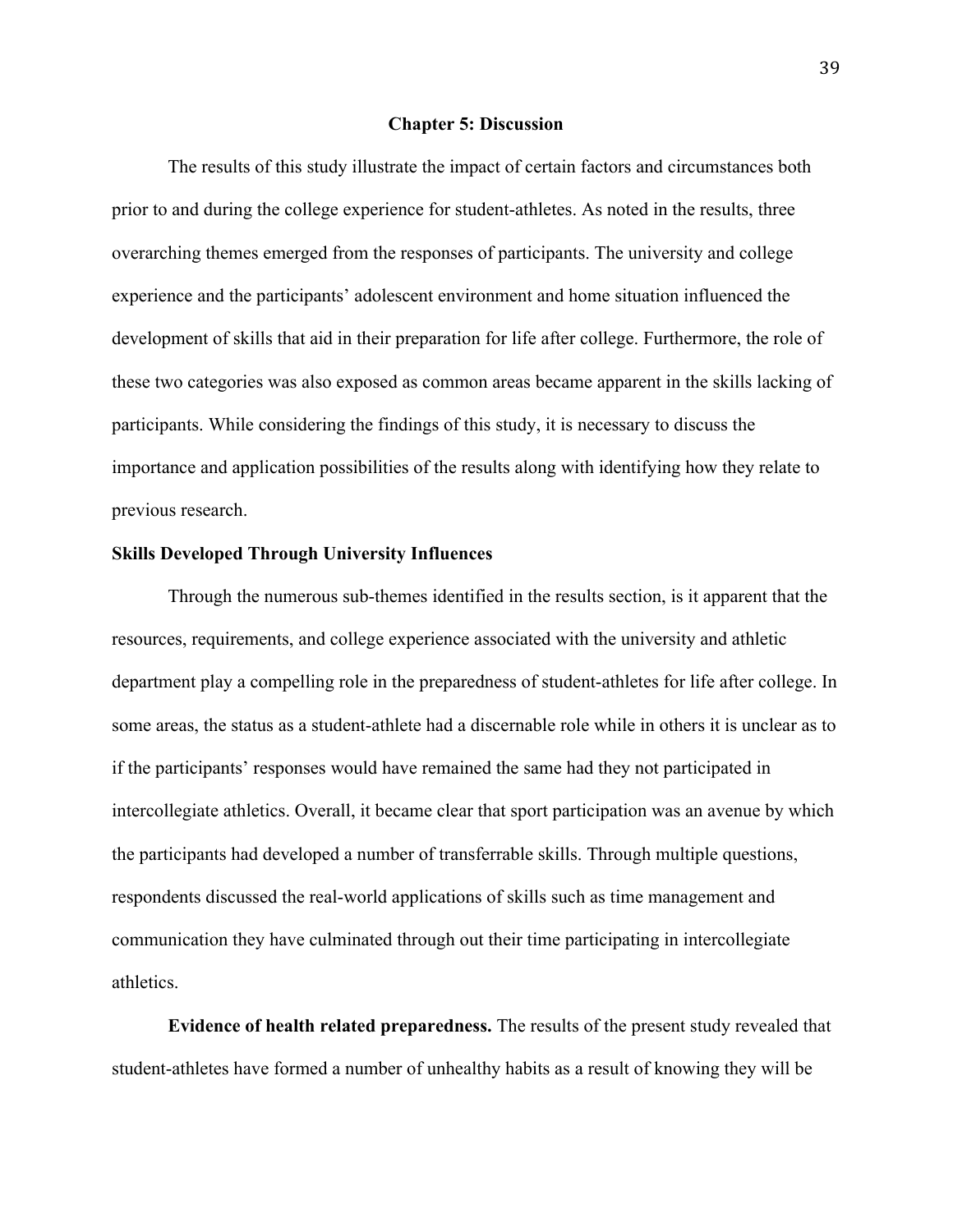able to maintain their health and physique through the rigorous physical training for their sport. However, the responses of the participants revealed that they were aware of their unhealthy habits and detailed what factors or behaviors they specifically needed to modify to account for the decline in physical demand after college. It should also be noted that many participants had already began exploring alternative types of exercise in attempt to ease the transition out of sport, demonstrating that they were not only aware that lifestyle modifications were necessary but also able to follow through with a plan of action for such changes. Although there is very little research on the physical health preparedness of student-athletes, the findings of this study go against what had been stated in other scholarly works. It was previously suggested that studentathletes continue consuming as many calories as they did during sport while decreasing their level of physical activity (Kerr et al., 2014). The results also conflict with the idea of past researchers that providing student-athletes with nutrition and fitness education instruction specifically by professional strength coaches and dietitians is necessary in regards to preparing them for life after sport (Kerr et al., 2014). Overall, the participants in this study provided evidence to suggest that they have the knowledge and skills to maintain their physical health after college and are confident in their abilities to do so.

**Evidence of education and career related preparedness.** As a previous area of conflict amongst many researchers, the findings associated with career and education related preparation are quite noteworthy. As mentioned in the results, the vast majority of the participants in this study were not only planning to continue their education in a program relevant to their current degree, but they also engaged in several types of hands on-career preparation activities. Most of the participants expressed significant value in the completion of an internship within their major; more specifically, they discussed impact of internships and other career preparation tasks such as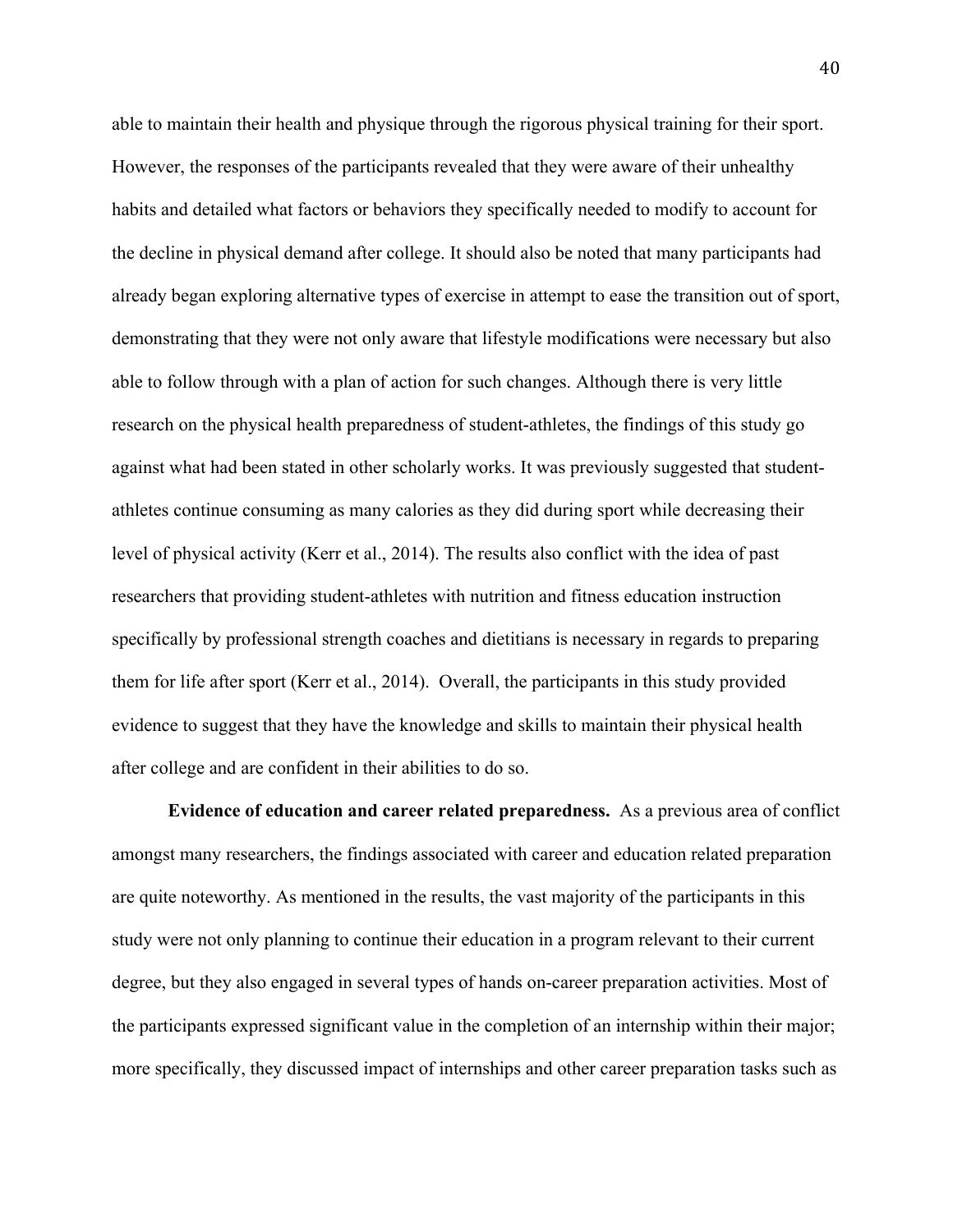career fair attendance and resume critique sessions on their confidence moving forward in their industry of choice.

These findings suggest that despite the time commitments of their sport participation, student-athletes had chosen majors that highly aligned with their future career plans and that they highly valued both education and the corresponding requirements for practicum hours and internship hours. As expected based on the academic prestige and previously discussed reputation of the university, this information contradicts that of existing literature. Past researchers have reported that student-athletes view undergraduate degrees as only an avenue for eligibility and that they are more likely to choose a major based on the time constraints of their sport rather than their career aspirations (Navarro & Malvaso, 2016). Furthermore, the findings of this study refute those of Lally and Kerr (2005), which suggest student-athletes rarely engage in career development activities.

It is possible that the academic prestige and focus of the university in the present study played a role in the type of student-athlete recruited, and in turn influences the value they place on these areas and the responses to career and education related prompts. An example of a similar environment can be seen with the Ivy League. The eight schools that make up the Ivy League are known for their academic prestige and for recruiting students and student-athletes that mesh well with their values (Pennington, 2011). Furthermore, the smaller athletic budget associated with the university in this study led many student-athletes to be on mainly academic scholarship instead of the full or partial sport-specific scholarships that are typical at larger athletically driven institutions. Once again, this idea is somewhat comparable to Ivy League schools, as schools in this league offer no athletic related scholarships at all (Pennington, 2011). Thus, when the emphasis is placed on rewarding academic excellence, sports seem to play a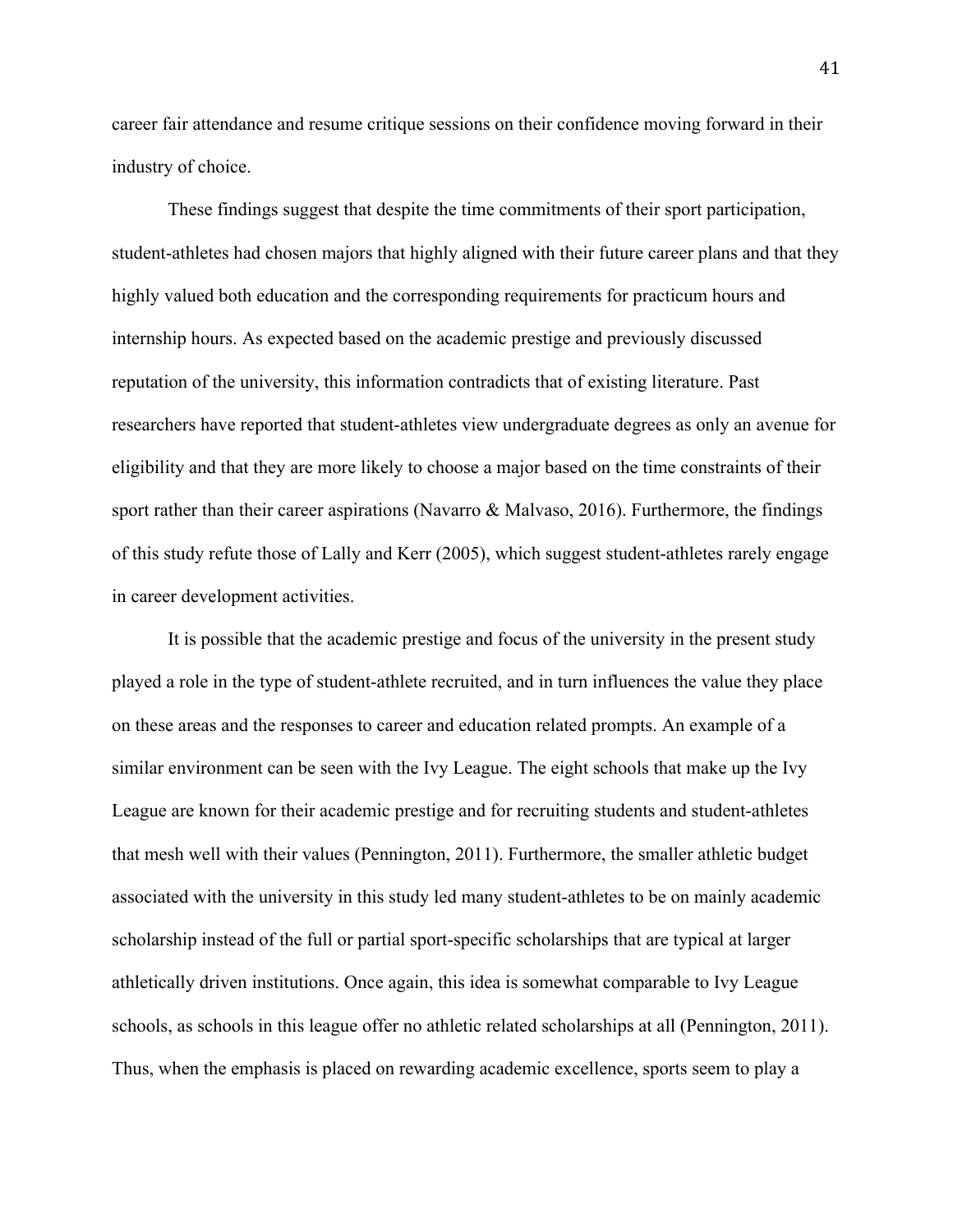more balanced role in the student-athlete experience. Nonetheless, it is evident that similar to the findings of Lui Tang (2014) regarding the impact of stereotypes and the culture associated with highly selective institutions, the participants of this study highly value their education and had a strong desire to gain relevant career preparation while balancing their commitment to sports.

**Evidence of personal financial preparedness.** The personal responsibilities including paying tuition bills, organizing scholarships, and managing refund checks appeared to force participants to budget their funds. Furthermore, although not directly related to the university, the off-campus living status of the participants played an important role in the development and maturation of their budgeting skills. Participants provided detailed insight regarding the evolution of their budgeting abilities through their time in college; specifically, the advancement of their skills as they gained more deadline based responsibilities such as utility and rent bills. It also became clear through the participants' responses that the fewer financial obligations they were in charge of or responsible for, the less confident they were in their abilities and less prepared they felt for their future.

There is very little existing research in this specific area to compare the findings of the present study to. However, one existing source explained that student-athletes don't think about their finances because they are more focused on their sport and keeping their academics up to par ("University of Denver", 2006). Unlike the participants in this study, it is possible that the student-athletes being referred to in the source above were living in designated student-athlete housing and had three meals a day prepared and paid for as a part of their athletic scholarship. Furthermore, these benefits may have led to a lack in personal financial responsibilities or need to learn how to create and follow a budget. Moreover, it is likely that the financial situation and benefits for student-athletes in this study differs from those at larger universities with greater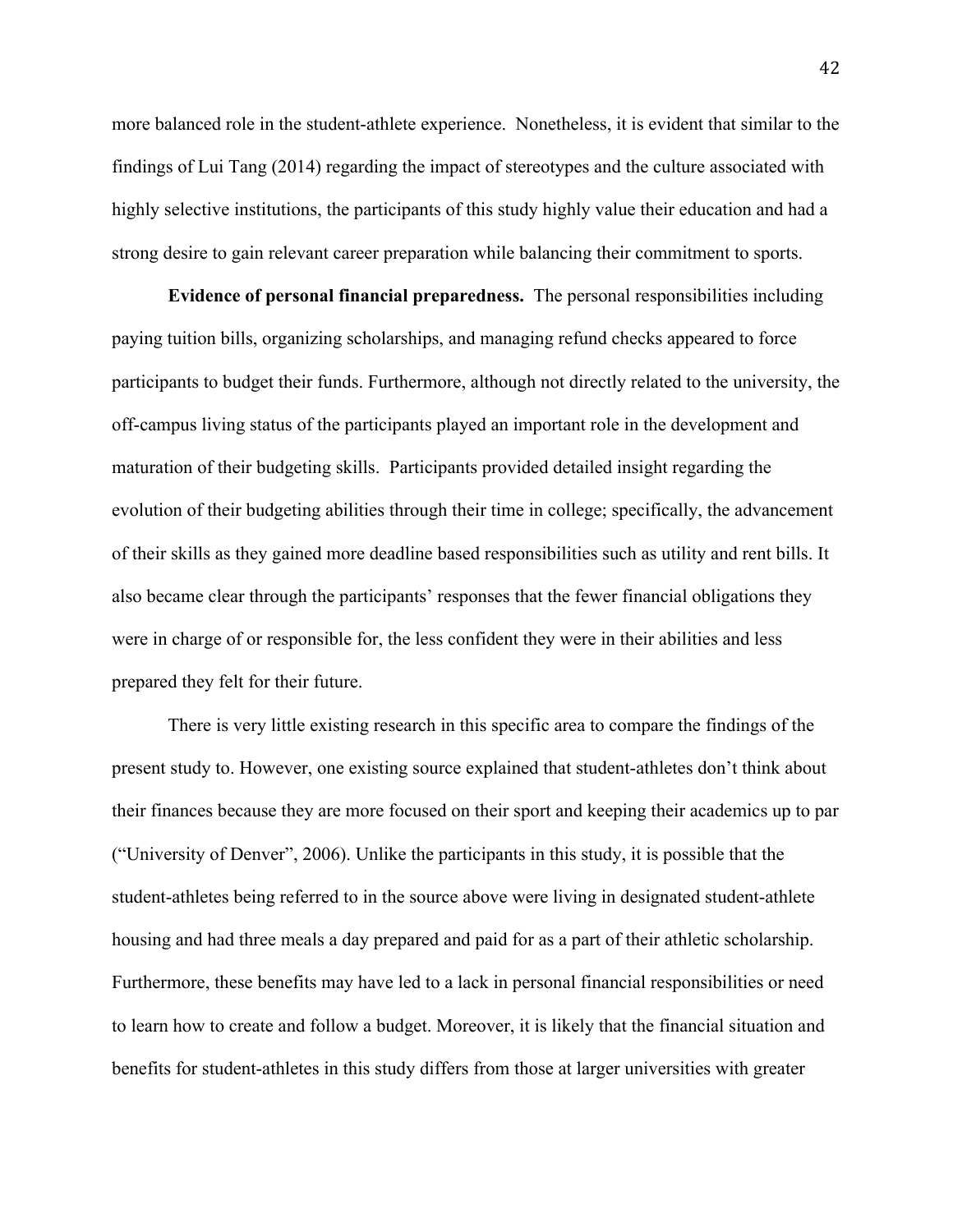athletic budgets and led to differences in results of the previous literature and the current study. Once again, the context of the university and uniqueness of the group of student-athletes in this study likely contributed to the differences in their responses and those of participants in previous studies. Despite the fact that they are athletes, participants in this study are students who attend a liberal arts university that has been recognized for its curriculum and for preparing students to be independent learners and decision makers. Moving forward, student-athletes should continue to seek opportunities to practice their personal finance skills, and universities and the NCAA should weigh the pros and cons of athletic scholarships and other athlete specific monetary award.

#### **Skills Developed Through Adolescent Influences**

The responses of participants in the study illustrated the idea that some extent of their preparation for life after sport and college was formed prior to even attending the university. More specifically, adolescent influences such as parents, coaches, and siblings, seemed to mainly impact preparedness for life after college in the areas of physical health and personal finance. Based on the responses of the participants, it seems as if the base knowledge attained in these two areas allowed for greater advancement in the skills associated with health and personal finance later on, during college. Once again, the role of sport was not always clear through each of the sub-themes that emerged and there is little to no prior research in the areas being discussed.

**Evidence of health related preparedness.** Many of the participants reported having learned much of what they know about exercise outside of their sport from their fathers or siblings. This was an interesting theme as mothers were not mentioned as a main influence of fitness and exercise knowledge and fathers were not mentioned in response to questions discussed below regarding influential individuals in diet and nutrition knowledge. Thus,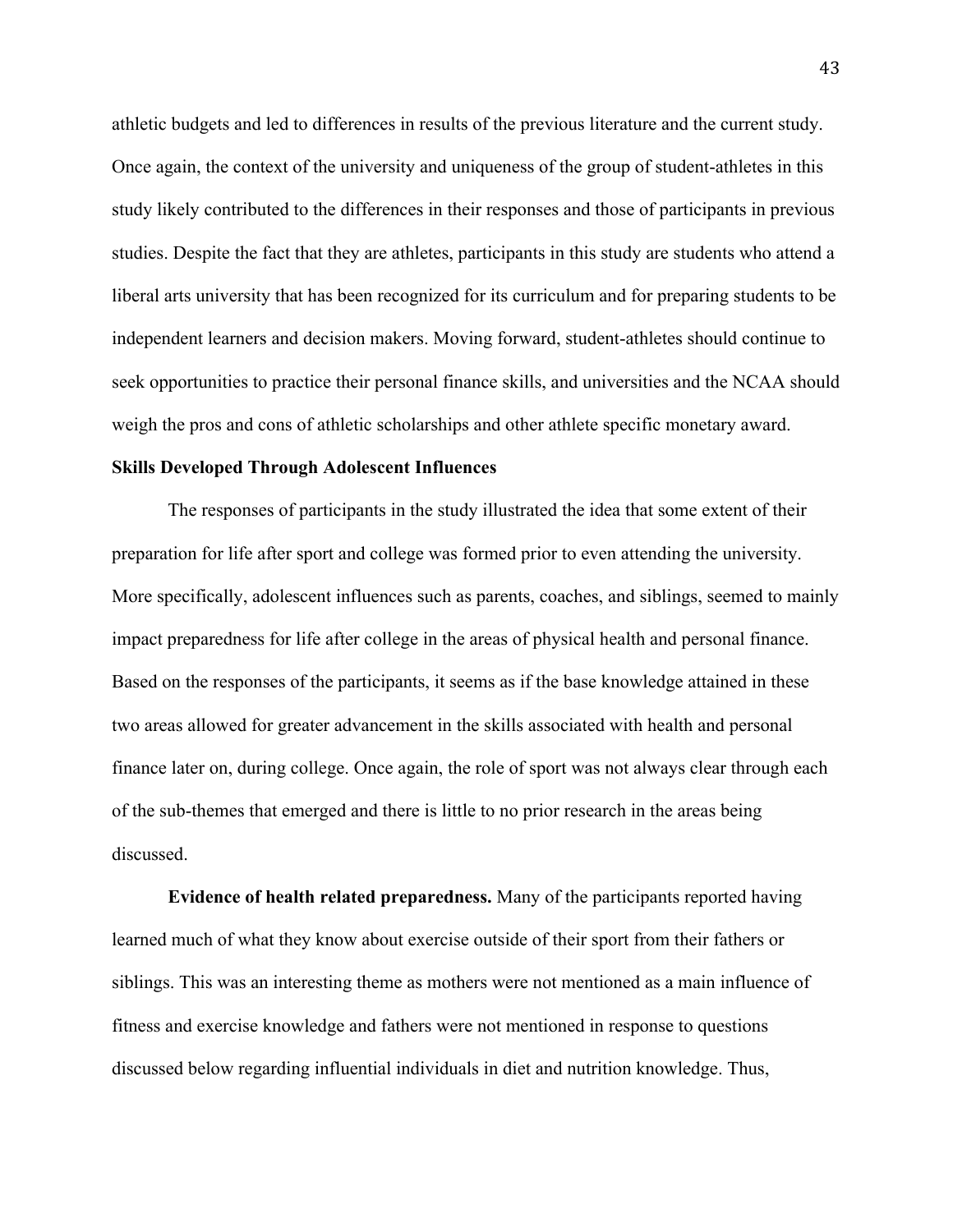responses of the participants seem to suggest that their childhood included traditional family structures and that their parents paralleled traditional gender roles. In the statements that mentioned the development of fitness knowledge from prior coaches and teammates, it was typically limited to sport specific exercises. Thus, it is necessary to recognize the long-term role of, and need for, more non-sport specific training during adolescents. Those who expressed knowledge of exercise techniques and options outside of their sport appeared to be more confident in maintaining their health after college, as many of the participants mentioned no longer wanting to engage in their sport of expertise as their main form of exercise in the future.

Additionally, parents, siblings, and coaches played a large role in the formation of nutrition and diet related skills of the participants; many of them mentioned that their mother instilled in them from a young age the importance of eating healthy, cooking, and maintaining a balanced diet. For student-athletes who live off campus and or will soon no longer have dining halls to supply all of their meals, these skills will prove to be very important. Since research does not exist to compare these findings to their application potential must be focused on. This knowledge may serve as the basis for future theory development relating to the roles of home life in the development of healthy eating and exercise behaviors. Research by Birch, Savage, and Ventura (2009), details the role of parents as an influence on adolescents' eating behaviors and their position as a role model and regulator early on. Furthermore, Birch et al. (2009) describes parental feeding practices as a model for what dietary choices are acceptable and appropriate in regards to nutritional content and portion sizes. Other research such as that conducted by Devine at Cornell University supports the idea of parents as an influential factor in the development of health awareness and knowledge. More specifically, Devine's research delves into the role of changing family structures on parent and child eating habits. In one study, households with two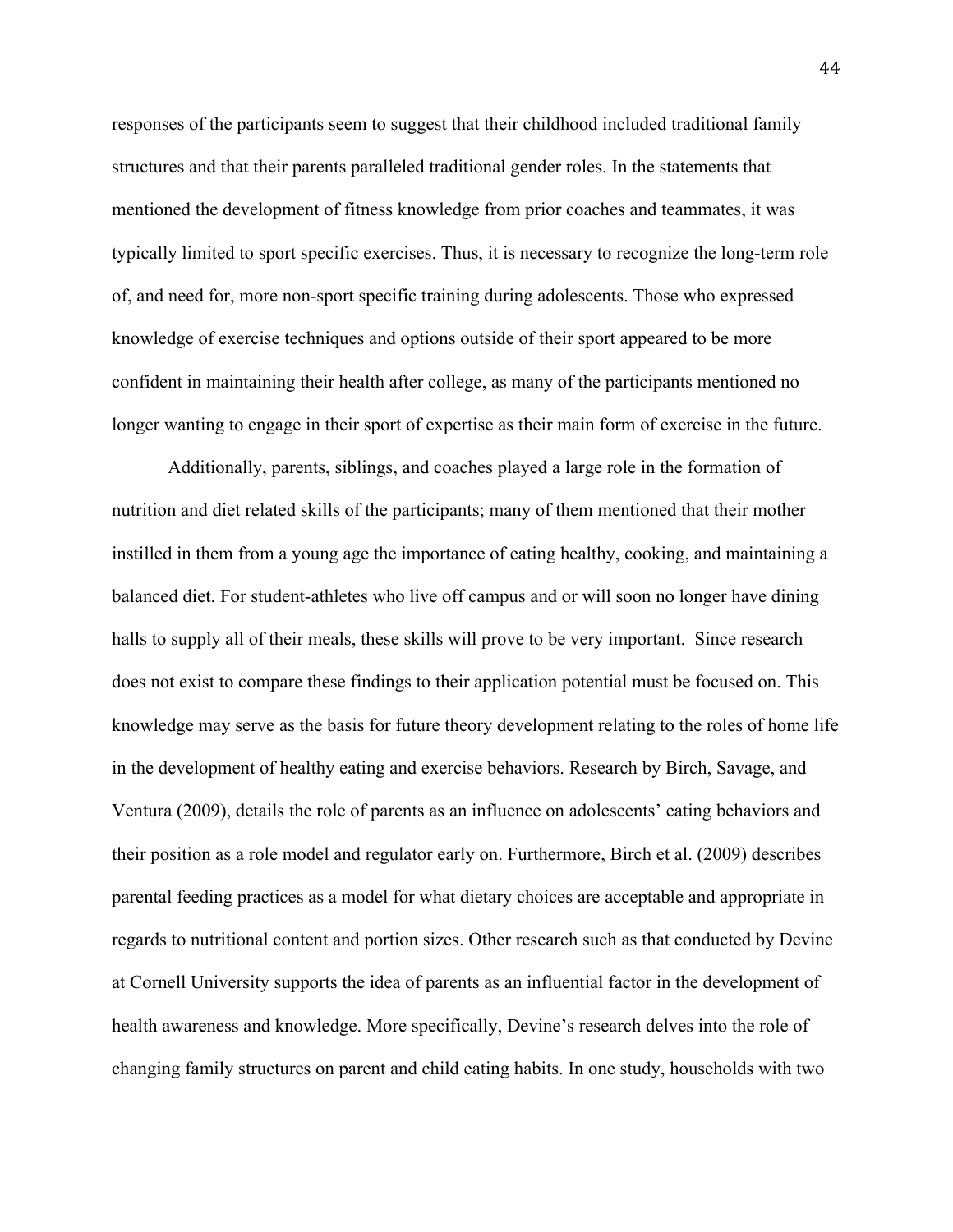working parents were more likely to consume a greater amount of store bought convenience meals and fast food (Devine). Therefore, as family structures and parent roles shift, these considerations may become even more pressing to future adolescent and student-athletes.

**Evidence of personal financial preparedness.** Echoing the points made in the prior paragraph, the impact of parents and adolescent experiences on student-athlete preparedness became very clear through the participant responses in regards to the most basic financial skills. Most of the participants referred to the fact that they learned everything they know about check writing, and budgeting from either their parents or a personal finance class that they completed during high school. These findings demonstrate the importance of parents as teachers and role models when it comes to personal finance. Thus, student-athletes coming from households with poor financial stability or planning may develop a skewed or less positive approach to even basics of personal finance. Furthermore, although only the most basic personal finance skills like check writing seem to be remembered from personal finance courses, it is obvious that studentathletes still value the knowledge obtained from such resources.

### **Skills Lacking**

Despite the extensive amount of skills and responses discussed that suggest the participants in this study are indeed prepared for life after college, the results also brought to light a few key areas in which participants are still lacking ability. The ideas of time management and prioritization once again present themselves in the following sections.

**Aspects lacking in personal financial preparation.** Although it has been previously explained that the participants are adequately prepared for the basics of personal finance, a void in knowledge became evident when it came to more complex money management skills. Most of the participants who admitted to having acquired debt during college expressed fears of not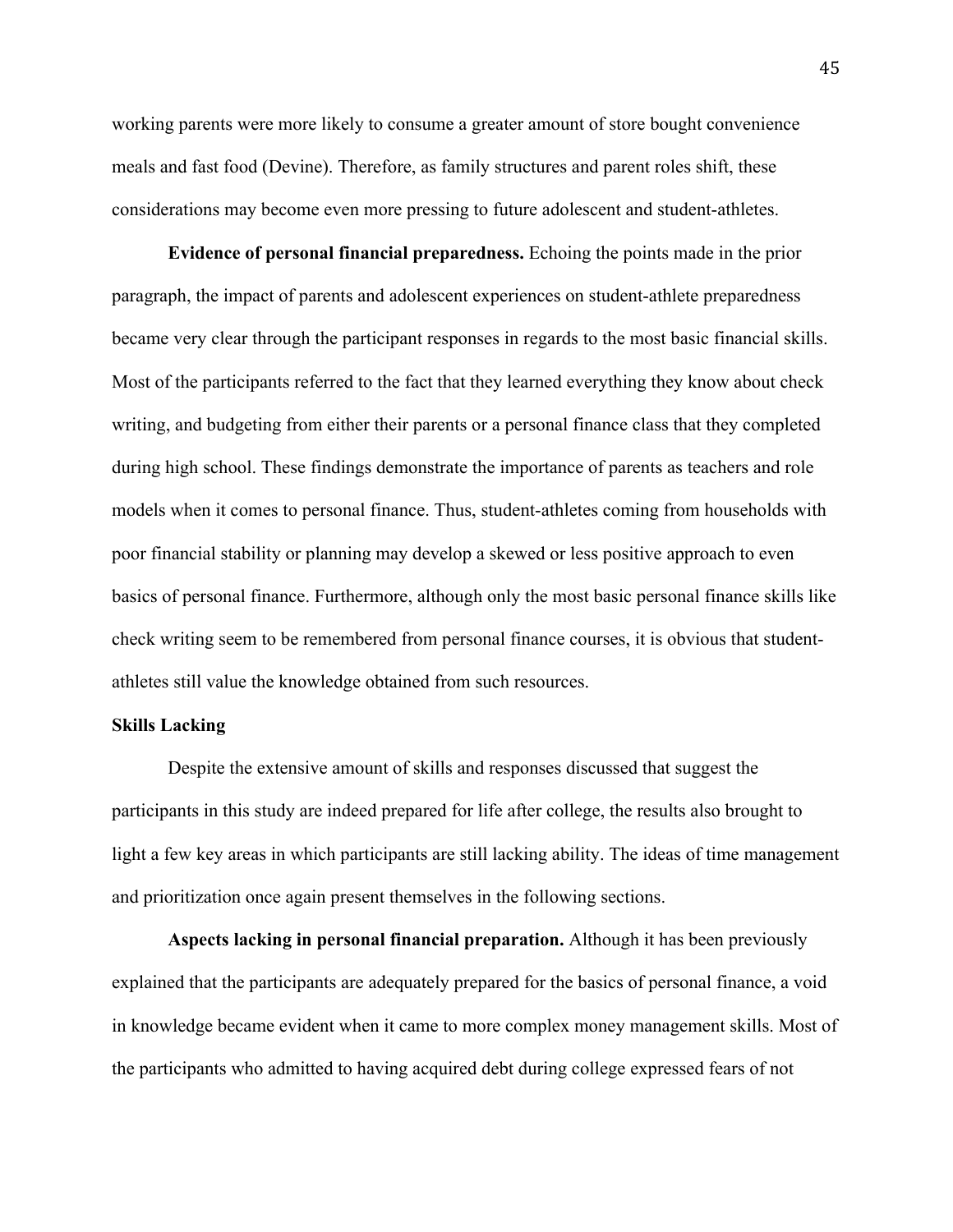knowing how to manage debt moving forward. Furthermore, it was brought to light that many of the participants are not confident when it comes to the ideas of credit and planning for unexpected expenses such as medical emergencies or car repairs. These findings parallel those of a substantial amount of existing research. For example, the results echo the findings of Teicher's (2005) study that explained that of the NCAA student-athletes studied, seventy-five percent reported that they wished they had been given more information and advice on financial planning and debt management. The NCAA was made aware of such concerns years ago which led to the release of the "Playbook for Life" a personal finance guidebook for student-athletes which was made available online for viewing ("Personal Finance 101", 2006). Yet although they are NCAA athletes, none of the participants in the present study mentioned the guidebook or even alluded to the idea that they are aware it exists. Furthermore, it is possible that the cyclical and regimented scheduling that most student-athletes fall into and prefer may promote mindlessness in regard to long-term thinking. Therefore, the cyclical schedules that student-athletes believe are allowing them to complete all that they need to be doing may actually be what is causing them to be less concerned with or experienced in long-term financial planning.

**Aspects lacking in career preparation.** As noted above, the results of the present study illustrated that the participants highly valued their education and career preparation activities and resources that were available to them. Student-athletes found time to complete required internships instead of choosing majors that had lower expectations, and many had been to the career center at least once to seek advice and utilize the resume critique sessions. Yet the findings of this study also reveal that only a couple of the participants had ever been employed or had actual job experience in an industry or company relevant to their future career field. While this may not seem concerning since they had other forms of career development and preparation,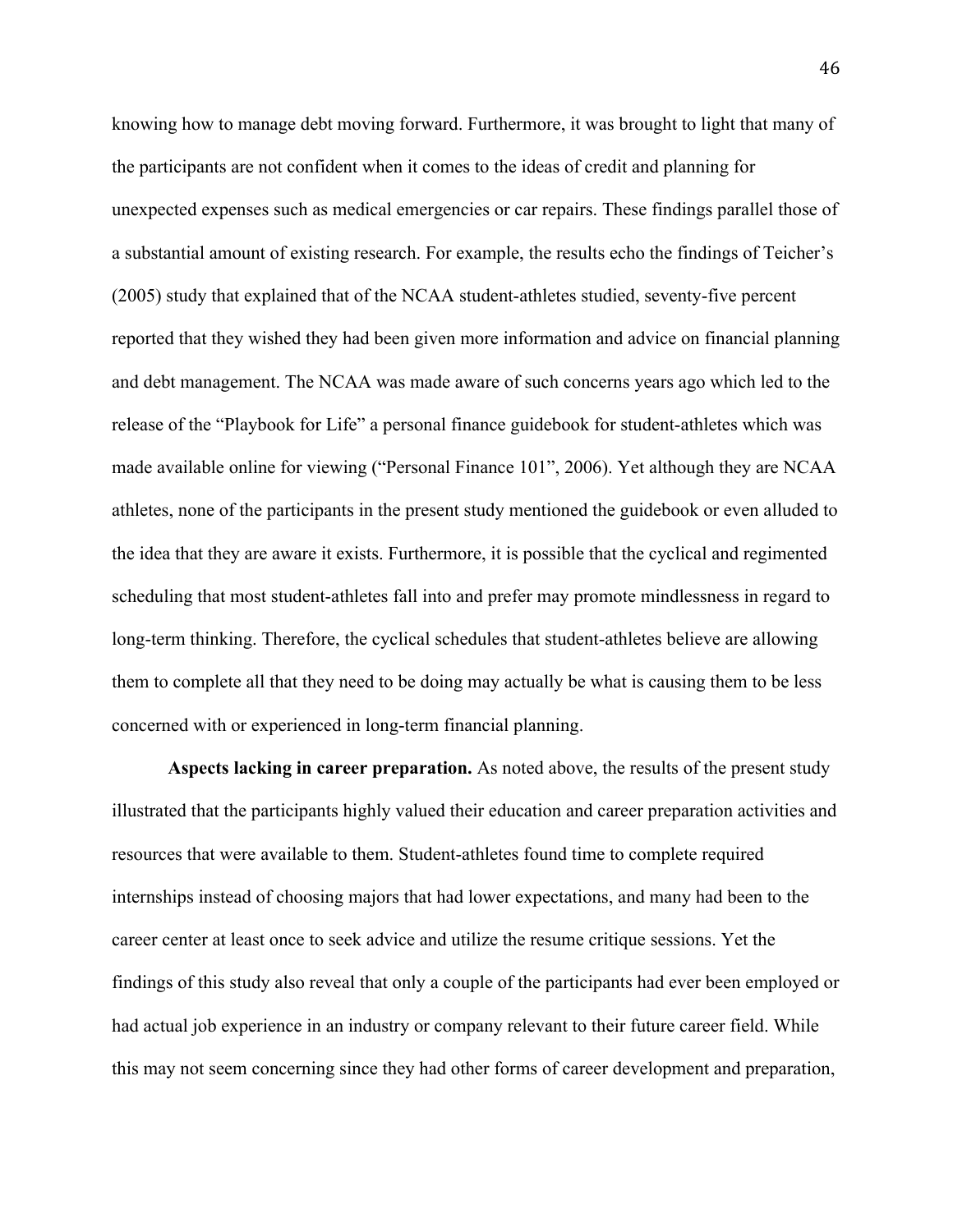it was the leading reason as to why they felt unprepared to navigate the hiring process in the future. It is unclear as to whether or not the participants would have pursued relevant part time employment during college had they not had to complete internship and clinical hours. Nonetheless it is apparent that the lack of interviewing, working experience is a critical area in which the participants are lacking preparation.

### **Practical Implications**

As the goal of this study was to serve as an exploration of student-athlete preparedness for life after college in a number of categories, there is no single theory or conclusion from past research that it can be compared to. While the findings from this study do confirm some preexisting research in specific categories, this study brings to light a number of influential factors in the development of preparedness in all of the categories discussed while taking into consideration the distinct characteristics of the highly academically achieving student-athletes that were studied. The exploratory nature of the study and discovery of findings that had not yet been researched, contribute to the body of knowledge regarding the student-athlete experience at large. From a more specific context, these results ideally provide beneficial information for parents, student-athletes, and university faculty/staff members.

Information gained from this study provides guidance for universities and athletic departments regarding the benefits of the resources that they currently offer in addition to which resources they should consider adding such as financial planning workshops. Coaches, advisors, and faculty members should continue to encourage student-athletes to utilize their resources and to think about their long term career and education aspirations beginning in their earliest years of college. Additionally, student-athletes should be encouraged to take on more responsibilities associated with independent living such as those shown to be developed through residing off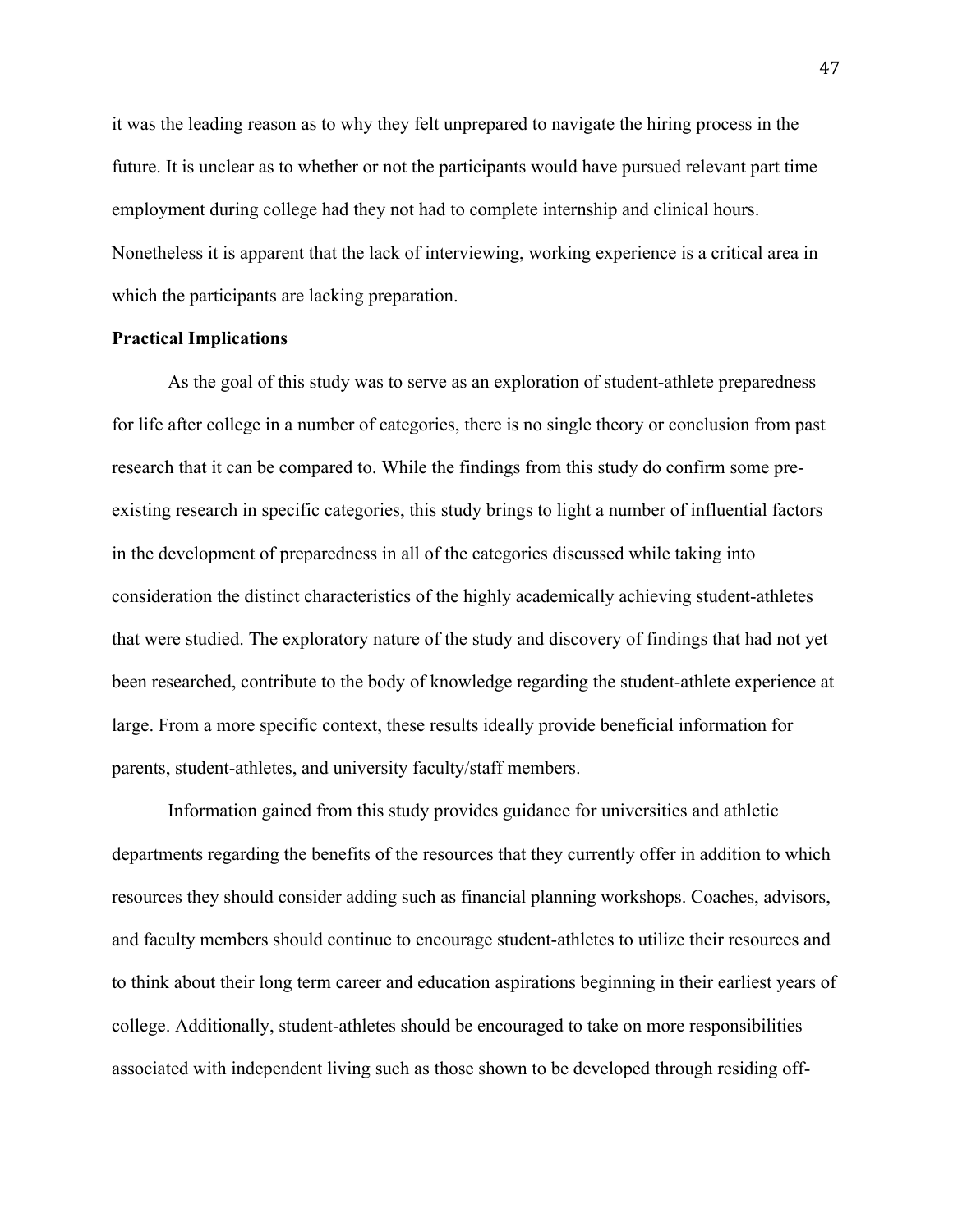campus. Furthermore, parents should consider the results of this study and take a hands on approach when it comes to aiding in their student-athletes personal finance skills and recognize that their children rely on them to model healthy living behaviors. Lastly, the results of this study compared to others suggest a positive impact of lofty academic requirements and the role of the culture and reputation associated with highly selective institutions. Perhaps universities that set high academic standards for entry and graduation, and maintain these standards for their athletes, promote more prepared student-athletes than universities that allow the focus to be skewed in favor of athletic excellence.

#### **Limitations and Future Research**

This study, like others, was not without limitations. As with other qualitative research, the findings of this study are not generalizable, though the research does believe the sample was representative of the population at the university studied. Moreover, the study only included participants from one institution and the characteristics of this specific institution may have led participants to respond in a way different than those at other universities. For example, the responses and results may have been slightly different for a sample in which the majority was not planning to go on to graduate school. As briefly described in the section on the methods of the study, the following characteristics of the university may have played a role in the results: it is a public institution in the Midwest, mid-sized NCAA Division II member school, highly ranked for its academics, and embodies a culture that praises academic excellence and does not place high value in intercollegiate athletics.

There are an array of directions that could be taken in future research on this topic. For example, further qualitative research could be done to expand the study interviews could be carried out once a year for the next 3 years with the same participants to see if they feel more or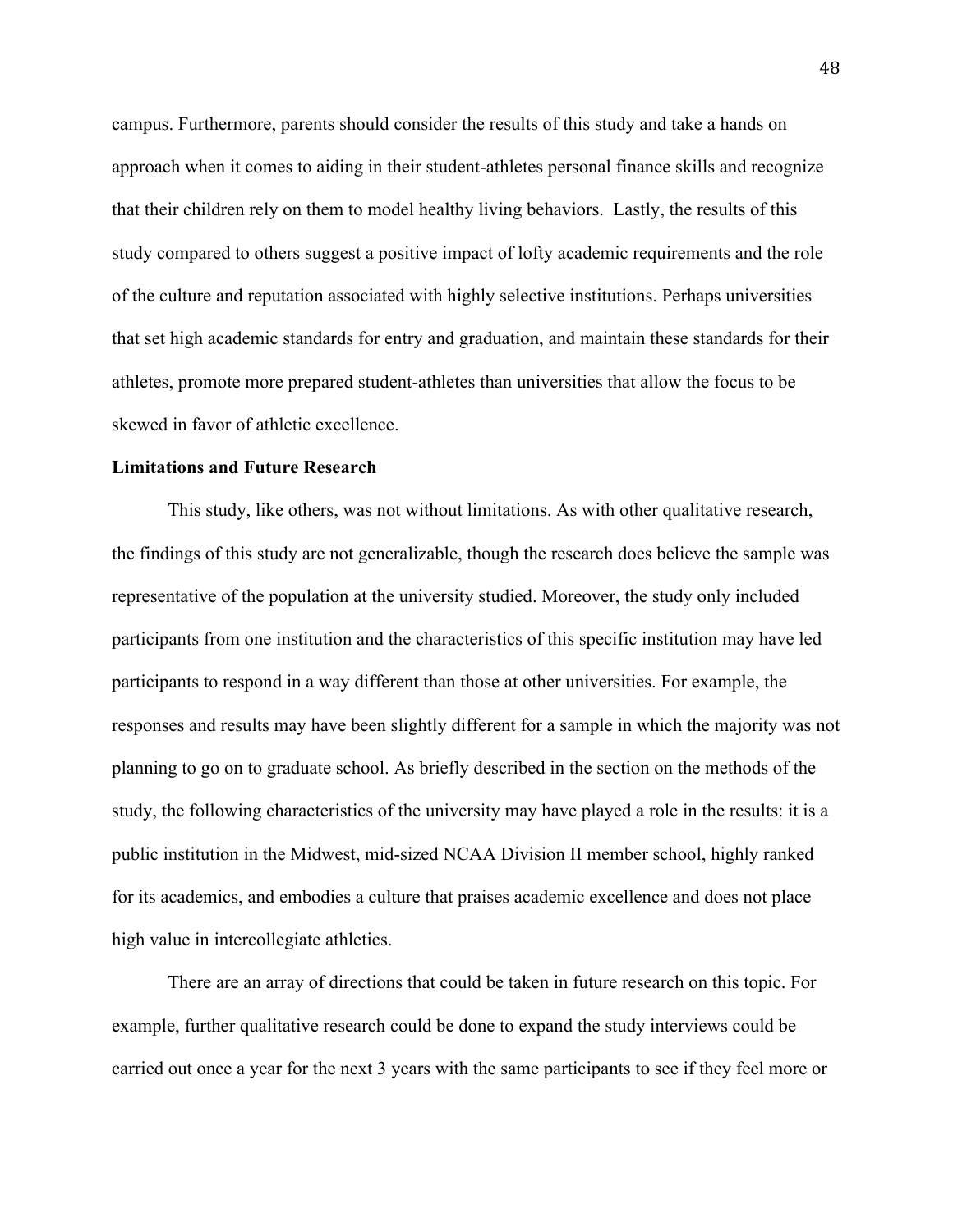less prepared once they are actually out on their own. It would also be interesting and beneficial to carry out the present study in other universities such as a highly academic focused Division I university or another Division II university that is also mid-sized but has a greater affinity towards its athletic programs.

#### **Conclusion**

The overall goal of this study was to fill a void in research regarding student-athlete preparedness for life after college through the consideration of multiple dimensions. To date there has been little research in some of the dimensions accounted for during the interviewing process. The findings of the current study serve as a foundation for future investigation and theory development. Overall the results of this study reveal that the participants in the study are indeed prepared for life after college with the exception of some personal financial management, and employment process skills. Generally the participants displayed an eagerness to utilize resources that could contribute to their overall career preparation despite a lack of relevant employment experience. Finally, and arguably most paramount, was the discovery of the factors that influence student-athlete preparedness including: career relevant education and academic requirements, utilization of resources including teammates and the career center, extent of personal financial responsibility, and adolescent environment and experiences.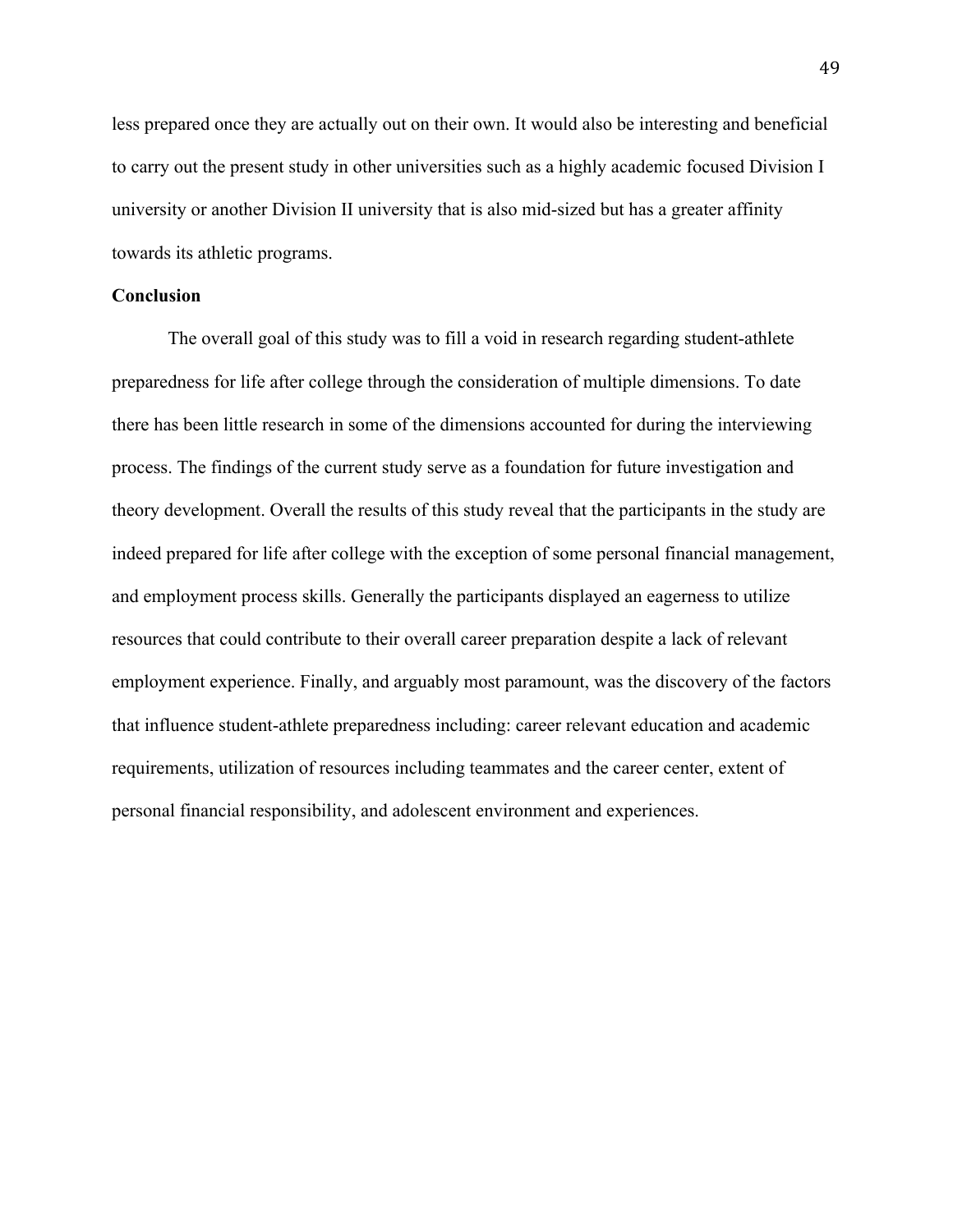#### References

- Adler, P., & Adler, P. A. (1987). Role conflict and identity salience: College athletics and the academic role. *The Social Science Journal, 24*(4), 443-455. doi:10.1016/0362- 3319(87)90059-0
- Aries, E., Mccarthy, D., Salovey, P., & Banaji, M. R. (2004, September). A Comparison of Athletes and Non-Athletes at Highly Selective Colleges: Academic Performance and Personal Development. *Research in Higher Education, 45*(6), 577-602. doi:10.1023/b:rihe.0000040264.76846.e9
- Arenson, K. W. (2003, September 15). Study of Elite Colleges Finds Athletes are Isolated from Classmates. *New York TImes*, p. A12. Retrieved July 9, 2017, from http://search.proquest.com.www2.lib.ku.edu/docview/92577089/fulltextPDF/7AB680D8 77B84C97PQ/1?accountid=14556
- Birch, L., Savage, J. S., & Ventura, A. (2007). Influences on the Development of Children's Eating Behaviours: From Infancy to Adolescence. *Canadian Journal of Dietetic Practice and Research : A Publication of Dietitians of Canada*, *68*(1), s1–s56. Retrieved from https://www.ncbi.nlm.nih.gov/pmc/articles/PMC2678872/
- The Case for High School Activities. (2015). Retrieved September 12, 2016, from https://www.nfhs.org/articles/the-case-for-high-school-activities/#chapter2
- Devine, C., Ph.D. (n.d.). *Division of Nutritional Sciences*. Retrieved May 30, 2017, from Cornell University Department of Human Development website: http://www.human. cornell.edu/outreach/upload/CHE\_DNS\_\_Time.pdf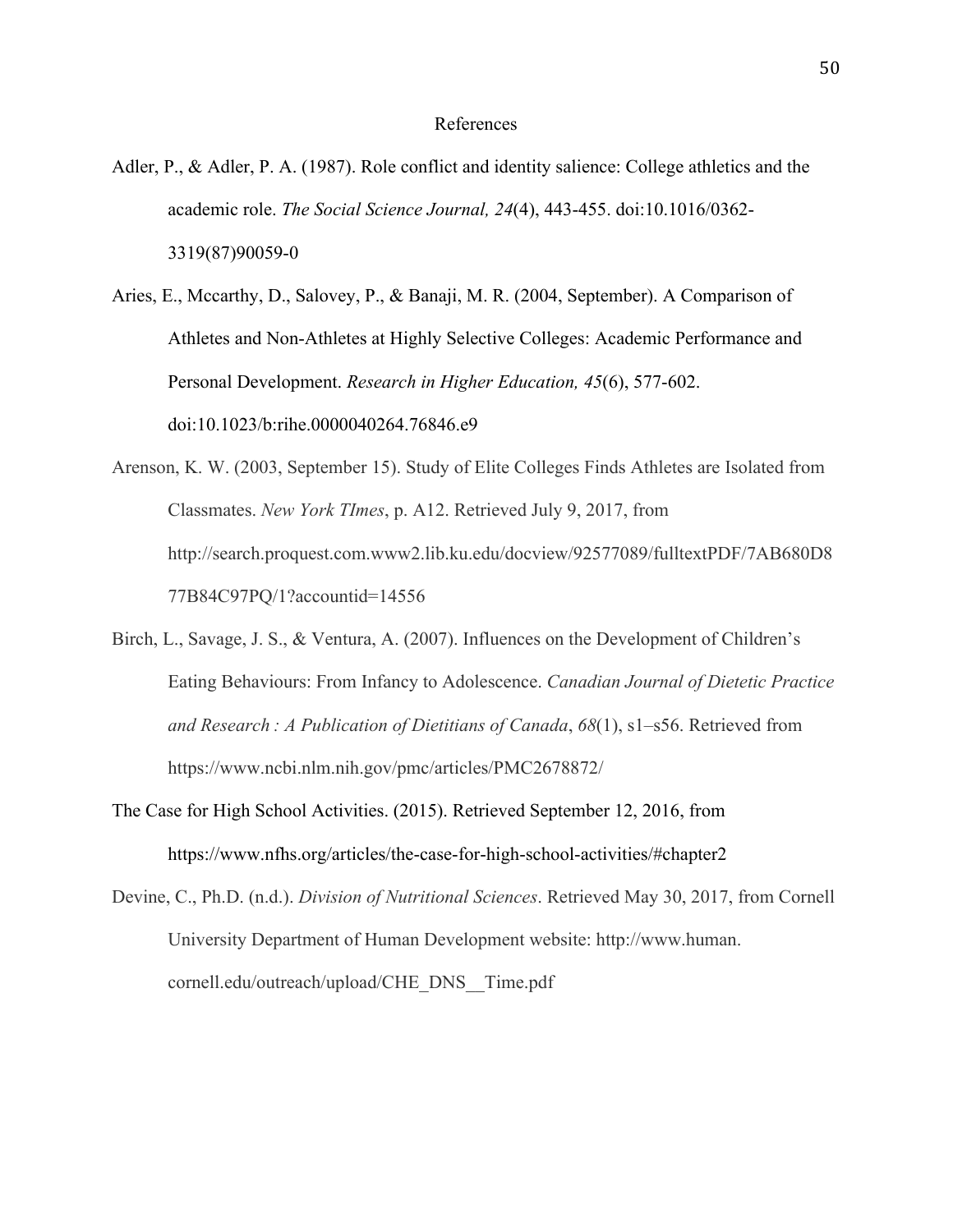- Emerson, J., Brooks, R. L., & Mckenzie, E. C. (2009, Winter). College athletics and student achievement: The evidence at small colleges. *New Directions for Institutional Research, 2009*(144), 65-76. doi:10.1002/ir.314
- Fischer, J. (2013, March 04). Division II and Division III Athletes Excel in the Classroom and on the Field. Retrieved November 16, 2016, from http://www.huffingtonpost.com/jakefischer/division-ii-and-division- b 2357492.html
- Gabriel, D. (2013, March 17). Inductive and deductive approaches to research. Retrieved May 29, 2017, from http://deborahgabriel.com/2013/03/17/inductive-and-deductive
- Kerr, Z. Y., Defreese, J. D., & Marshall, S. W. (2014, August). Current Physical and Mental Health of Former Collegiate Athletes. *Orthopaedic Journal of Sports Medicine, 2*(8), 1-9. doi:10.1177/2325967114544107
- Kirby, S. (2013). *Creating and maintaining and organizational culture of value: A study of NCAA division III volleyball coaches and student-athletes* (Order No. 1544688). Available from ProQuest Dissertations & Theses Global. (1438852576). Retrieved from http://search.proquest.com.www2.lib.ku.edu/docview/1438852576?accountid=14556
- Kniffin, K. (2014, October 22). High School Athletes Gain Lifetime Benefits. *The Opinion Pages Room for Debate*. Retrieved September 12, 2016, from http://www.nytimes.com/roomfordebate/2014/10/21/taking-sports-out-of-school-2/highschool-athletes-gain-lifetime-benefits
- Lally, P. S., & Kerr, G. A. (2005, September 01). The Career Planning, Athletic Identity, and Student Role Identity of Intercollegiate Student Athletes. *Research Quarterly for Exercise and Sport, 76*(3), 275-285. doi:10.5641/027013605x13080719840717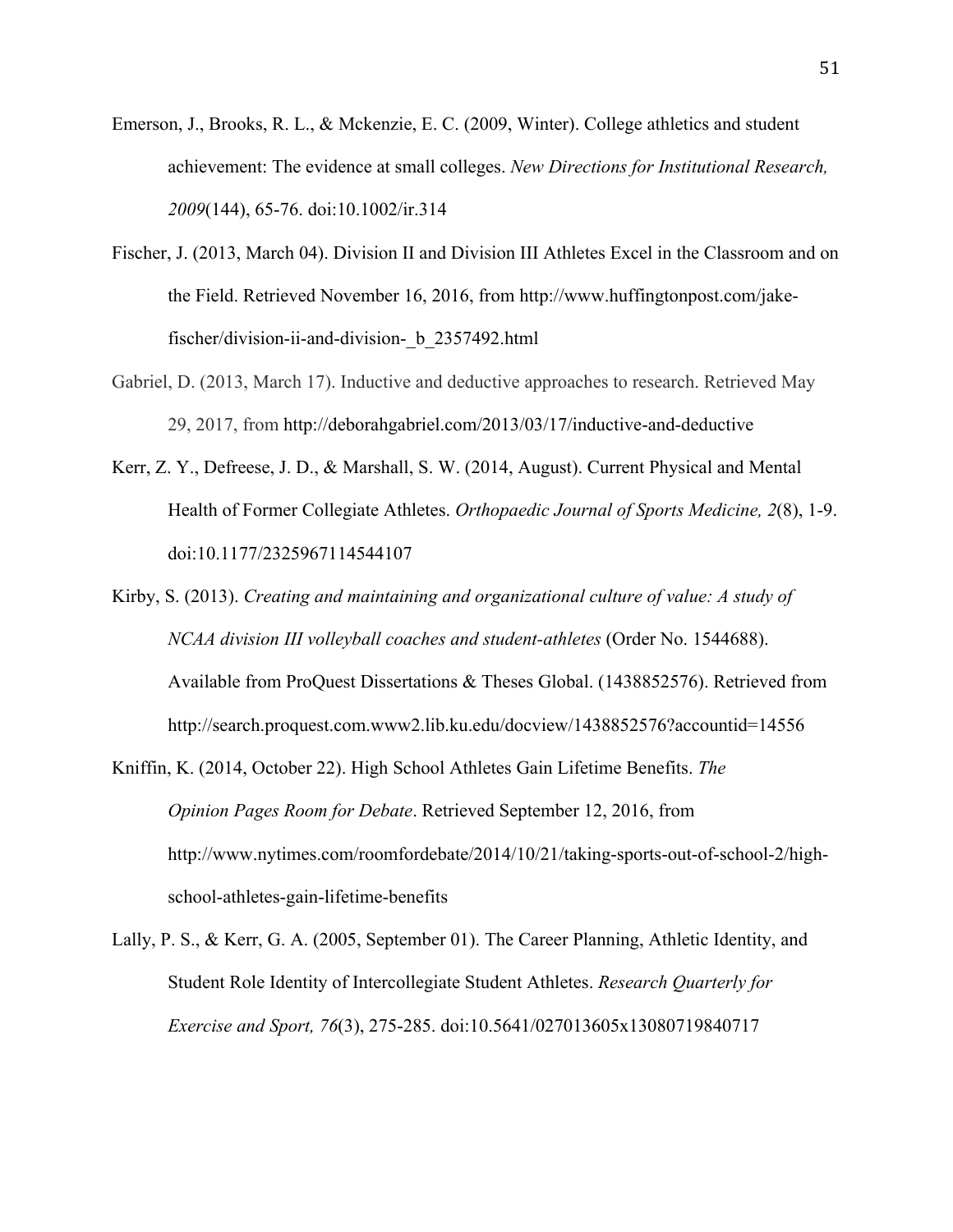- Lemke, T. A. (2015, Spring). *An Examination of Athletes and NOn-Athletes Acamdemic Performance at the Division III Level* [Scholarly project]. In *Digital Commons*. Retrieved July 9, 2017, from http://digitalcommons.otterbein.edu/cgi/viewcontent.cgi?article=1008 &context=stu\_dist
- Lui Ting, T. (2015). *The Practical or the Purposeful: A Study of Academic Decision-Making among College Students in an Elite Institutional Context* (Doctoral dissertation, Harvard University, 2014) (pp. 1-213). Ann Arbor, MI: ProQuest. Retrieved July 9, 2017, from http://search.proquest.com.www2.lib.ku.edu/docview/1678906432
- Maslen, P. (2015, December 29). The Social and Academic Benefits of Team Sports. Retrieved September 10, 2016, from http://www.edutopia.org/discussion/social-andacademic-benefits-team-sports
- Morse, J. M., Barrett, M., Mayan, M., Olson, K., & Spiers, J. (2002). Verification strategies for establishing reliability and validity in qualitative research. *International Journal of Qualitative Methods*, *1*(2), 13-22. Retrieved from https://sites.ualberta.ca/  $\sim$ iiqm/backissues/1 2Final/pdf/morseetal.pdf
- Navarro, K. M. (2015). An Examination of the Alignment of Student-Athletes' Undergraduate Major Choices and Career Field Aspirations in Life After Sports. *Journal of College Student Development, 56*(4), 364-379. doi:10.1353/csd.2015.0034

Navarro, K. M., & Malvaso, S. (2016, Fall). Millennial Student-Athletes and Career Development: Toward an Understanding of Academic, Athletic and Parental Spheres of Influence on Career Aspirations and Undergraduate Major Choices. *College Student Affairs Journal, 34*(3), 30-47. doi:10.1353/csj.2016.0017

NCAA (2012). *NCAA Division III Manual.* Indianapolis, IN: SO&SO Co.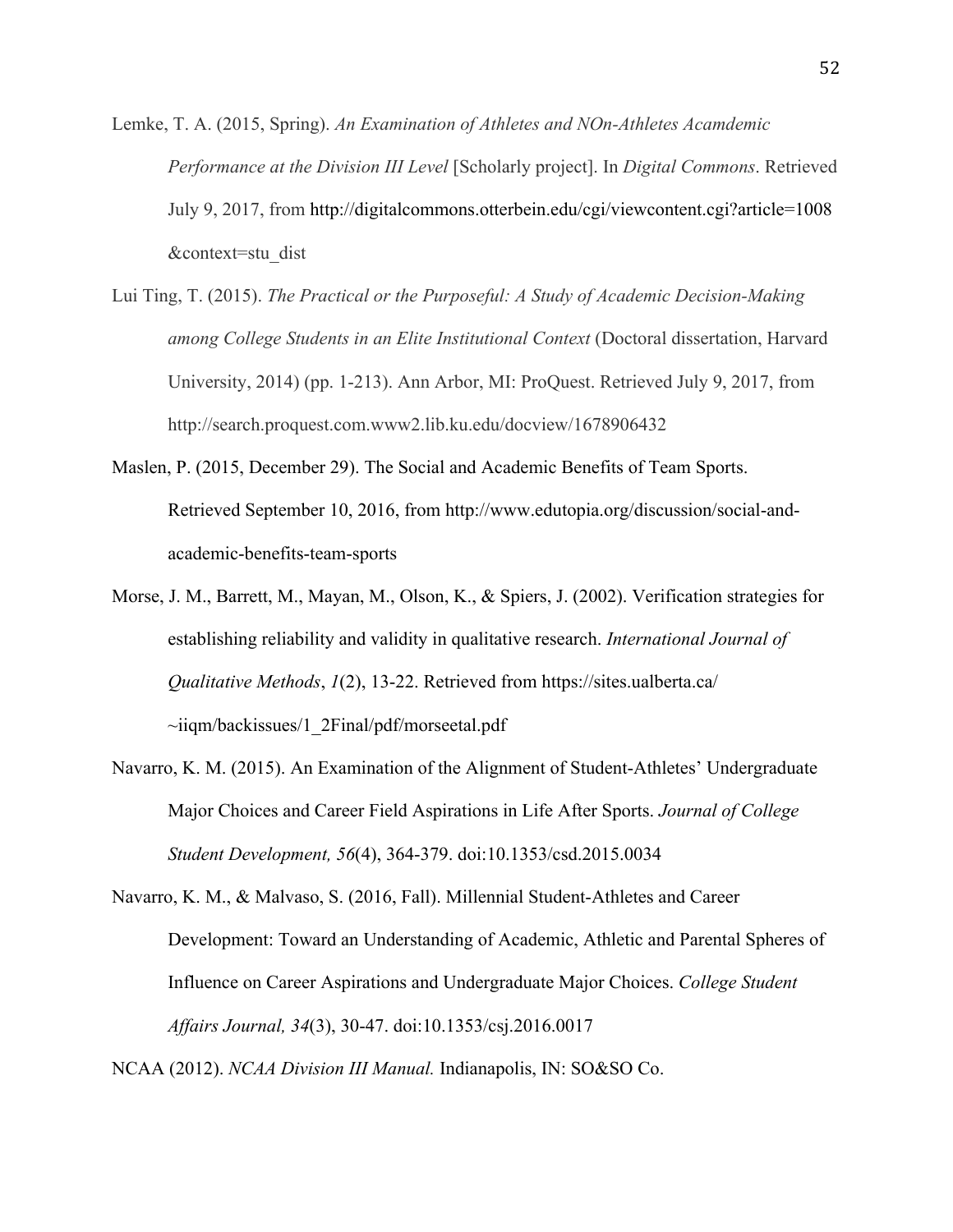NCAA Recruiting Facts. (n.d.). Retrieved November 20, 2016, from http://www.bing.com/cr?IG=40115732E27043009ABC2D79B9F738FB&CID=2CFEBE ACED456B452285B74CEC746A5E&rd=1&h=\_UNeQZCiZlYWXoOuX-CTPVkxH4fphnJkhmmlVR\_rWM&v=1&r=http://www.ncaa.org/sites/default/files/Recru iting%20Fact%20Sheet%20WEB.pdf&p=DevEx,5082.1

- Nitzke, S. A., PhD, RD, Voichick, S. J., PhD, & Olson, D., RD. (1992). Weight Cycling Practices and Long-Term Health Conditions in a Sample of Former Wrestlers and Other Collegiate Athletes. *Journal of Athletic Training, 27*(3), 257-261. Retrieved November 20, 2016, from https://www.ncbi.nlm.nih.gov/pmc/articles/PMC1317256/ pdf/jathtrain00035-0067.pdf.
- Pennington, B. (2011, December 24). Before Recruiting in Ivy League, Applying Some Math. Retrieved May 30, 2017, from http://www.nytimes.com/2011/12/25/sports/beforeathletic-recruiting-in-the-ivy-league-some-math.html
- Personal Finance 101, Now Online 24/7, from Former Student-Athletes and The Hartford Team Hartford Captain Allen Pinkett, Professor Bill Poutre Bring Lessons to Students via the Internet in new Playbook for Life Webinar. (2006, Jun 21). *PR Newswire (USA).* Retrieved from http://infoweb.newsbank.com/resources/doc/nb/news/11266CE38D CF9178?p=AWNB
- Rankings & Recognition. (n.d.). Retrieved June 23, 2017, from http://www. truman.edu/about/facts-about-truman/points-of-pride/
- Rogers, K. (2013, March 13). Why Athletes Need to Start Planning Now for their Second Career. Retrieved May 22, 2017, from http://www.foxbusiness.com/features/2013/03/12/ meaningful-career-after-leaving-sports.html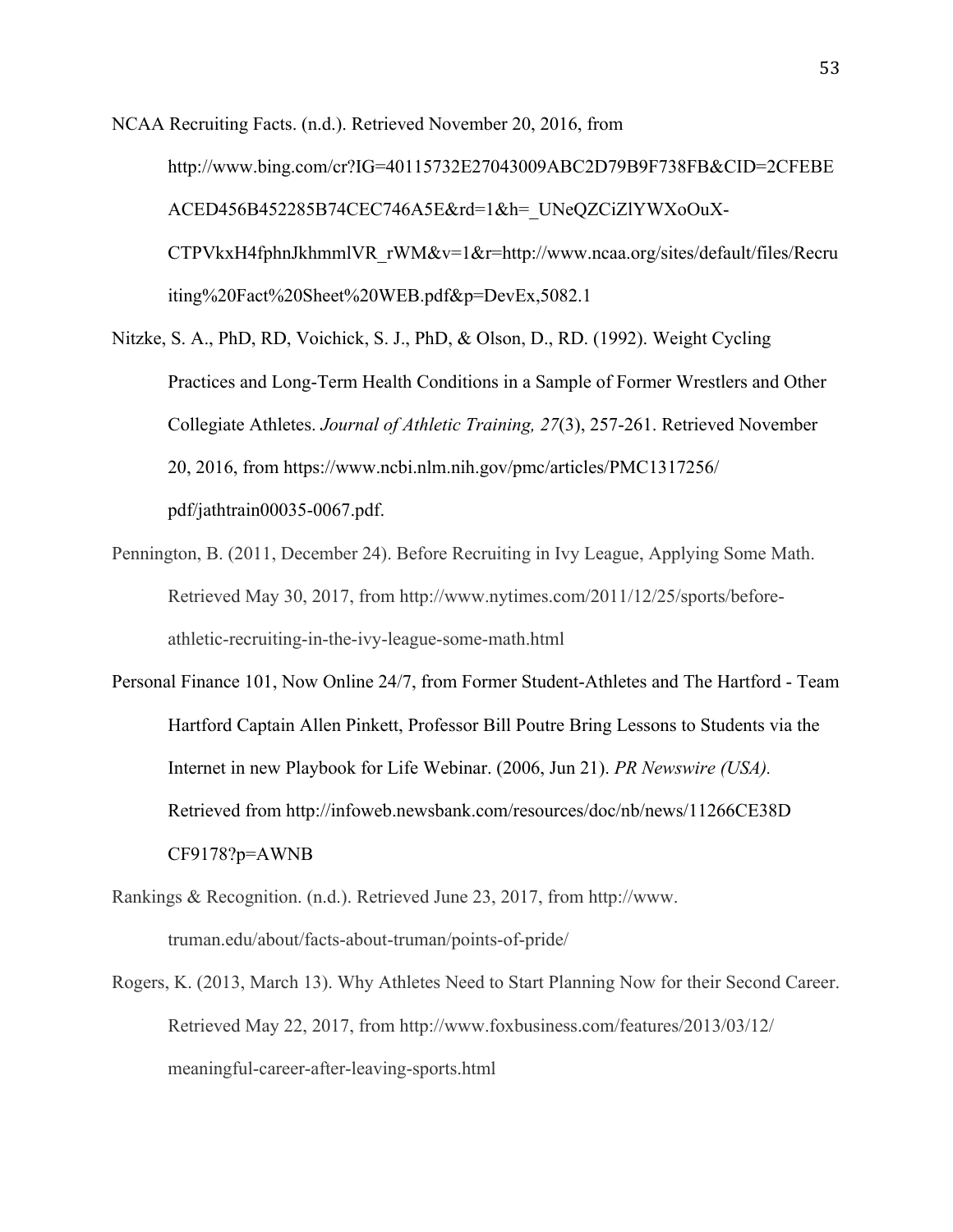- Simon, J. E., & Docherty, C. L. (2013, December 06). Current Health-Related Quality of Life Is Lower in Former Division I Collegiate Athletes Than in Non-Collegiate Athletes. *The American Journal of Sports Medicine, 42*(2), 423-429. doi:10.1177/0363546513510393
- Teicher, S. A. (2005, Oct 03). College athletes tackle their financial future; former student /athletes go on the road to show their college counterparts how to avoid making the same financial mistakes they did. *The Christian Science Monitor* Retrieved from https:// search.proquest.com/docview/405545388?accountid=14556
- Thelin, J. R. (2005, January). Reclaiming the Game: College Sports and Educational Values (Review). *Journal of Higher Education, 76*(1), 107-110.doi:10.1515/ 9781400840700
- Truman State University (2017). Retrieved June 23, 2017, from https://www. princetonreview.com/schools/1022679/college/truman-state-university
- University of Denver Student-Athletes to Get Coached in Personal Finance with Playbook for Life - Survey by The Hartford Reveals Financial Expectations Out of Touch with Reality. (2006, Jan 31). *PR Newswire (USA).* Retrieved from http://infoweb. newsbank.com/resources/doc/nb/news/10F82FD309F54548?p=AWNB
- Weiss, S. (2010). Cross-Addiction on Campus: More Problems for Student-Athletes. *Substance Use & Misuse, 45*(10), 1525-1541. doi:10.3109/10826081003682297

Wisconsin College Students to Tackle Real World Financial Issues with The Hartford's Playbook for Life. (2007, Oct 26). *Business Wire.* Retrieved from http://infoweb. newsbank.com/resources/doc/nb/news/11C8D4D498540318?p=AWNB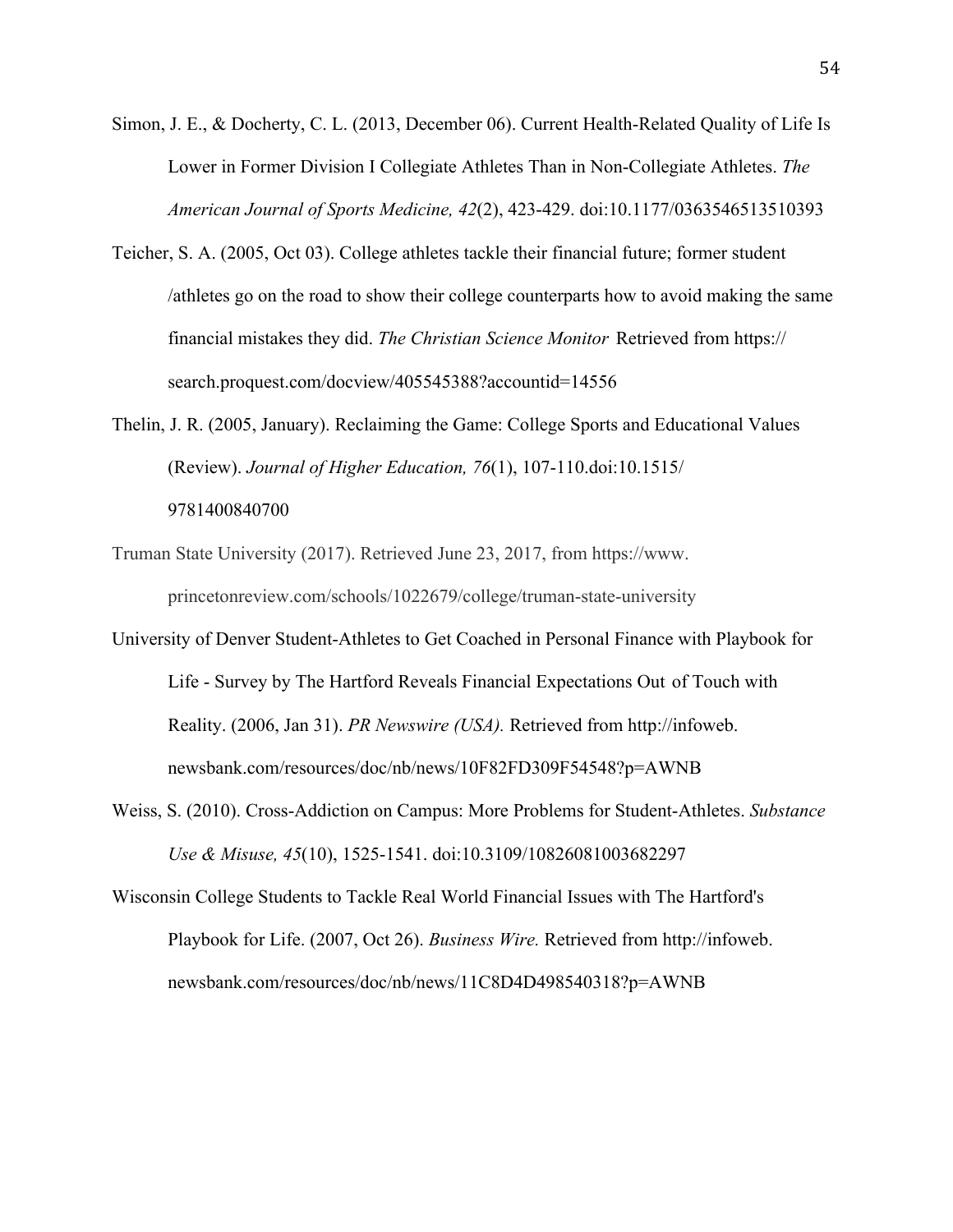Writers, S. (2014). 14 Surprising Facts About Being a College Athlete -

BestCollegesOnline.com. Retrieved November 16, 2016, from http://www.

bestcollegesonline.com/blog/14-surprising-facts-about-being-a-college-athlete/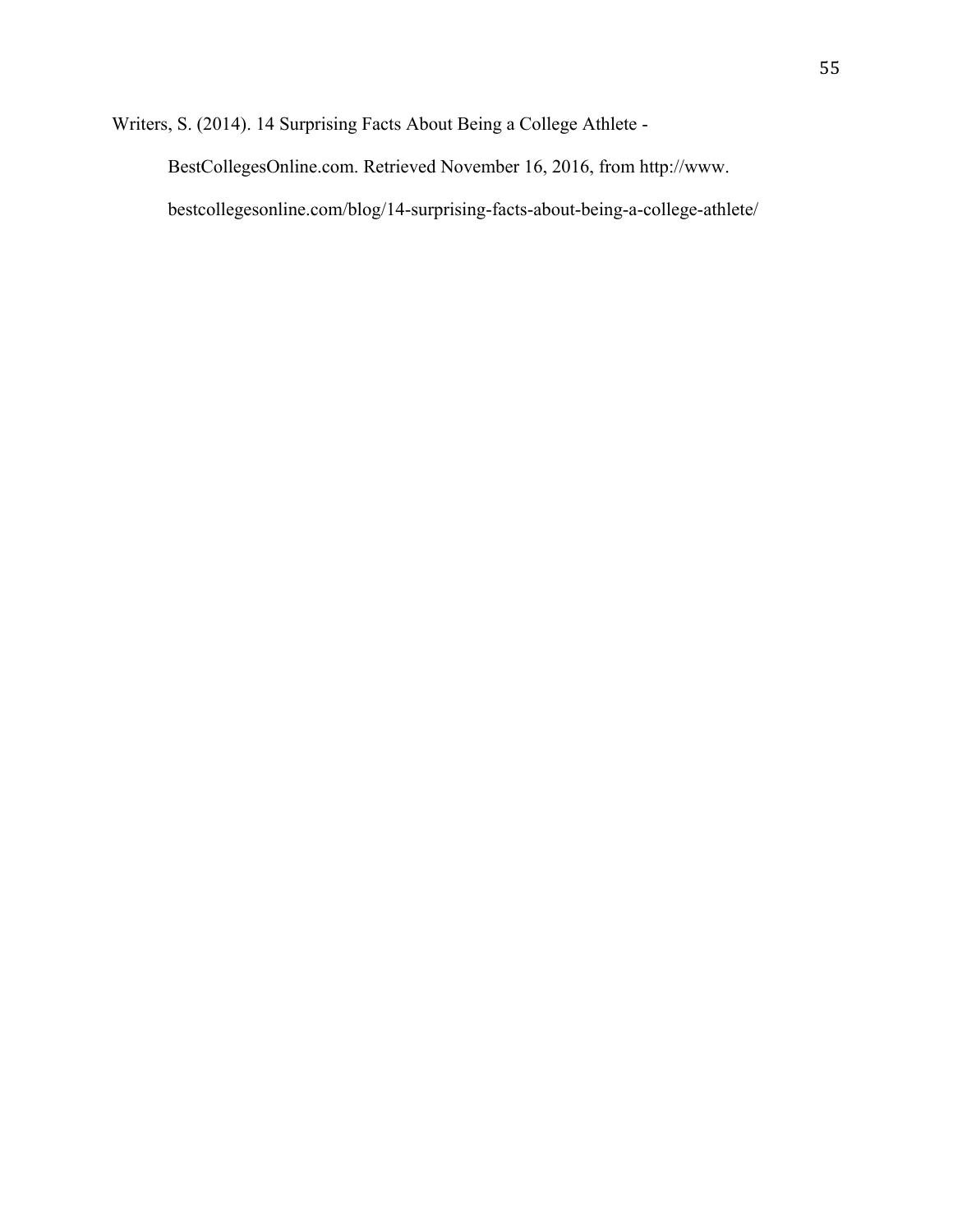### **Appendix A**

#### Interview: Oral Consent Form

As a Master's student at the University of Kansas I am conducting research on student-athlete preparedness for life after college. I would like you to participate in a brief interview to obtain your views on how prepared you are for life after college in multiple different categories including background information, physical, financial, education, career, and the value of sport participation. Your participation is expected to take about 30 minutes. You have no obligation to participate and you may discontinue your involvement at any time. The audio from this interview will be recorded, as it is necessary for the study, if you would like the recording to stop at any time we can do that and we can remove any of your comments/information from the data.

Your participation should cause no more discomfort than you would experience in your everyday life. Although participation may not benefit you directly, the information obtained from the study will help broaden the body of knowledge on student-athlete preparedness and the influences on preparedness for life after college. Your identifiable information will not be shared unless (a) it is required by law or university policy, or (b) you give written permission.

Participation in this interview indicates your willingness to take part in this study and that you are at least 18 years old. Should you have any questions about this project or your participation in it you may ask my faculty supervisor, Dr. Brian Gordon in the Department of Health, Sport, and Exercise Science. If you have any questions about your rights as a research participant, you may call the Human Subjects Protection Office at (785) 864-7429 or email irb@ku.edu.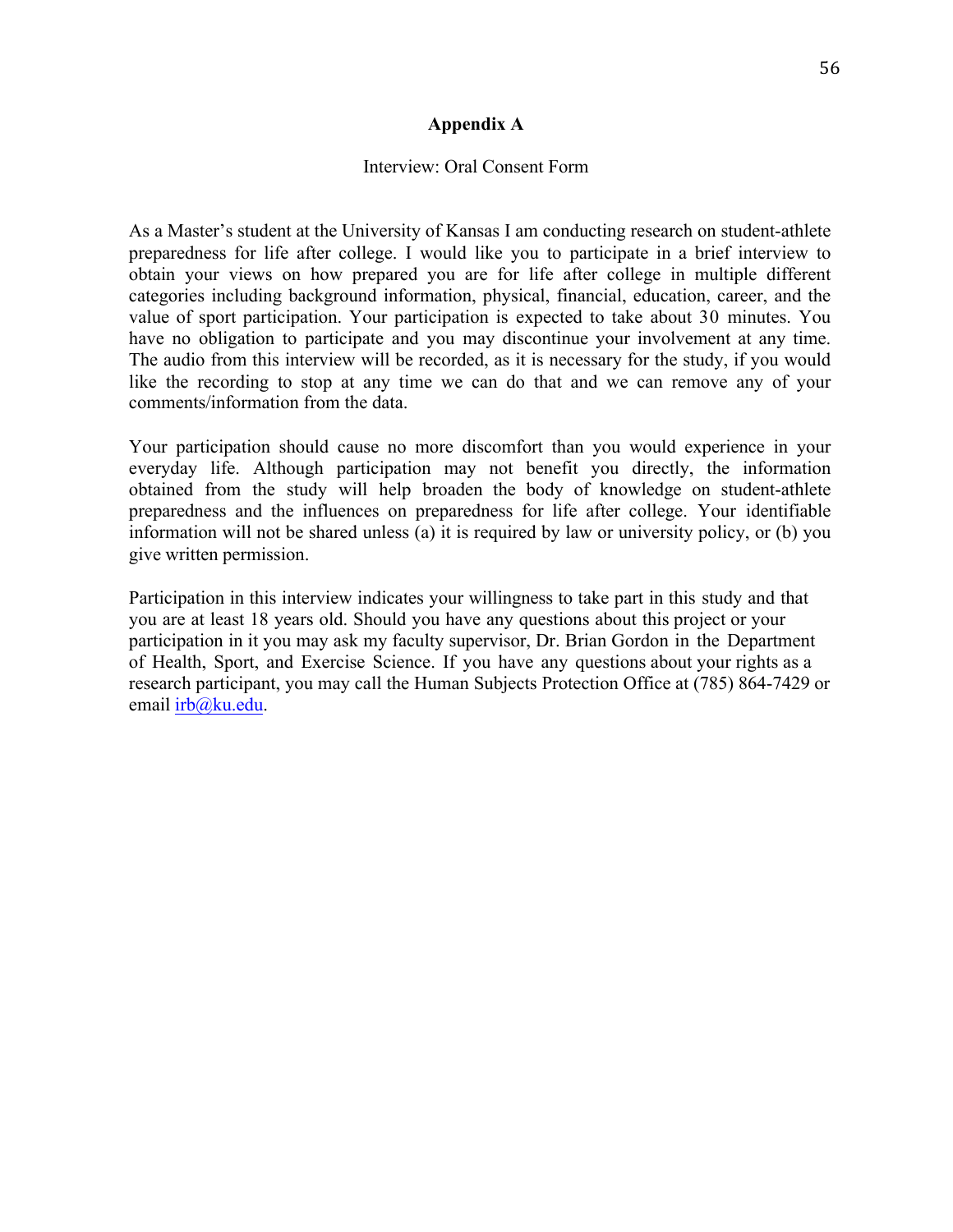# **Appendix B**

| <b>Participant Information</b> |                                        |                 |                             |  |
|--------------------------------|----------------------------------------|-----------------|-----------------------------|--|
| Name                           | Major                                  | <b>Sport</b>    | <b>Continuing Education</b> |  |
| Ashley                         | Psychology/ Pre- Education             | Swimming        | Yes, Masters                |  |
| Adam                           | Accounting                             | <b>Baseball</b> | Yes, Masters                |  |
| Dexter                         | Psychology                             | <b>Baseball</b> | Yes, Masters                |  |
| Mark                           | Exercise Science/Pre-Physical Therapy  | Swimming        | Yes, Doctorate              |  |
| Mary                           | Psychology                             | Swimming        | Yes, Masters                |  |
| Jack                           | <b>Exercise Science</b>                | Swimming        | Yes, $2nd$ Bachelors        |  |
| Jenny                          | Exercise Science/Pre- Physical Therapy | Swimming        | Yes, Doctorate              |  |
| Mike                           | <b>Exercise Science</b>                | Baseball        | Yes, Masters                |  |
| Sandy                          | Psychology/Pre-Education               | Golf            | Yes, Masters                |  |
| Tyson                          | <b>Business Management</b>             | <b>Baseball</b> | N <sub>0</sub>              |  |
| Heidi                          | Art History and Studio Art             | Swimming        | N <sub>0</sub>              |  |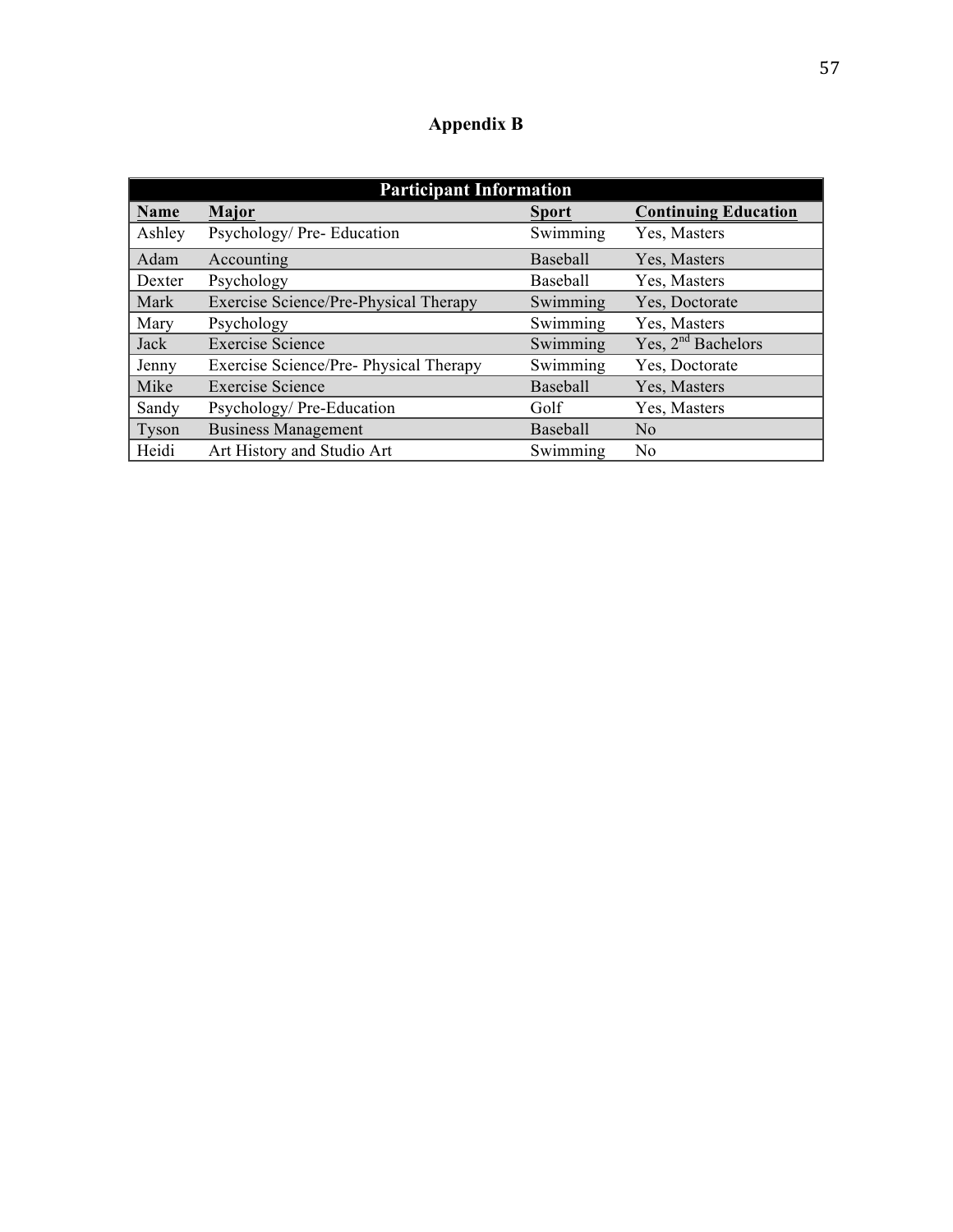# **Appendix C**

# Semi-Structured Interview Protocol

# Background

- Tell me a little bit about yourself
	- o What Sport do you play?
	- o What year are you in school?
	- o What is your major?

Section 1- Health

- How confident are you that you will be able to maintain your current health after college?
	- o What do you think will be the most challenging part of staying healthy and inshape after college?
		- Are you concerned about selecting or shopping for healthy food options for yourself in the future?
			- How difficult or intimidating will it be for you to prepare and cook these meals on your own?
	- o What will be the most difficult adjustment in regards to your workout routine or schedule after college
		- Are you comfortable planning your own workouts?
			- How difficult will it be for you to hold yourself accountable to follow through with the workouts you plan?
	- o What would have prepared you to feel more comfortable with these skills?
- What role have others played in your knowledge of physical conditioning and training?
	- o Did you have any sort of athlete or sport specific training or nutrition plan?
		- What did this look like?
		- Would the availability of professional dieticians or strength coaches impact how prepared you are in these areas for the future?
	- o Did you have a strong knowledge of these areas prior to college?

Section 2- Education

- What academic support resources were made available to you?
	- o Which of these resources were available to you because you are a student-athlete?
	- o Which of these resources were the most helpful?
		- Did any of these resources provide you with skills or knowledge that will transfer to work or life after college?
			- Which ones?
- How did your sport participation hinder your academic success?
	- o How supportive was your coach in regards to your academic endeavors and obligations?
		- In what ways did he or she support you as a student, not just an athlete?
- How did your sport participation help your academic success?
- How does your major relate to the career you plan to pursue?
	- o Did you always plan on getting a degree in this area of study? Or did you change majors at all?
	- o What was the biggest influence in your major choice?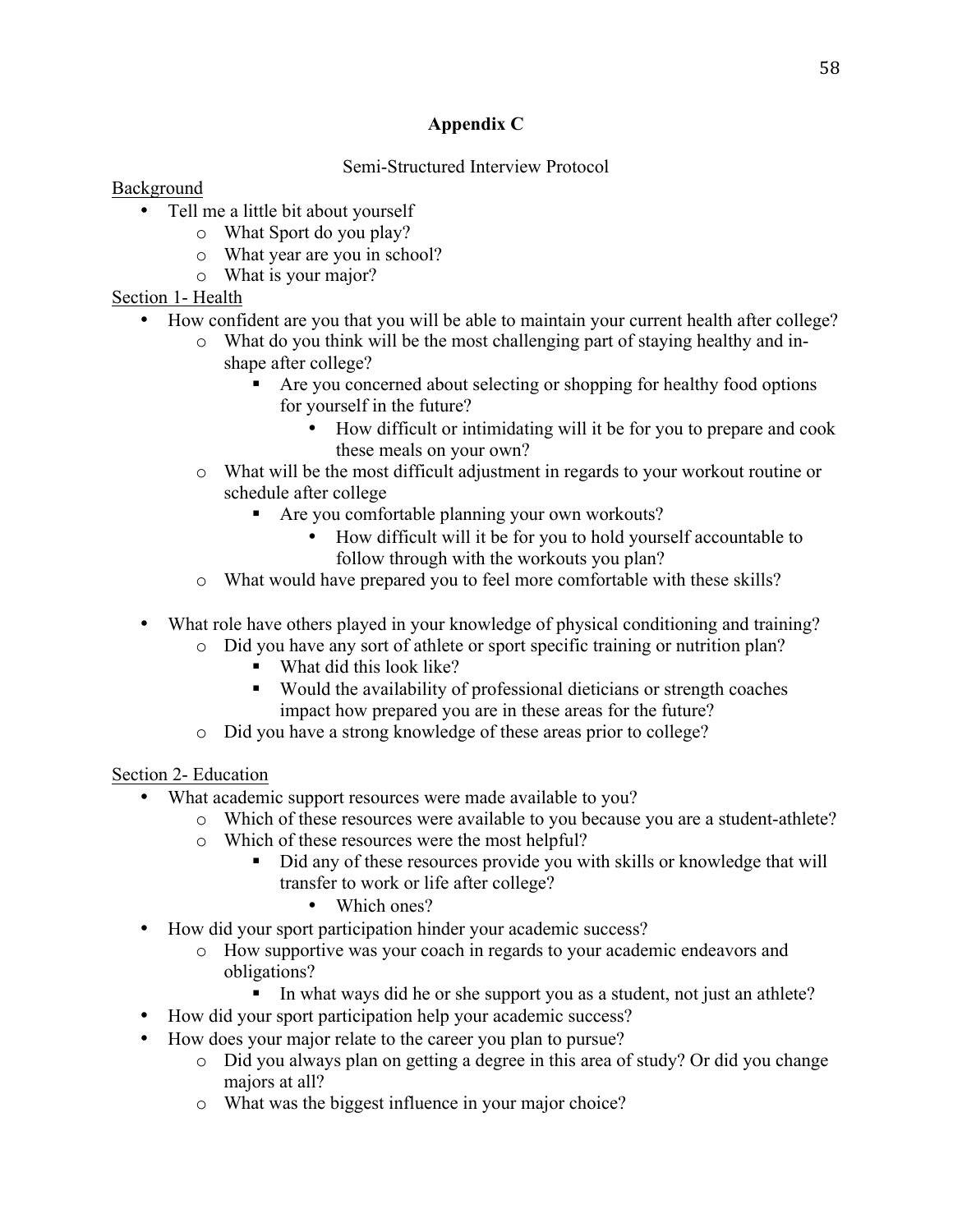• Did your teammates or coaches ever promote or suggest certain majors? How important is a degree to your desired field of work?

- o Do you plan on continuing your education?
	- Same area of study or different than your undergraduate degree?
- What are some skills you have developed through your education that will transfer to a job later on?

# Section 3-Career

- What sort of activities have you engaged in, in terms of career preparation during your time at Truman?
	- o Which have been most impactful in your preparation?
	- o If internship, was it required?
	- o How did you learn about the resources associated with this activity?
	- o Are you a member of any organizations or clubs on campus?
		- What is the main purpose of the organization?
		- Have you held any leadership positions in this organization?
			- How did this role help you to develop professionally?
- What area or aspect of the employment process are you most concerned with?
	- o (ie: interviewing, resumes, cover letters)
	- o What prevented you from learning more about or practicing these areas before this point?
- How did your coach impact your involvement in career preparation activities?

# Section 4- Financial

- What has prepared you most in regards to personal finance skills?
	- o What were some of your personal financial responsibilities during undergrad concerning things such as rent, tuition, utility bills, credit card payments etc.
	- o From who or what were you taught the skills to do these things?
	- o At any point in time did you complete a personal finance course?
		- What skills do you remember learning that have been helpful during college or will be helpful in the future?
- Soon you will most likely be financially independent, what is your biggest fear with this other than the salary amount?
	- o Is there anything you could have done to be more prepared at this point?
		- What stopped you from doing these things?

# Section 5-Value of Sport

- What's the most valuable lesson or skill you have learned through participating in college sports?
	- o How will this skill or knowledge help you in your future career?
	- o Would you have acquired this skill or knowledge through a different organization if you didn't play a sport at Truman?
- Do you think the benefits of participating in sport outweigh the things that a lack of time kept you from being involved in or experiencing during college?
	- o If yes why?
	- o If no,